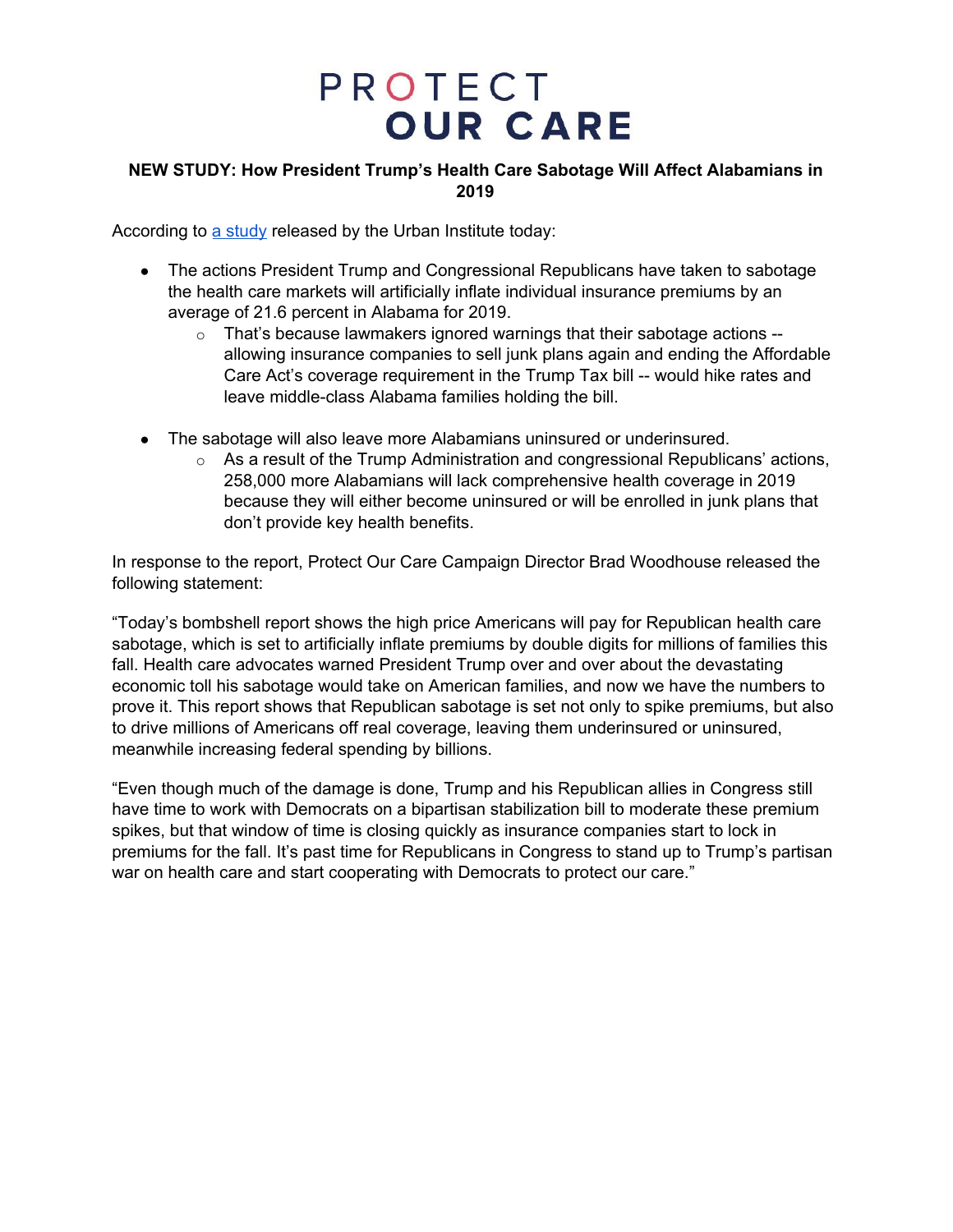### **NEW STUDY: How President Trump's Health Care Sabotage Will Affect Alaskans in 2019**

According to a [study](https://www.urban.org/research/publication/potential-impact-short-term-limited-duration-policies-insurance-coverage-premiums-and-federal-spending) released by the Urban Institute today:

- The actions President Trump and Congressional Republicans have taken to sabotage the health care markets will artificially inflate individual insurance premiums by an average of 8.5 percent in Alaska for 2019.
	- $\circ$  That's because lawmakers ignored warnings that their sabotage actions  $$ allowing insurance companies to sell junk plans again and ending the Affordable Care Act's coverage requirement in the Trump Tax bill -- would hike rates and leave middle-class Alaska families holding the bill.
- The sabotage will also leave more Alaskans uninsured or underinsured.
	- $\circ$  As a result of the Trump Administration and congressional Republicans' actions, 10,000 more Alaskans will lack comprehensive health coverage in 2019 because they will either become uninsured or will be enrolled in junk plans that don't provide key health benefits.

In response to the report, Protect Our Care Campaign Director Brad Woodhouse released the following statement:

"Today's bombshell report shows the high price Americans will pay for Republican health care sabotage, which is set to artificially inflate premiums by double digits for millions of families this fall. Health care advocates warned President Trump over and over about the devastating economic toll his sabotage would take on American families, and now we have the numbers to prove it. This report shows that Republican sabotage is set not only to spike premiums, but also to drive millions of Americans off real coverage, leaving them underinsured or uninsured, meanwhile increasing federal spending by billions.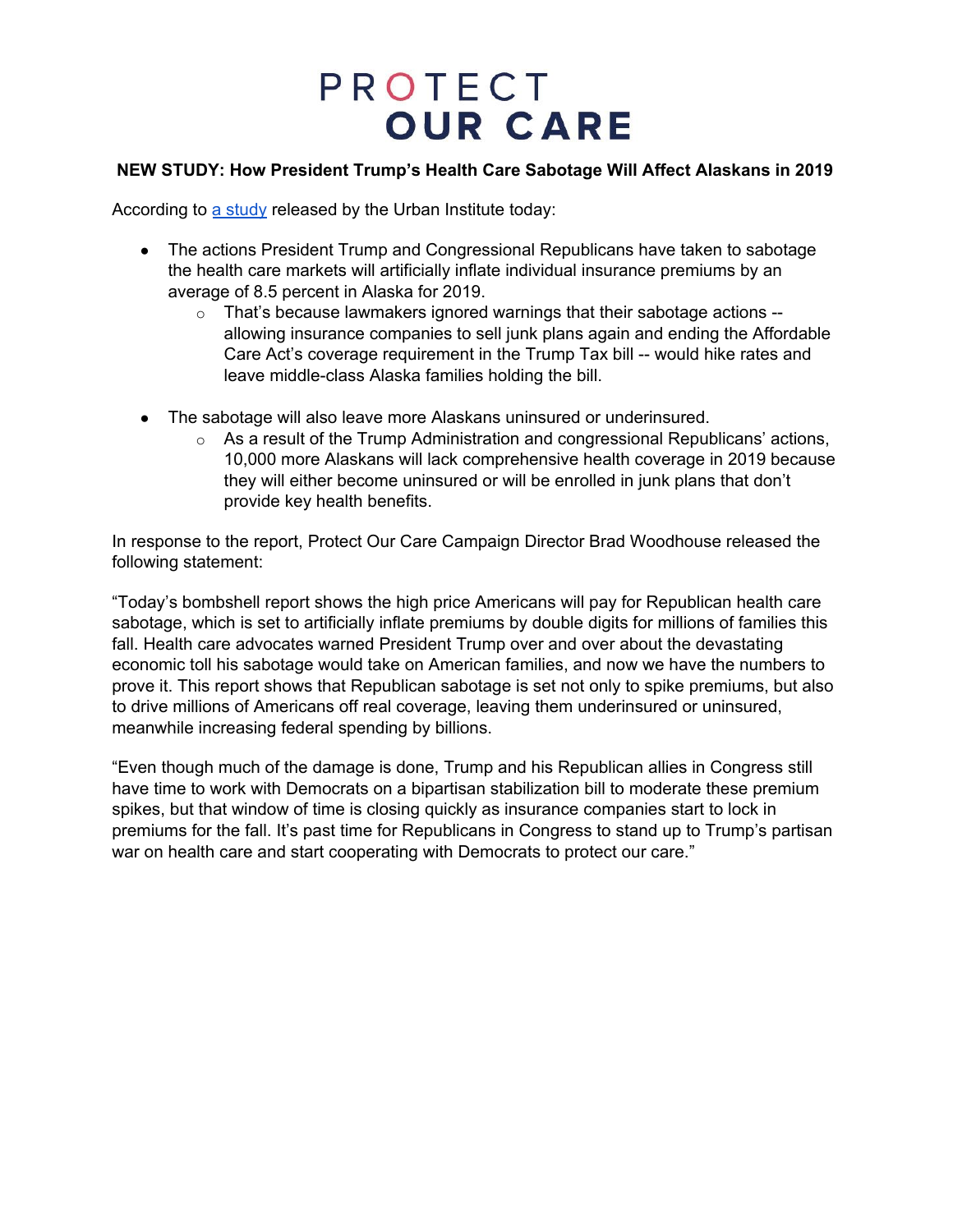### **NEW STUDY: How President Trump's Health Care Sabotage Will Affect Arizonans in 2019**

According to a [study](https://www.urban.org/research/publication/potential-impact-short-term-limited-duration-policies-insurance-coverage-premiums-and-federal-spending) released by the Urban Institute today:

- The actions President Trump and Congressional Republicans have taken to sabotage the health care markets will artificially inflate individual insurance premiums by an average of 20.6 percent in Arizona for 2019.
	- $\circ$  That's because lawmakers ignored warnings that their sabotage actions  $$ allowing insurance companies to sell junk plans again and ending the Affordable Care Act's coverage requirement in the Trump Tax bill -- would hike rates and leave middle-class Arizona families holding the bill.
- The sabotage will also leave more Arizonans uninsured or underinsured.
	- $\circ$  As a result of the Trump Administration and congressional Republicans' actions, 222,000 more Arizonans will lack comprehensive health coverage in 2019 because they will either become uninsured or will be enrolled in junk plans that don't provide key health benefits.

In response to the report, Protect Our Care Campaign Director Brad Woodhouse released the following statement:

"Today's bombshell report shows the high price Americans will pay for Republican health care sabotage, which is set to artificially inflate premiums by double digits for millions of families this fall. Health care advocates warned President Trump over and over about the devastating economic toll his sabotage would take on American families, and now we have the numbers to prove it. This report shows that Republican sabotage is set not only to spike premiums, but also to drive millions of Americans off real coverage, leaving them underinsured or uninsured, meanwhile increasing federal spending by billions.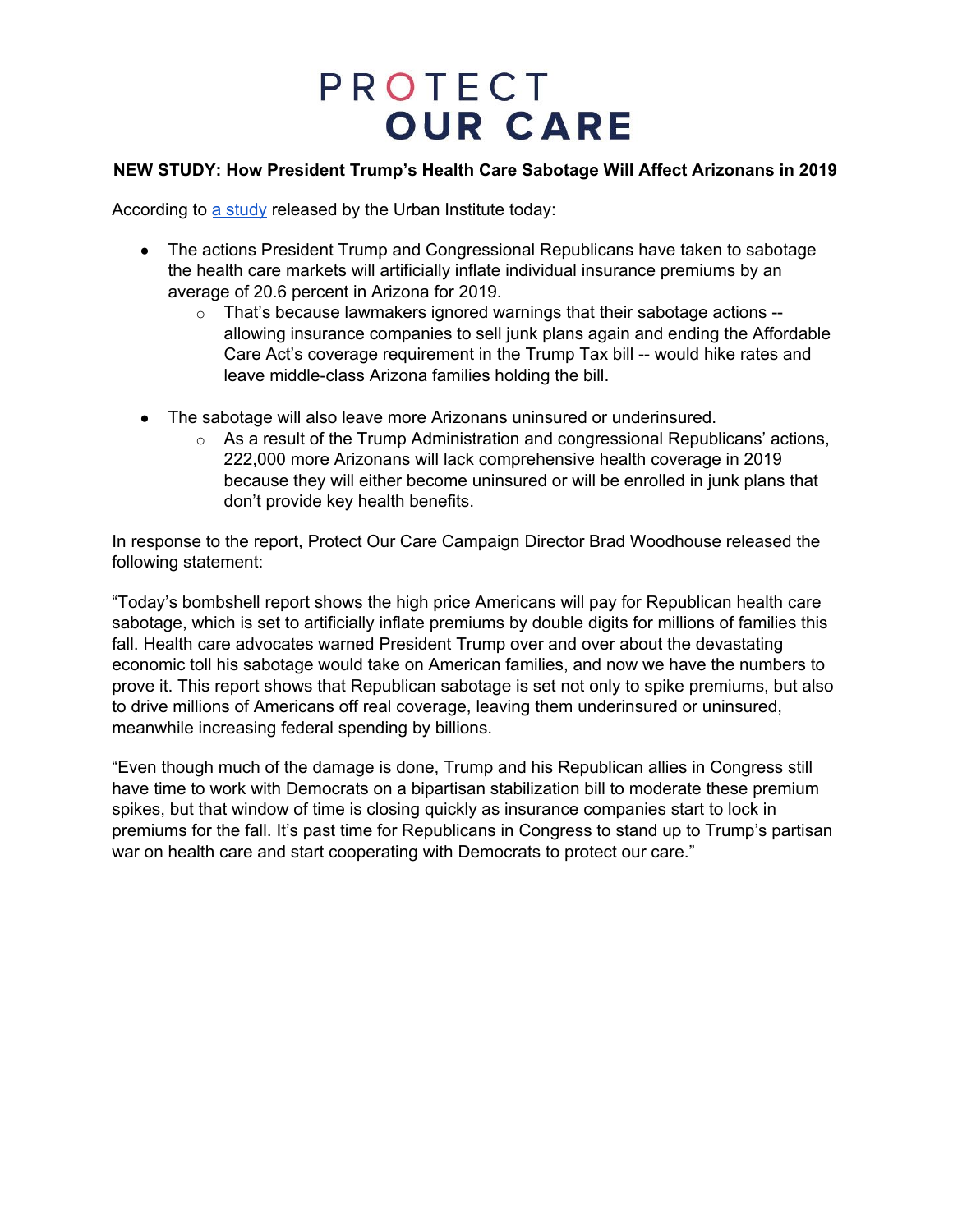### **NEW STUDY: How President Trump's Health Care Sabotage Will Affect Arkansans in 2019**

According to a [study](https://www.urban.org/research/publication/potential-impact-short-term-limited-duration-policies-insurance-coverage-premiums-and-federal-spending) released by the Urban Institute today:

- The actions President Trump and Congressional Republicans have taken to sabotage the health care markets will artificially inflate individual insurance premiums by an average of 18.8 percent in Arkansas for 2019.
	- o That's because lawmakers ignored warnings that their sabotage actions allowing insurance companies to sell junk plans again and ending the Affordable Care Act's coverage requirement in the Trump Tax bill -- would hike rates and leave middle-class Arkansas families holding the bill.
- The sabotage will also leave more Arkansans uninsured or underinsured.
	- $\circ$  As a result of the Trump Administration and congressional Republicans' actions, 147,000 more Arkansans will lack comprehensive health coverage in 2019 because they will either become uninsured or will be enrolled in junk plans that don't provide key health benefits.

In response to the report, Protect Our Care Campaign Director Brad Woodhouse released the following statement:

"Today's bombshell report shows the high price Americans will pay for Republican health care sabotage, which is set to artificially inflate premiums by double digits for millions of families this fall. Health care advocates warned President Trump over and over about the devastating economic toll his sabotage would take on American families, and now we have the numbers to prove it. This report shows that Republican sabotage is set not only to spike premiums, but also to drive millions of Americans off real coverage, leaving them underinsured or uninsured, meanwhile increasing federal spending by billions.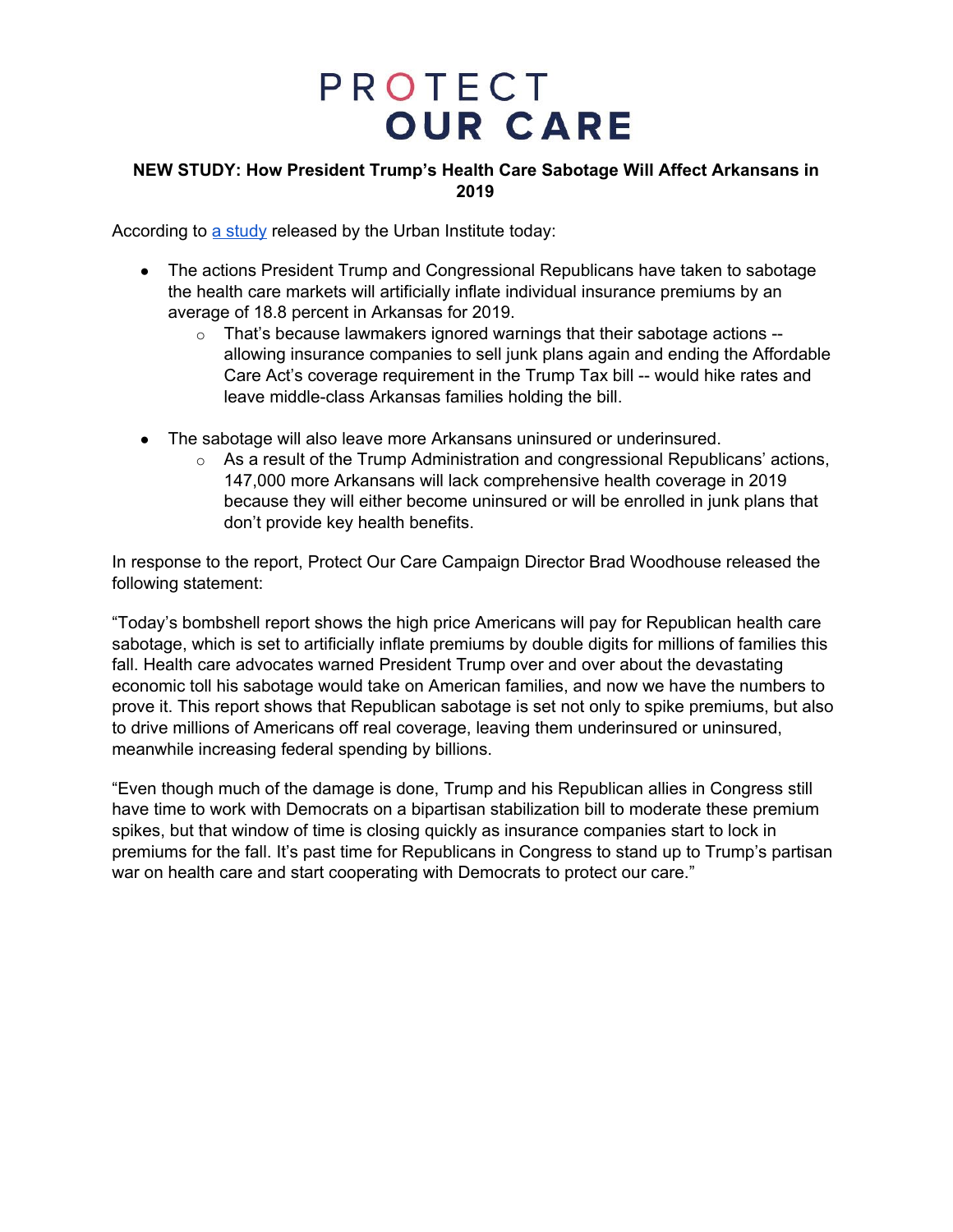### **NEW STUDY: How President Trump's Health Care Sabotage Will Affect Californians in 2019**

According to a [study](https://www.urban.org/research/publication/potential-impact-short-term-limited-duration-policies-insurance-coverage-premiums-and-federal-spending) released by the Urban Institute today:

- The actions President Trump and Congressional Republicans have taken to sabotage the health care markets will artificially inflate individual insurance premiums by an average of 17.8 percent in California for 2019.
	- o That's because lawmakers ignored warnings that their sabotage actions allowing insurance companies to sell junk plans again and ending the Affordable Care Act's coverage requirement in the Trump Tax bill -- would hike rates and leave middle-class California families holding the bill.
- The sabotage will also leave more Californians uninsured or underinsured.
	- $\circ$  As a result of the Trump Administration and congressional Republicans' actions, 2,087,000 more Californians will lack comprehensive health coverage in 2019 because they will either become uninsured or will be enrolled in junk plans that don't provide key health benefits.

In response to the report, Protect Our Care Campaign Director Brad Woodhouse released the following statement:

"Today's bombshell report shows the high price Americans will pay for Republican health care sabotage, which is set to artificially inflate premiums by double digits for millions of families this fall. Health care advocates warned President Trump over and over about the devastating economic toll his sabotage would take on American families, and now we have the numbers to prove it. This report shows that Republican sabotage is set not only to spike premiums, but also to drive millions of Americans off real coverage, leaving them underinsured or uninsured, meanwhile increasing federal spending by billions.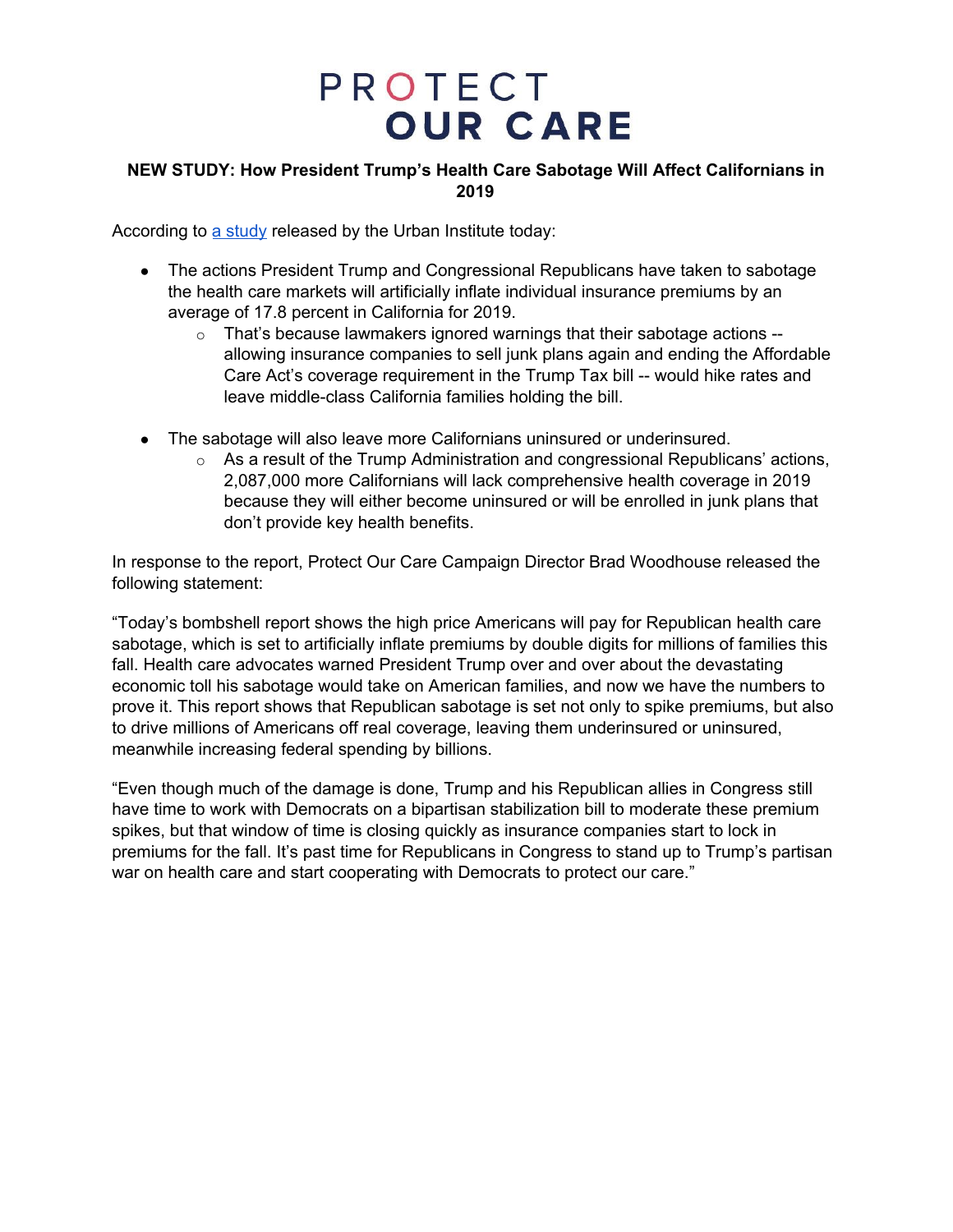### **NEW STUDY: How President Trump's Health Care Sabotage Will Affect Coloradans in 2019**

According to a [study](https://www.urban.org/research/publication/potential-impact-short-term-limited-duration-policies-insurance-coverage-premiums-and-federal-spending) released by the Urban Institute today:

- The actions President Trump and Congressional Republicans have taken to sabotage the health care markets will artificially inflate individual insurance premiums by an average of 18.3 percent in Colorado for 2019.
	- o That's because lawmakers ignored warnings that their sabotage actions allowing insurance companies to sell junk plans again and ending the Affordable Care Act's coverage requirement in the Trump Tax bill -- would hike rates and leave middle-class Colorado families holding the bill.
- The sabotage will also leave more Coloradans uninsured or underinsured.
	- $\circ$  As a result of the Trump Administration and congressional Republicans' actions, 150,000 more Coloradans will lack comprehensive health coverage in 2019 because they will either become uninsured or will be enrolled in junk plans that don't provide key health benefits.

In response to the report, Protect Our Care Campaign Director Brad Woodhouse released the following statement:

"Today's bombshell report shows the high price Americans will pay for Republican health care sabotage, which is set to artificially inflate premiums by double digits for millions of families this fall. Health care advocates warned President Trump over and over about the devastating economic toll his sabotage would take on American families, and now we have the numbers to prove it. This report shows that Republican sabotage is set not only to spike premiums, but also to drive millions of Americans off real coverage, leaving them underinsured or uninsured, meanwhile increasing federal spending by billions.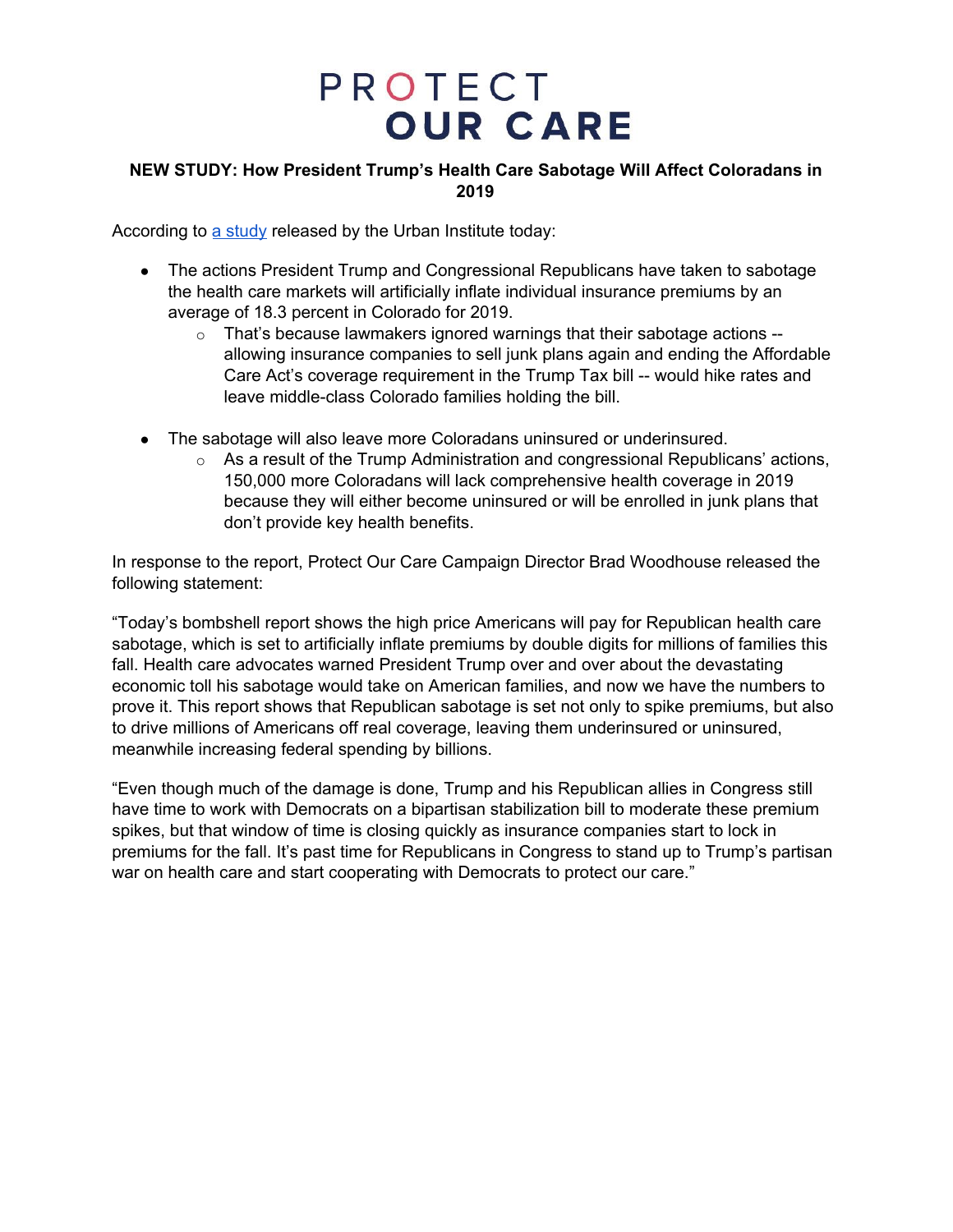### **NEW STUDY: How President Trump's Health Care Sabotage Will Affect People from Connecticut in 2019**

According to a [study](https://www.urban.org/research/publication/potential-impact-short-term-limited-duration-policies-insurance-coverage-premiums-and-federal-spending) released by the Urban Institute today:

- The actions President Trump and Congressional Republicans have taken to sabotage the health care markets will artificially inflate individual insurance premiums by an average of 16.5 percent in Connecticut for 2019.
	- o That's because lawmakers ignored warnings that their sabotage actions allowing insurance companies to sell junk plans again and ending the Affordable Care Act's coverage requirement in the Trump Tax bill -- would hike rates and leave middle-class Connecticut families holding the bill.
- The sabotage will also leave more people from Connecticut uninsured or underinsured.
	- $\circ$  As a result of the Trump Administration and congressional Republicans' actions, 69,000 more people from Connecticut will lack comprehensive health coverage in 2019 because they will either become uninsured or will be enrolled in junk plans that don't provide key health benefits.

In response to the report, Protect Our Care Campaign Director Brad Woodhouse released the following statement:

"Today's bombshell report shows the high price Americans will pay for Republican health care sabotage, which is set to artificially inflate premiums by double digits for millions of families this fall. Health care advocates warned President Trump over and over about the devastating economic toll his sabotage would take on American families, and now we have the numbers to prove it. This report shows that Republican sabotage is set not only to spike premiums, but also to drive millions of Americans off real coverage, leaving them underinsured or uninsured, meanwhile increasing federal spending by billions.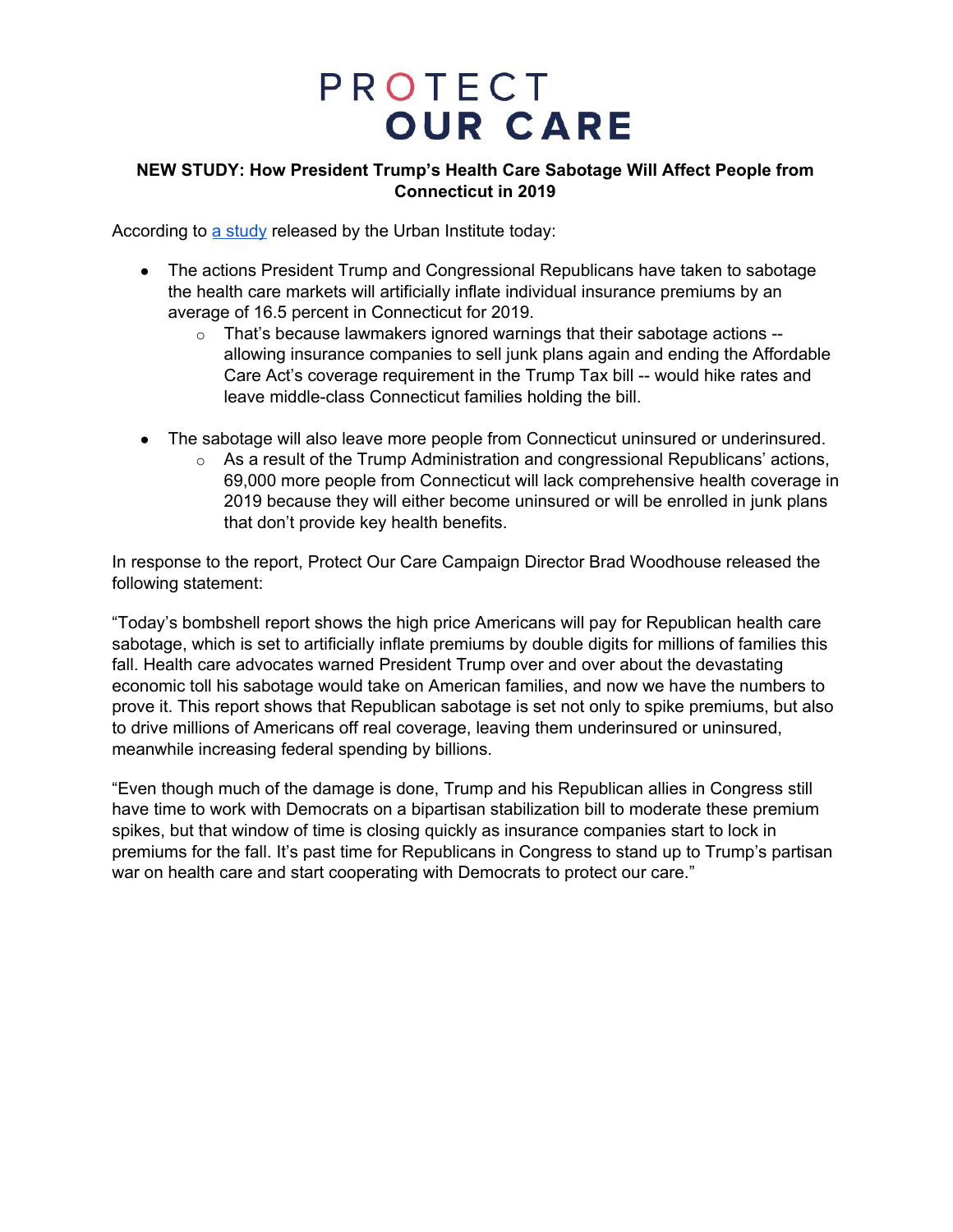### **NEW STUDY: How President Trump's Health Care Sabotage Will Affect Delawareans in 2019**

According to a [study](https://www.urban.org/research/publication/potential-impact-short-term-limited-duration-policies-insurance-coverage-premiums-and-federal-spending) released by the Urban Institute today:

- The actions President Trump and Congressional Republicans have taken to sabotage the health care markets will artificially inflate individual insurance premiums by an average of 19.9 percent in Delaware for 2019.
	- o That's because lawmakers ignored warnings that their sabotage actions allowing insurance companies to sell junk plans again and ending the Affordable Care Act's coverage requirement in the Trump Tax bill -- would hike rates and leave middle-class Delaware families holding the bill.
- The sabotage will also leave more Delawareans uninsured or underinsured.
	- $\circ$  As a result of the Trump Administration and congressional Republicans' actions, 15,000 more Delawareans will lack comprehensive health coverage in 2019 because they will either become uninsured or will be enrolled in junk plans that don't provide key health benefits.

In response to the report, Protect Our Care Campaign Director Brad Woodhouse released the following statement:

"Today's bombshell report shows the high price Americans will pay for Republican health care sabotage, which is set to artificially inflate premiums by double digits for millions of families this fall. Health care advocates warned President Trump over and over about the devastating economic toll his sabotage would take on American families, and now we have the numbers to prove it. This report shows that Republican sabotage is set not only to spike premiums, but also to drive millions of Americans off real coverage, leaving them underinsured or uninsured, meanwhile increasing federal spending by billions.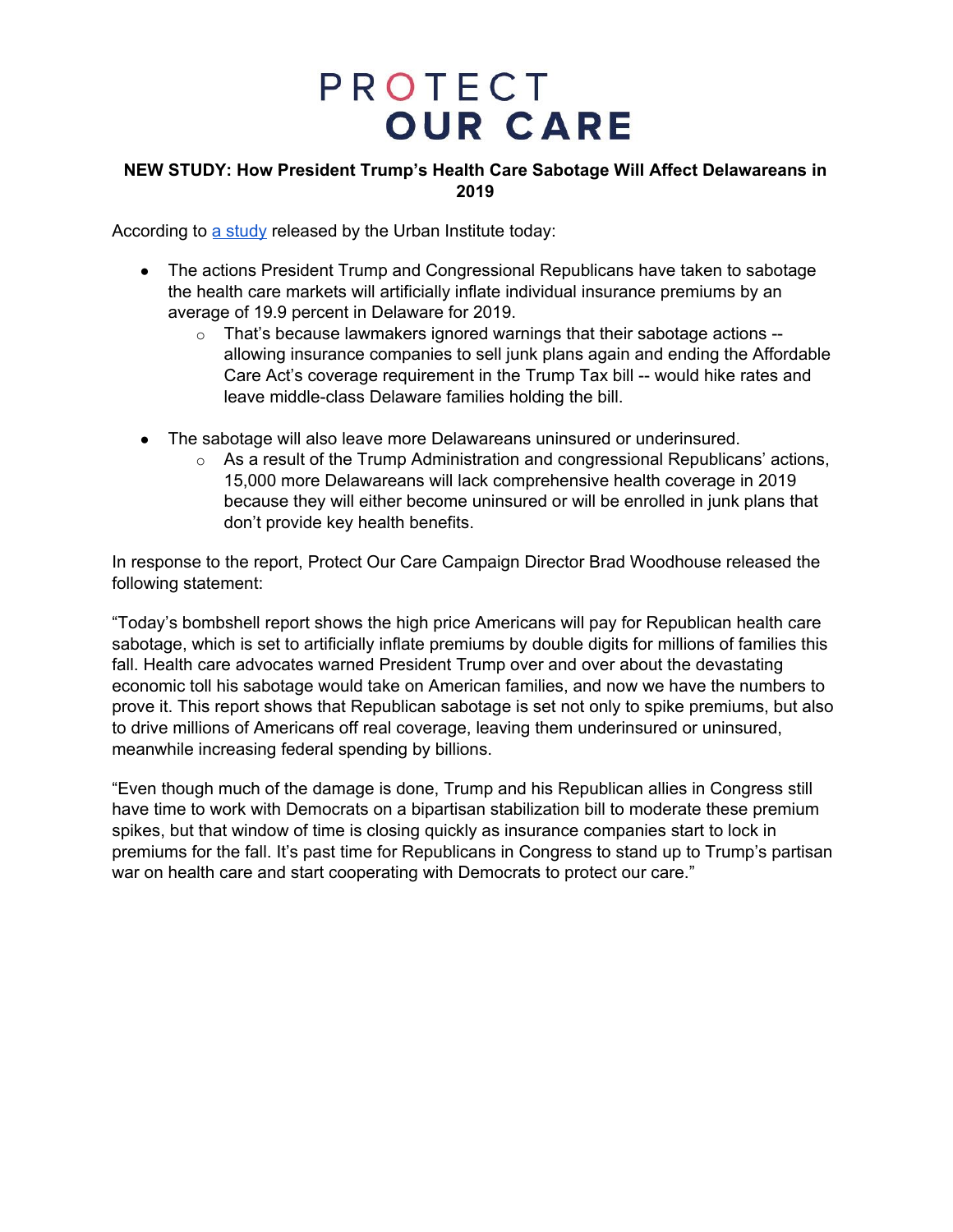### **NEW STUDY: How President Trump's Health Care Sabotage Will Affect Washingtonians in 2019**

According to a [study](https://www.urban.org/research/publication/potential-impact-short-term-limited-duration-policies-insurance-coverage-premiums-and-federal-spending) released by the Urban Institute today:

- The actions President Trump and Congressional Republicans have taken to sabotage the health care markets will artificially inflate individual insurance premiums by an average of 13.6 percent in District of Columbia for 2019.
	- o That's because lawmakers ignored warnings that their sabotage actions allowing insurance companies to sell junk plans again and ending the Affordable Care Act's coverage requirement in the Trump Tax bill -- would hike rates and leave middle-class District of Columbia families holding the bill.
- The sabotage will also leave more Washingtonians uninsured or underinsured.
	- $\circ$  As a result of the Trump Administration and congressional Republicans' actions, 13,000 more Washingtonians will lack comprehensive health coverage in 2019 because they will either become uninsured or will be enrolled in junk plans that don't provide key health benefits.

In response to the report, Protect Our Care Campaign Director Brad Woodhouse released the following statement:

"Today's bombshell report shows the high price Americans will pay for Republican health care sabotage, which is set to artificially inflate premiums by double digits for millions of families this fall. Health care advocates warned President Trump over and over about the devastating economic toll his sabotage would take on American families, and now we have the numbers to prove it. This report shows that Republican sabotage is set not only to spike premiums, but also to drive millions of Americans off real coverage, leaving them underinsured or uninsured, meanwhile increasing federal spending by billions.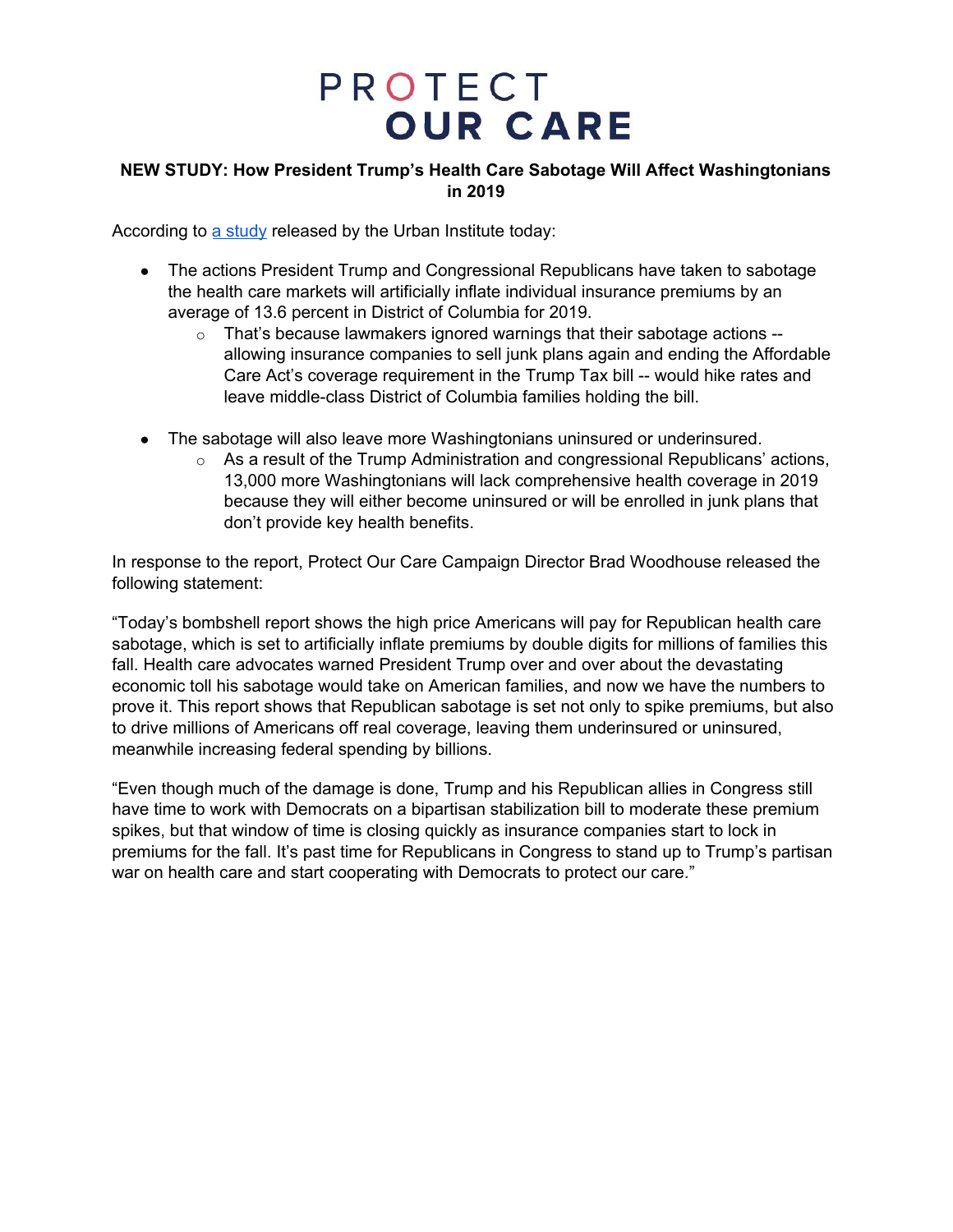### **NEW STUDY: How President Trump's Health Care Sabotage Will Affect Floridians in 2019**

According to a [study](https://www.urban.org/research/publication/potential-impact-short-term-limited-duration-policies-insurance-coverage-premiums-and-federal-spending) released by the Urban Institute today:

- The actions President Trump and Congressional Republicans have taken to sabotage the health care markets will artificially inflate individual insurance premiums by an average of 16.9 percent in Florida for 2019.
	- $\circ$  That's because lawmakers ignored warnings that their sabotage actions  $$ allowing insurance companies to sell junk plans again and ending the Affordable Care Act's coverage requirement in the Trump Tax bill -- would hike rates and leave middle-class Florida families holding the bill.
- The sabotage will also leave more Floridians uninsured or underinsured.
	- $\circ$  As a result of the Trump Administration and congressional Republicans' actions, 609,000 more Floridians will lack comprehensive health coverage in 2019 because they will either become uninsured or will be enrolled in junk plans that don't provide key health benefits.

In response to the report, Protect Our Care Campaign Director Brad Woodhouse released the following statement:

"Today's bombshell report shows the high price Americans will pay for Republican health care sabotage, which is set to artificially inflate premiums by double digits for millions of families this fall. Health care advocates warned President Trump over and over about the devastating economic toll his sabotage would take on American families, and now we have the numbers to prove it. This report shows that Republican sabotage is set not only to spike premiums, but also to drive millions of Americans off real coverage, leaving them underinsured or uninsured, meanwhile increasing federal spending by billions.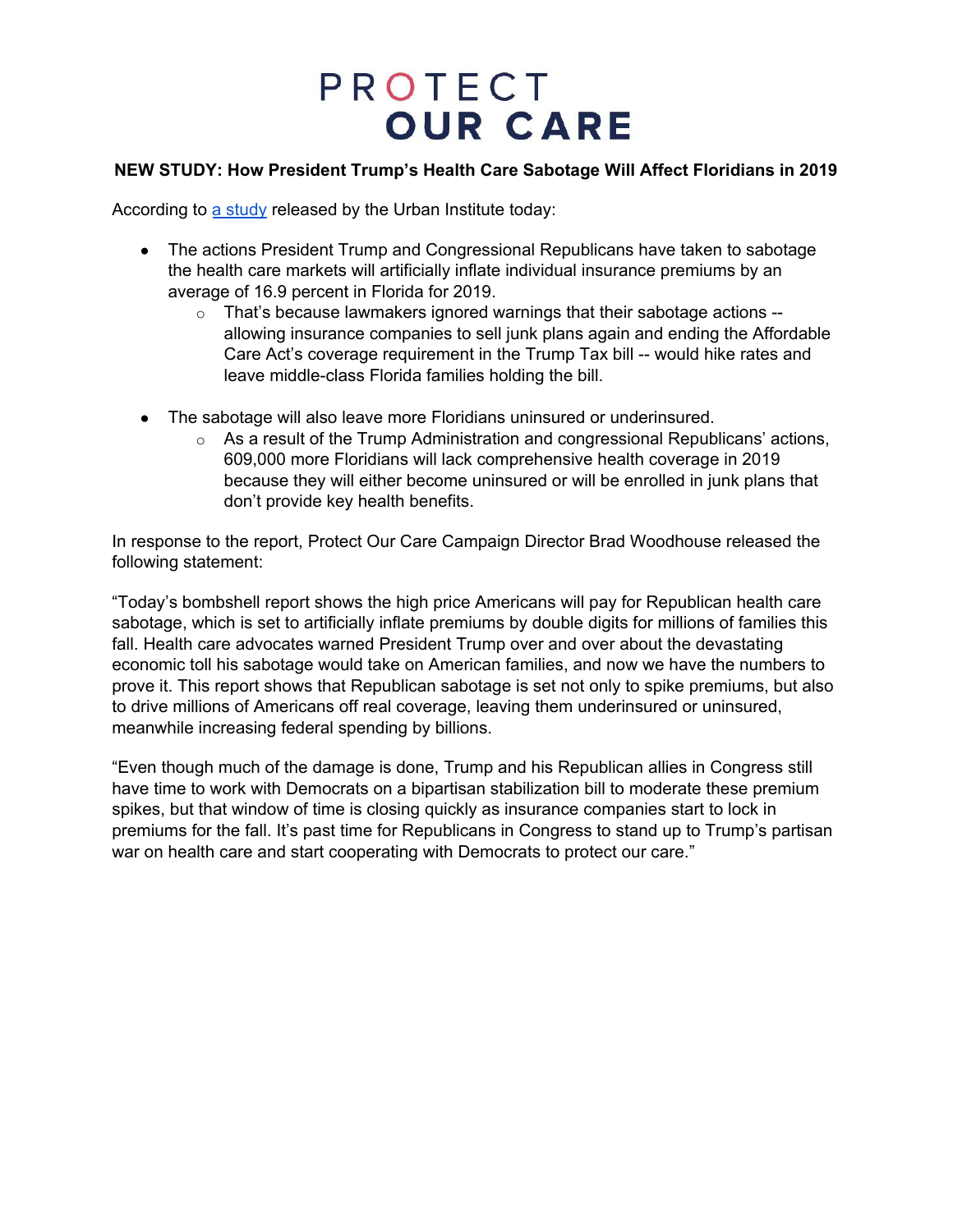### **NEW STUDY: How President Trump's Health Care Sabotage Will Affect Georgians in 2019**

According to a [study](https://www.urban.org/research/publication/potential-impact-short-term-limited-duration-policies-insurance-coverage-premiums-and-federal-spending) released by the Urban Institute today:

- The actions President Trump and Congressional Republicans have taken to sabotage the health care markets will artificially inflate individual insurance premiums by an average of 19.5 percent in Georgia for 2019.
	- $\circ$  That's because lawmakers ignored warnings that their sabotage actions  $$ allowing insurance companies to sell junk plans again and ending the Affordable Care Act's coverage requirement in the Trump Tax bill -- would hike rates and leave middle-class Georgia families holding the bill.
- The sabotage will also leave more Georgians uninsured or underinsured.
	- $\circ$  As a result of the Trump Administration and congressional Republicans' actions, 242,000 more Georgians will lack comprehensive health coverage in 2019 because they will either become uninsured or will be enrolled in junk plans that don't provide key health benefits.

In response to the report, Protect Our Care Campaign Director Brad Woodhouse released the following statement:

"Today's bombshell report shows the high price Americans will pay for Republican health care sabotage, which is set to artificially inflate premiums by double digits for millions of families this fall. Health care advocates warned President Trump over and over about the devastating economic toll his sabotage would take on American families, and now we have the numbers to prove it. This report shows that Republican sabotage is set not only to spike premiums, but also to drive millions of Americans off real coverage, leaving them underinsured or uninsured, meanwhile increasing federal spending by billions.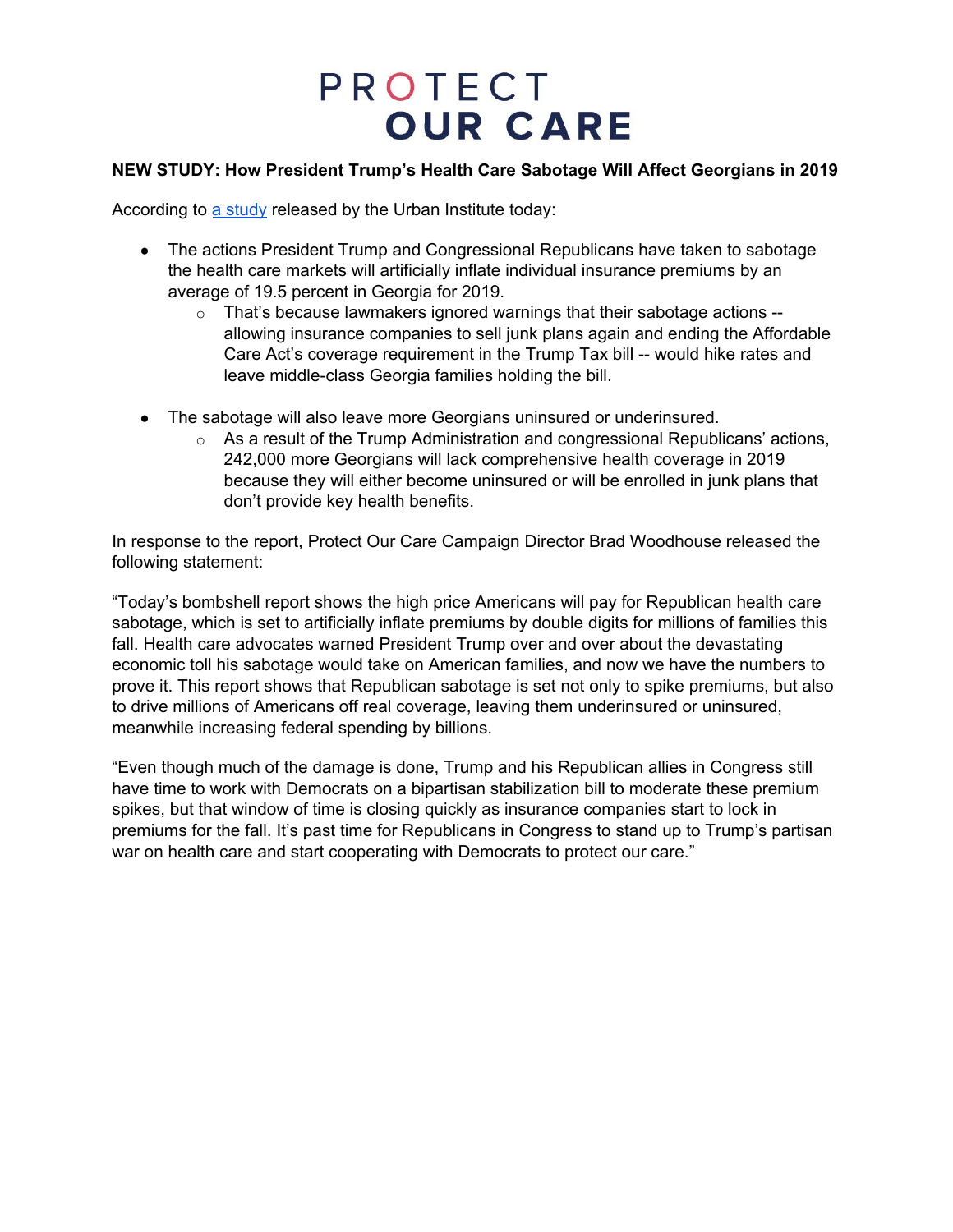### **NEW STUDY: How President Trump's Health Care Sabotage Will Affect People of Hawaii in 2019**

According to a [study](https://www.urban.org/research/publication/potential-impact-short-term-limited-duration-policies-insurance-coverage-premiums-and-federal-spending) released by the Urban Institute today:

- The actions President Trump and Congressional Republicans have taken to sabotage the health care markets will artificially inflate individual insurance premiums by an average of 17.5 percent in Hawaii for 2019.
	- $\circ$  That's because lawmakers ignored warnings that their sabotage actions -allowing insurance companies to sell junk plans again and ending the Affordable Care Act's coverage requirement in the Trump Tax bill -- would hike rates and leave middle-class Hawaii families holding the bill.
- The sabotage will also leave more people of Hawaii uninsured or underinsured.
	- $\circ$  As a result of the Trump Administration and congressional Republicans' actions, 19,000 more people of Hawaii will lack comprehensive health coverage in 2019 because they will either become uninsured or will be enrolled in junk plans that don't provide key health benefits.

In response to the report, Protect Our Care Campaign Director Brad Woodhouse released the following statement:

"Today's bombshell report shows the high price Americans will pay for Republican health care sabotage, which is set to artificially inflate premiums by double digits for millions of families this fall. Health care advocates warned President Trump over and over about the devastating economic toll his sabotage would take on American families, and now we have the numbers to prove it. This report shows that Republican sabotage is set not only to spike premiums, but also to drive millions of Americans off real coverage, leaving them underinsured or uninsured, meanwhile increasing federal spending by billions.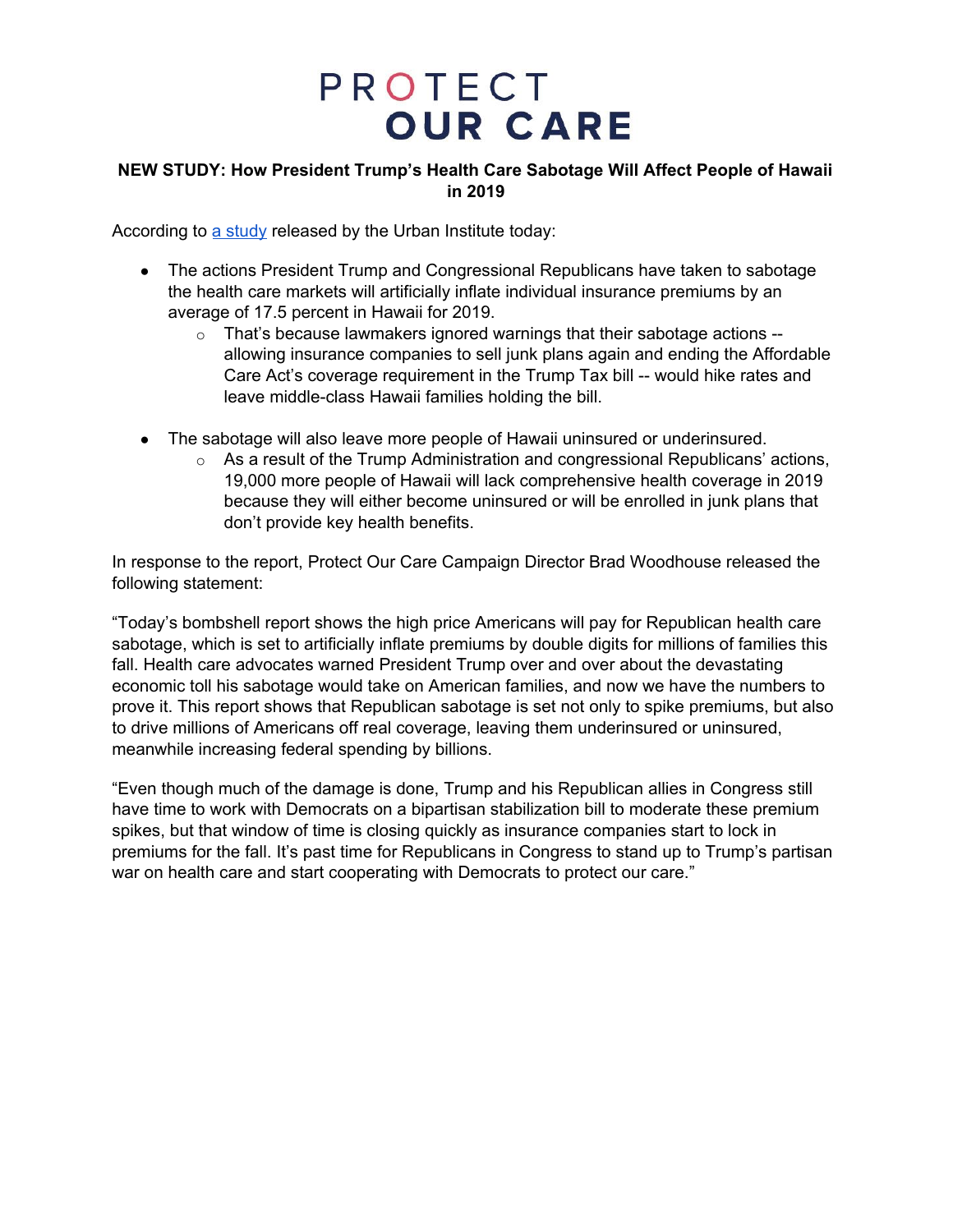### **NEW STUDY: How President Trump's Health Care Sabotage Will Affect Idahoans in 2019**

According to a [study](https://www.urban.org/research/publication/potential-impact-short-term-limited-duration-policies-insurance-coverage-premiums-and-federal-spending) released by the Urban Institute today:

- The actions President Trump and Congressional Republicans have taken to sabotage the health care markets will artificially inflate individual insurance premiums by an average of 17.5 percent in Idaho for 2019.
	- $\circ$  That's because lawmakers ignored warnings that their sabotage actions  $$ allowing insurance companies to sell junk plans again and ending the Affordable Care Act's coverage requirement in the Trump Tax bill -- would hike rates and leave middle-class Idaho families holding the bill.
- The sabotage will also leave more Idahoans uninsured or underinsured.
	- $\circ$  As a result of the Trump Administration and congressional Republicans' actions, 60,000 more Idahoans will lack comprehensive health coverage in 2019 because they will either become uninsured or will be enrolled in junk plans that don't provide key health benefits.

In response to the report, Protect Our Care Campaign Director Brad Woodhouse released the following statement:

"Today's bombshell report shows the high price Americans will pay for Republican health care sabotage, which is set to artificially inflate premiums by double digits for millions of families this fall. Health care advocates warned President Trump over and over about the devastating economic toll his sabotage would take on American families, and now we have the numbers to prove it. This report shows that Republican sabotage is set not only to spike premiums, but also to drive millions of Americans off real coverage, leaving them underinsured or uninsured, meanwhile increasing federal spending by billions.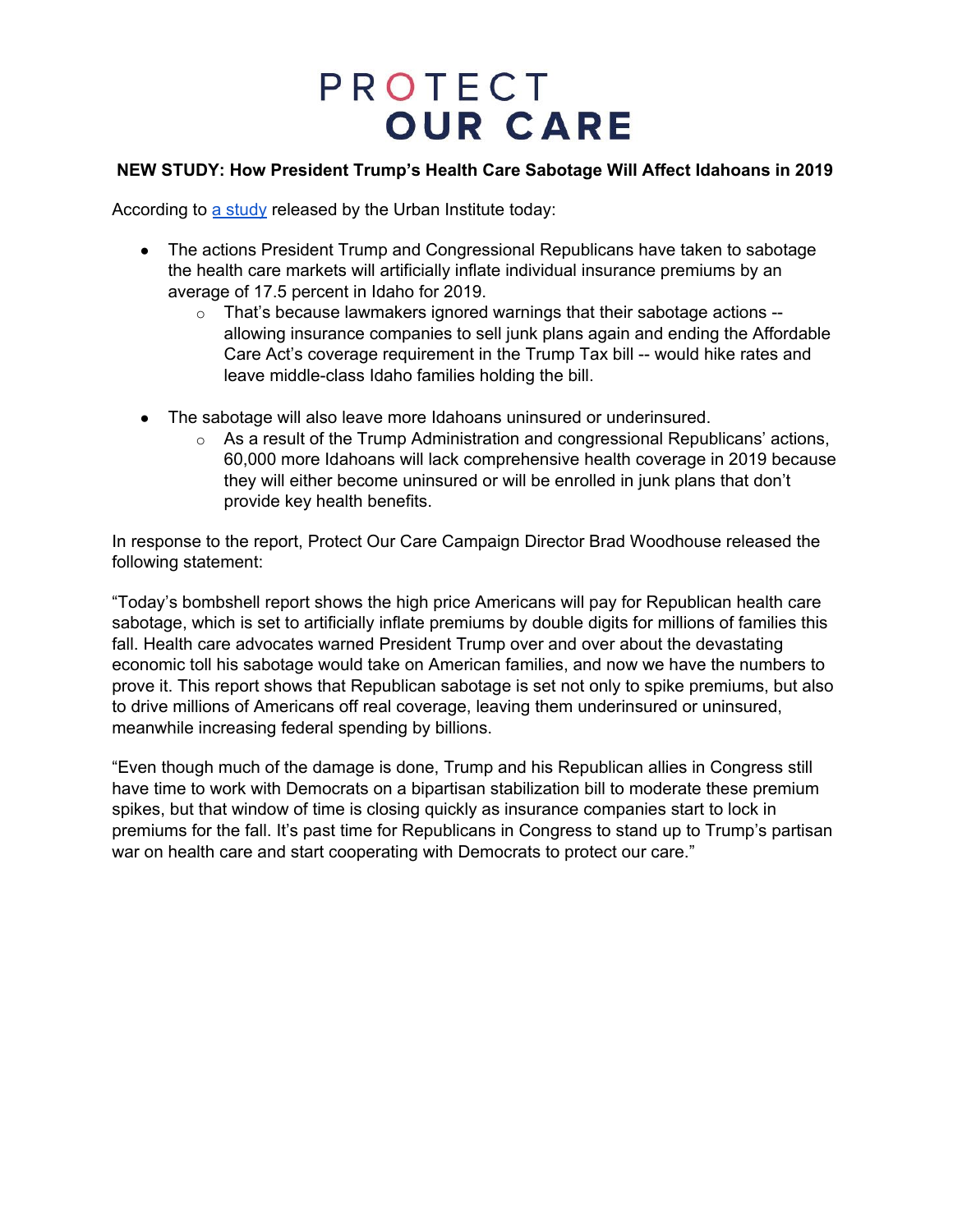### **NEW STUDY: How President Trump's Health Care Sabotage Will Affect Illinoisans in 2019**

According to a [study](https://www.urban.org/research/publication/potential-impact-short-term-limited-duration-policies-insurance-coverage-premiums-and-federal-spending) released by the Urban Institute today:

- The actions President Trump and Congressional Republicans have taken to sabotage the health care markets will artificially inflate individual insurance premiums by an average of 19.4 percent in Illinois for 2019.
	- $\circ$  That's because lawmakers ignored warnings that their sabotage actions  $$ allowing insurance companies to sell junk plans again and ending the Affordable Care Act's coverage requirement in the Trump Tax bill -- would hike rates and leave middle-class Illinois families holding the bill.
- The sabotage will also leave more Illinoisans uninsured or underinsured.
	- $\circ$  As a result of the Trump Administration and congressional Republicans' actions, 327,000 more Illinoisans will lack comprehensive health coverage in 2019 because they will either become uninsured or will be enrolled in junk plans that don't provide key health benefits.

In response to the report, Protect Our Care Campaign Director Brad Woodhouse released the following statement:

"Today's bombshell report shows the high price Americans will pay for Republican health care sabotage, which is set to artificially inflate premiums by double digits for millions of families this fall. Health care advocates warned President Trump over and over about the devastating economic toll his sabotage would take on American families, and now we have the numbers to prove it. This report shows that Republican sabotage is set not only to spike premiums, but also to drive millions of Americans off real coverage, leaving them underinsured or uninsured, meanwhile increasing federal spending by billions.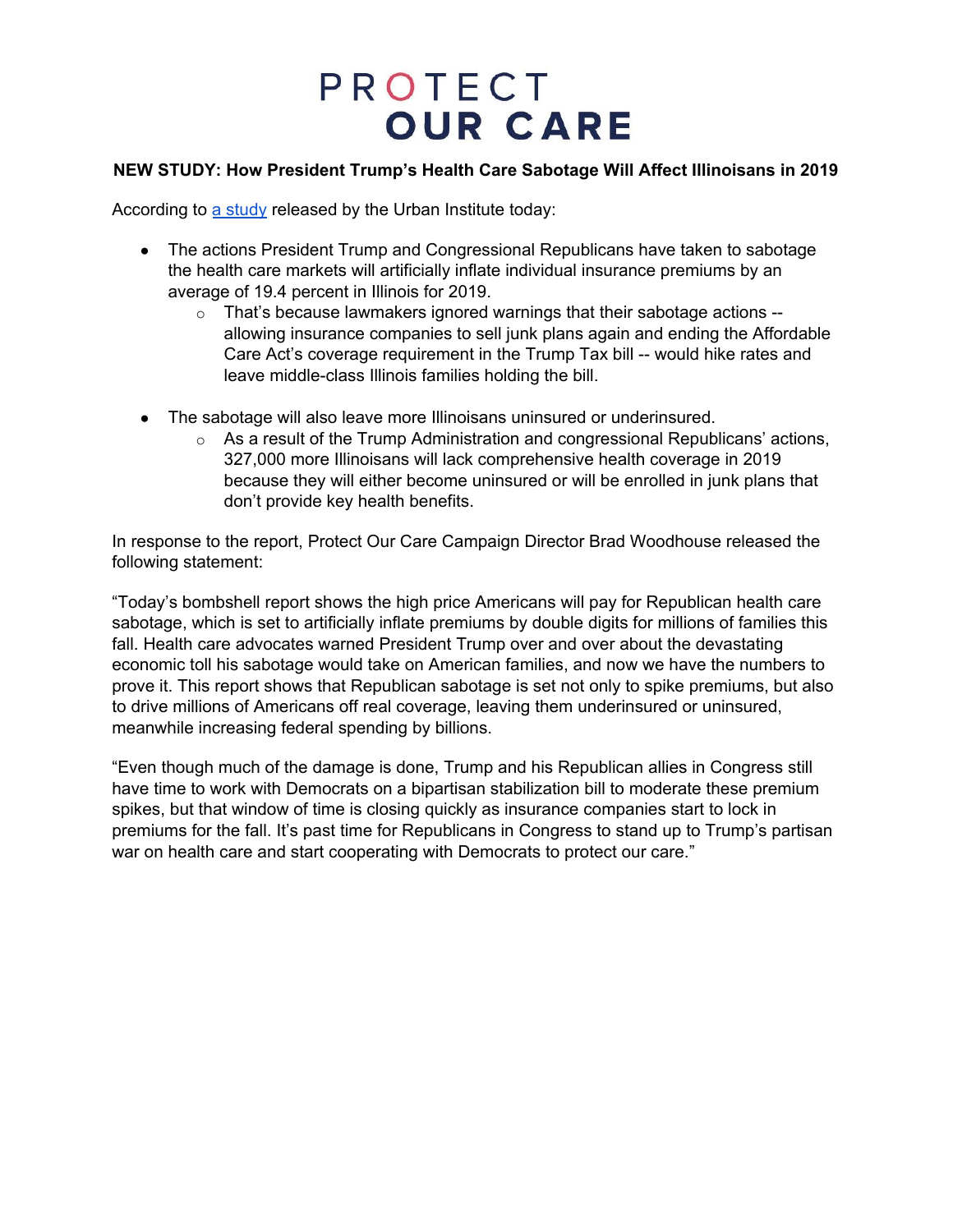### **NEW STUDY: How President Trump's Health Care Sabotage Will Affect Hoosiers in 2019**

According to a [study](https://www.urban.org/research/publication/potential-impact-short-term-limited-duration-policies-insurance-coverage-premiums-and-federal-spending) released by the Urban Institute today:

- The actions President Trump and Congressional Republicans have taken to sabotage the health care markets will artificially inflate individual insurance premiums by an average of 19.6 percent in Indiana for 2019.
	- $\circ$  That's because lawmakers ignored warnings that their sabotage actions  $$ allowing insurance companies to sell junk plans again and ending the Affordable Care Act's coverage requirement in the Trump Tax bill -- would hike rates and leave middle-class Indiana families holding the bill.
- The sabotage will also leave more Hoosiers uninsured or underinsured.
	- $\circ$  As a result of the Trump Administration and congressional Republicans' actions, 220,000 more Hoosiers will lack comprehensive health coverage in 2019 because they will either become uninsured or will be enrolled in junk plans that don't provide key health benefits.

In response to the report, Protect Our Care Campaign Director Brad Woodhouse released the following statement:

"Today's bombshell report shows the high price Americans will pay for Republican health care sabotage, which is set to artificially inflate premiums by double digits for millions of families this fall. Health care advocates warned President Trump over and over about the devastating economic toll his sabotage would take on American families, and now we have the numbers to prove it. This report shows that Republican sabotage is set not only to spike premiums, but also to drive millions of Americans off real coverage, leaving them underinsured or uninsured, meanwhile increasing federal spending by billions.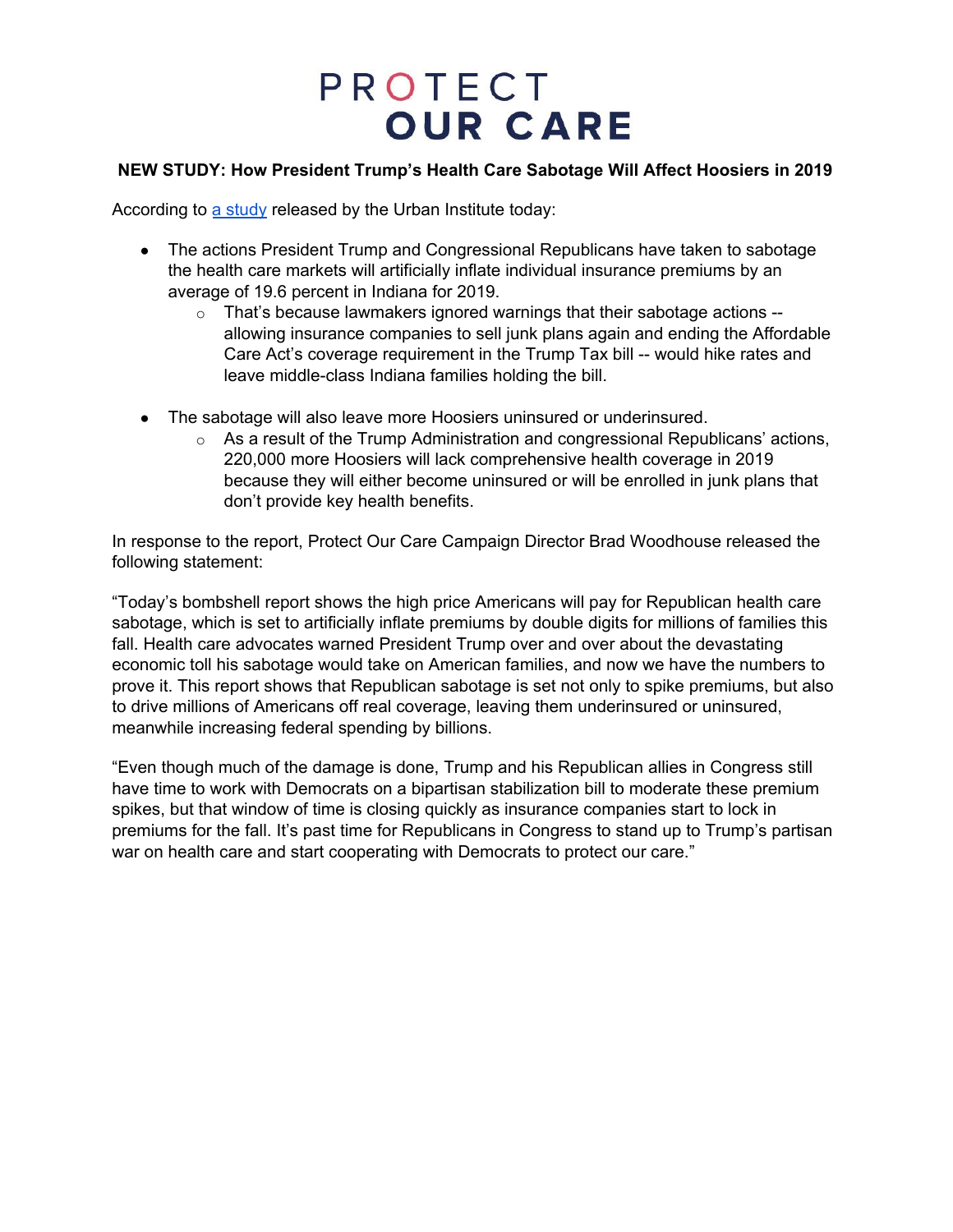### **NEW STUDY: How President Trump's Health Care Sabotage Will Affect Iowans in 2019**

According to a [study](https://www.urban.org/research/publication/potential-impact-short-term-limited-duration-policies-insurance-coverage-premiums-and-federal-spending) released by the Urban Institute today:

- The actions President Trump and Congressional Republicans have taken to sabotage the health care markets will artificially inflate individual insurance premiums by an average of 15.8 percent in Iowa for 2019.
	- $\circ$  That's because lawmakers ignored warnings that their sabotage actions  $$ allowing insurance companies to sell junk plans again and ending the Affordable Care Act's coverage requirement in the Trump Tax bill -- would hike rates and leave middle-class Iowa families holding the bill.
- The sabotage will also leave more lowans uninsured or underinsured.
	- $\circ$  As a result of the Trump Administration and congressional Republicans' actions, 71,000 more Iowans will lack comprehensive health coverage in 2019 because they will either become uninsured or will be enrolled in junk plans that don't provide key health benefits.

In response to the report, Protect Our Care Campaign Director Brad Woodhouse released the following statement:

"Today's bombshell report shows the high price Americans will pay for Republican health care sabotage, which is set to artificially inflate premiums by double digits for millions of families this fall. Health care advocates warned President Trump over and over about the devastating economic toll his sabotage would take on American families, and now we have the numbers to prove it. This report shows that Republican sabotage is set not only to spike premiums, but also to drive millions of Americans off real coverage, leaving them underinsured or uninsured, meanwhile increasing federal spending by billions.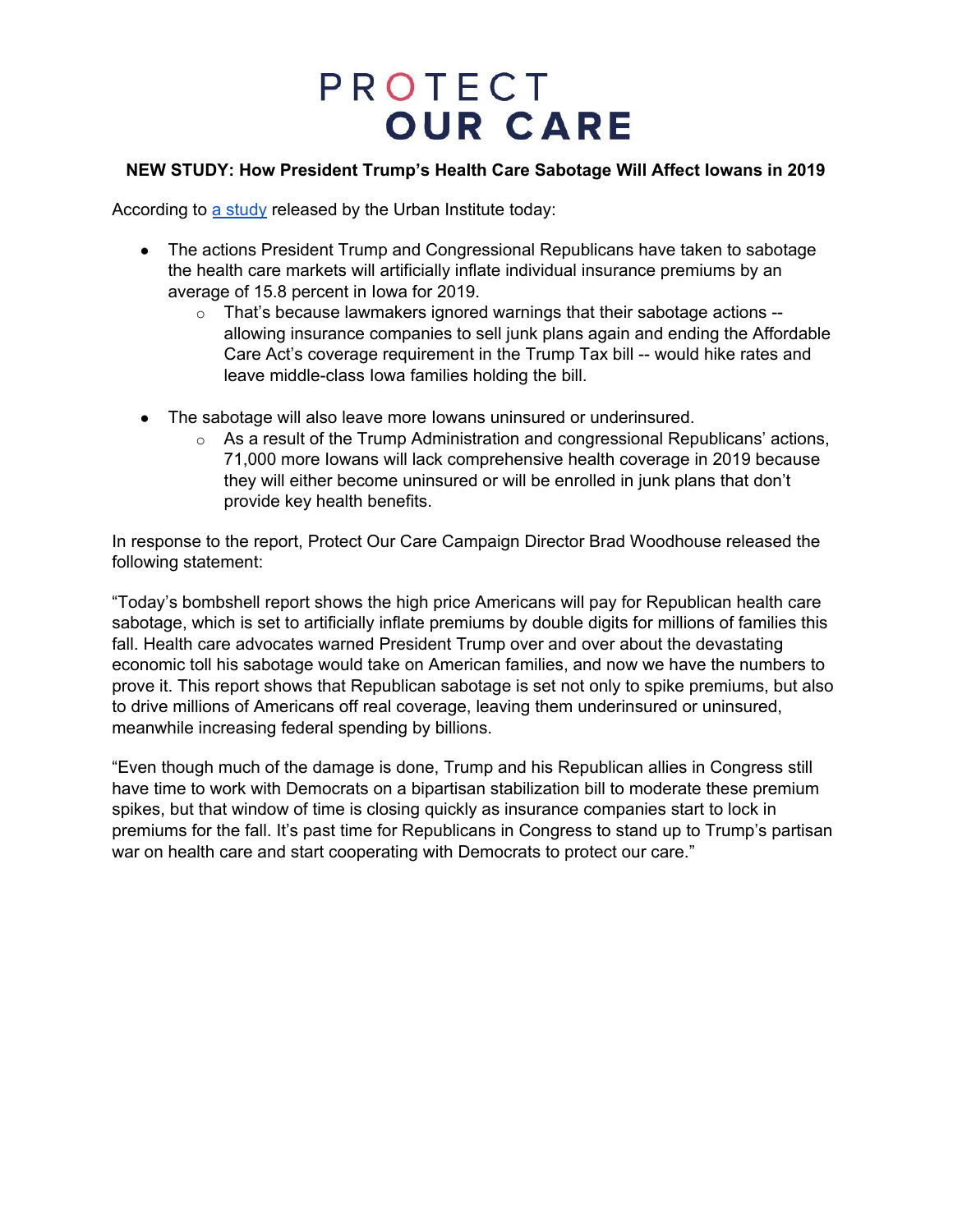#### **NEW STUDY: How President Trump's Health Care Sabotage Will Affect Kansans in 2019**

According to a [study](https://www.urban.org/research/publication/potential-impact-short-term-limited-duration-policies-insurance-coverage-premiums-and-federal-spending) released by the Urban Institute today:

- The actions President Trump and Congressional Republicans have taken to sabotage the health care markets will artificially inflate individual insurance premiums by an average of 19.2 percent in Kansas for 2019.
	- $\circ$  That's because lawmakers ignored warnings that their sabotage actions  $$ allowing insurance companies to sell junk plans again and ending the Affordable Care Act's coverage requirement in the Trump Tax bill -- would hike rates and leave middle-class Kansas families holding the bill.
- The sabotage will also leave more Kansans uninsured or underinsured.
	- $\circ$  As a result of the Trump Administration and congressional Republicans' actions, 80,000 more Kansans will lack comprehensive health coverage in 2019 because they will either become uninsured or will be enrolled in junk plans that don't provide key health benefits.

In response to the report, Protect Our Care Campaign Director Brad Woodhouse released the following statement:

"Today's bombshell report shows the high price Americans will pay for Republican health care sabotage, which is set to artificially inflate premiums by double digits for millions of families this fall. Health care advocates warned President Trump over and over about the devastating economic toll his sabotage would take on American families, and now we have the numbers to prove it. This report shows that Republican sabotage is set not only to spike premiums, but also to drive millions of Americans off real coverage, leaving them underinsured or uninsured, meanwhile increasing federal spending by billions.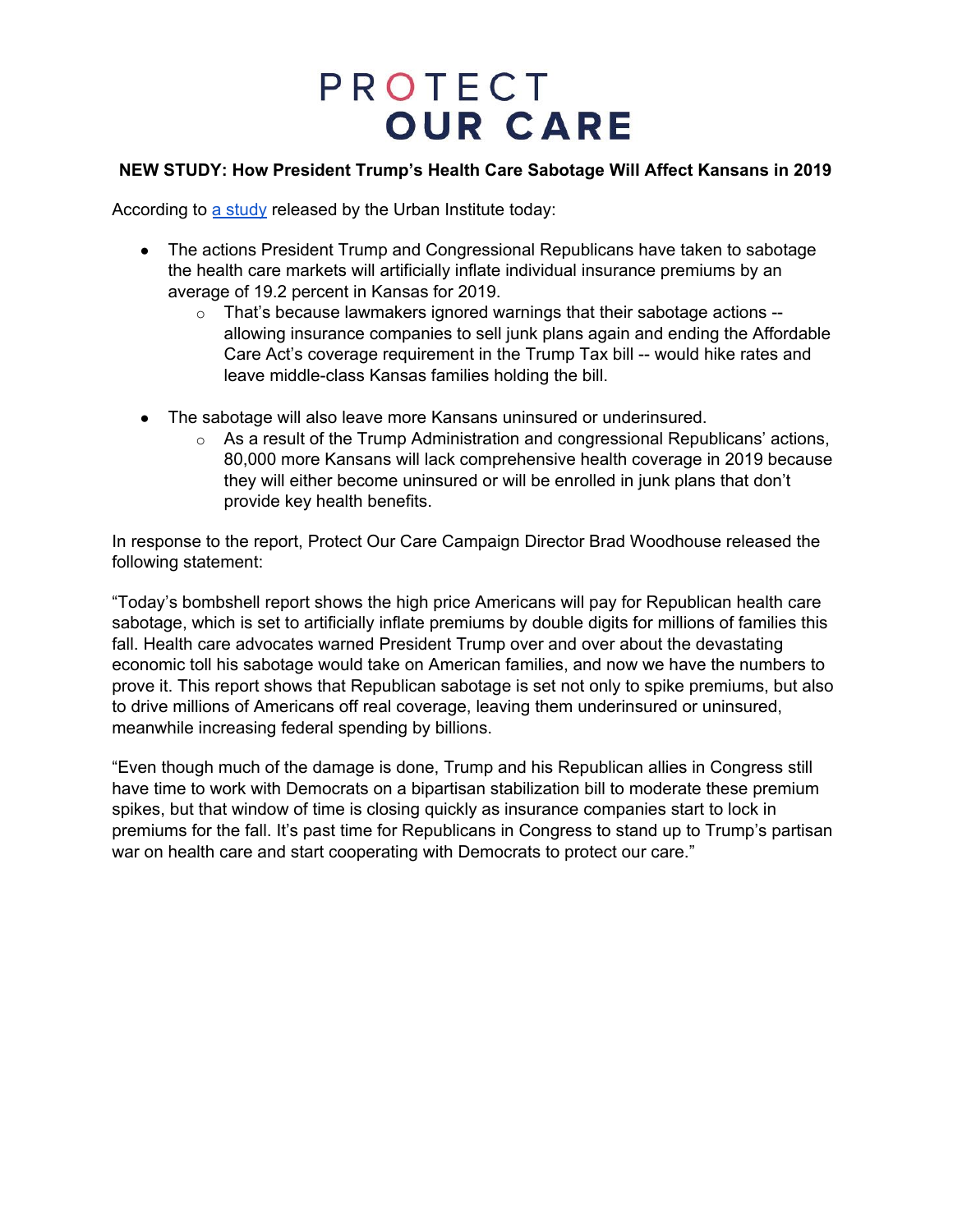### **NEW STUDY: How President Trump's Health Care Sabotage Will Affect Kentuckians in 2019**

According to a [study](https://www.urban.org/research/publication/potential-impact-short-term-limited-duration-policies-insurance-coverage-premiums-and-federal-spending) released by the Urban Institute today:

- The actions President Trump and Congressional Republicans have taken to sabotage the health care markets will artificially inflate individual insurance premiums by an average of 18.7 percent in Kentucky for 2019.
	- o That's because lawmakers ignored warnings that their sabotage actions allowing insurance companies to sell junk plans again and ending the Affordable Care Act's coverage requirement in the Trump Tax bill -- would hike rates and leave middle-class Kentucky families holding the bill.
- The sabotage will also leave more Kentuckians uninsured or underinsured.
	- $\circ$  As a result of the Trump Administration and congressional Republicans' actions, 46,000 more Kentuckians will lack comprehensive health coverage in 2019 because they will either become uninsured or will be enrolled in junk plans that don't provide key health benefits.

In response to the report, Protect Our Care Campaign Director Brad Woodhouse released the following statement:

"Today's bombshell report shows the high price Americans will pay for Republican health care sabotage, which is set to artificially inflate premiums by double digits for millions of families this fall. Health care advocates warned President Trump over and over about the devastating economic toll his sabotage would take on American families, and now we have the numbers to prove it. This report shows that Republican sabotage is set not only to spike premiums, but also to drive millions of Americans off real coverage, leaving them underinsured or uninsured, meanwhile increasing federal spending by billions.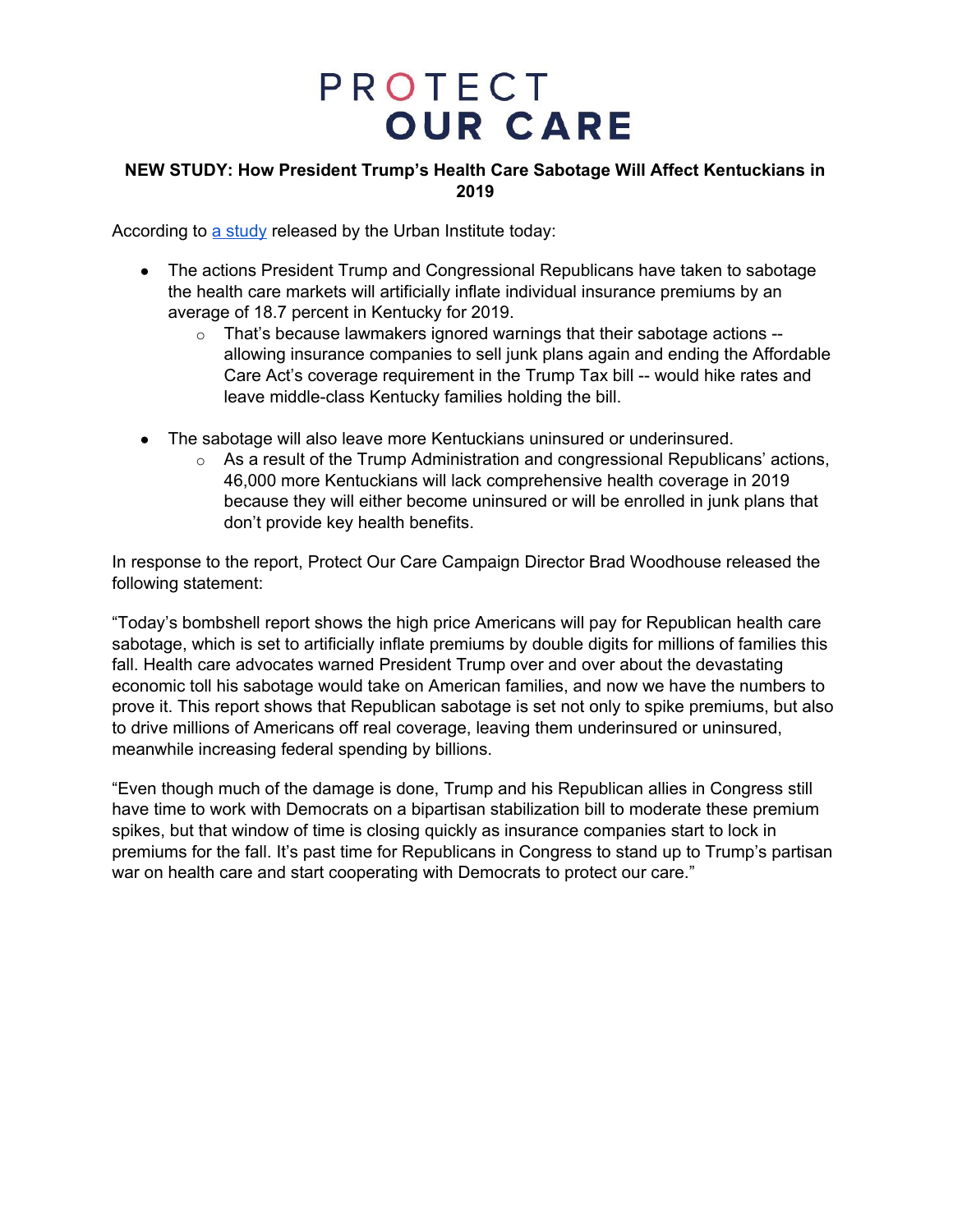### **NEW STUDY: How President Trump's Health Care Sabotage Will Affect Louisianians in 2019**

According to a [study](https://www.urban.org/research/publication/potential-impact-short-term-limited-duration-policies-insurance-coverage-premiums-and-federal-spending) released by the Urban Institute today:

- The actions President Trump and Congressional Republicans have taken to sabotage the health care markets will artificially inflate individual insurance premiums by an average of 14 percent in Louisiana for 2019.
	- $\circ$  That's because lawmakers ignored warnings that their sabotage actions -allowing insurance companies to sell junk plans again and ending the Affordable Care Act's coverage requirement in the Trump Tax bill -- would hike rates and leave middle-class Louisiana families holding the bill.
- The sabotage will also leave more Louisianians uninsured or underinsured.
	- $\circ$  As a result of the Trump Administration and congressional Republicans' actions, 143,000 more Louisianans will lack comprehensive health coverage in 2019 because they will either become uninsured or will be enrolled in junk plans that don't provide key health benefits.

In response to the report, Protect Our Care Campaign Director Brad Woodhouse released the following statement:

"Today's bombshell report shows the high price Americans will pay for Republican health care sabotage, which is set to artificially inflate premiums by double digits for millions of families this fall. Health care advocates warned President Trump over and over about the devastating economic toll his sabotage would take on American families, and now we have the numbers to prove it. This report shows that Republican sabotage is set not only to spike premiums, but also to drive millions of Americans off real coverage, leaving them underinsured or uninsured, meanwhile increasing federal spending by billions.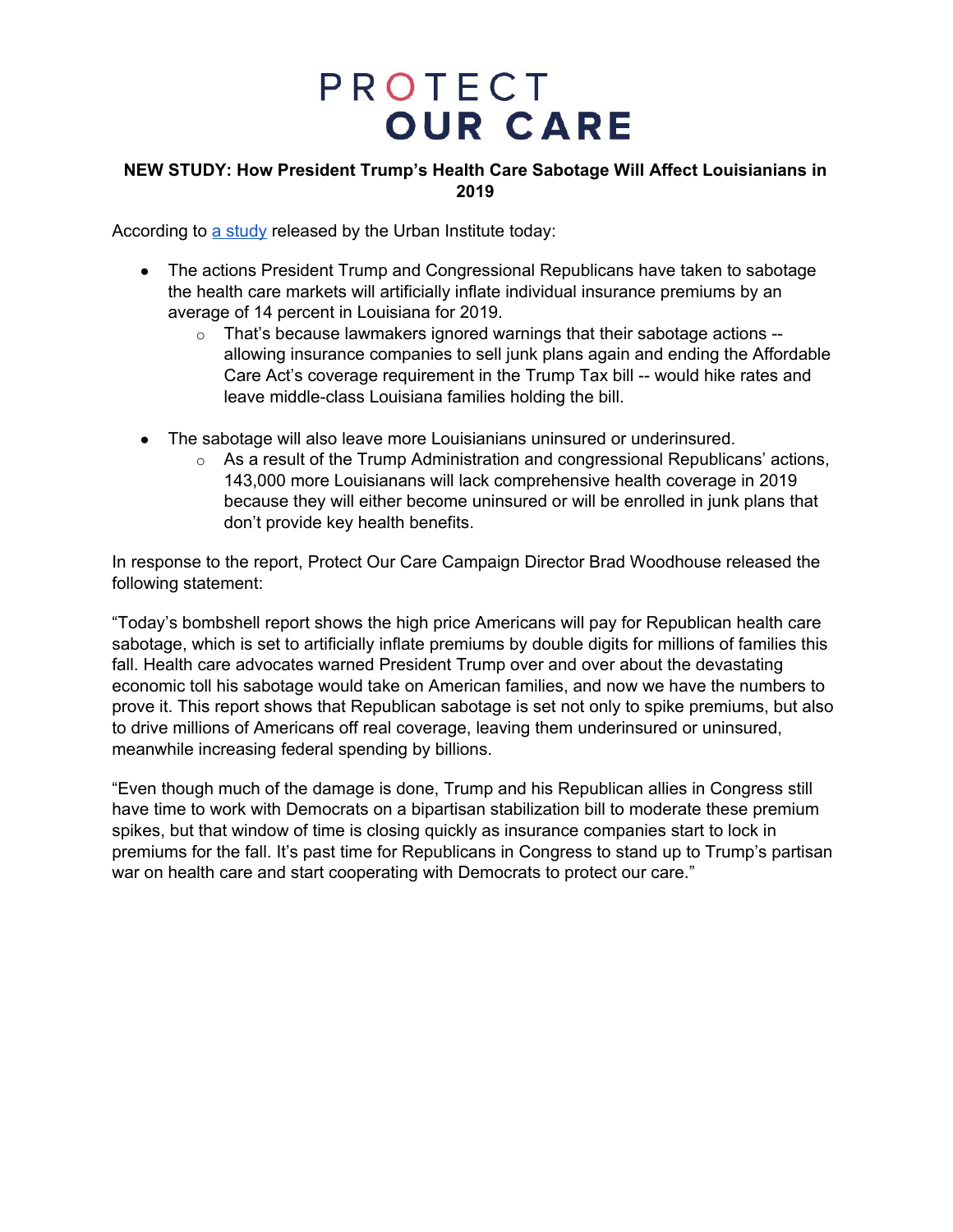### **NEW STUDY: How President Trump's Health Care Sabotage Will Affect Mainers in 2019**

According to a [study](https://www.urban.org/research/publication/potential-impact-short-term-limited-duration-policies-insurance-coverage-premiums-and-federal-spending) released by the Urban Institute today:

- The actions President Trump and Congressional Republicans have taken to sabotage the health care markets will artificially inflate individual insurance premiums by an average of 15.9 percent in Maine for 2019.
	- $\circ$  That's because lawmakers ignored warnings that their sabotage actions  $$ allowing insurance companies to sell junk plans again and ending the Affordable Care Act's coverage requirement in the Trump Tax bill -- would hike rates and leave middle-class Maine families holding the bill.
- The sabotage will also leave more Mainers uninsured or underinsured.
	- As a result of the Trump Administration and congressional Republicans' actions, 51,000 more Mainers will lack comprehensive health coverage in 2019 because they will either become uninsured or will be enrolled in junk plans that don't provide key health benefits.

In response to the report, Protect Our Care Campaign Director Brad Woodhouse released the following statement:

"Today's bombshell report shows the high price Americans will pay for Republican health care sabotage, which is set to artificially inflate premiums by double digits for millions of families this fall. Health care advocates warned President Trump over and over about the devastating economic toll his sabotage would take on American families, and now we have the numbers to prove it. This report shows that Republican sabotage is set not only to spike premiums, but also to drive millions of Americans off real coverage, leaving them underinsured or uninsured, meanwhile increasing federal spending by billions.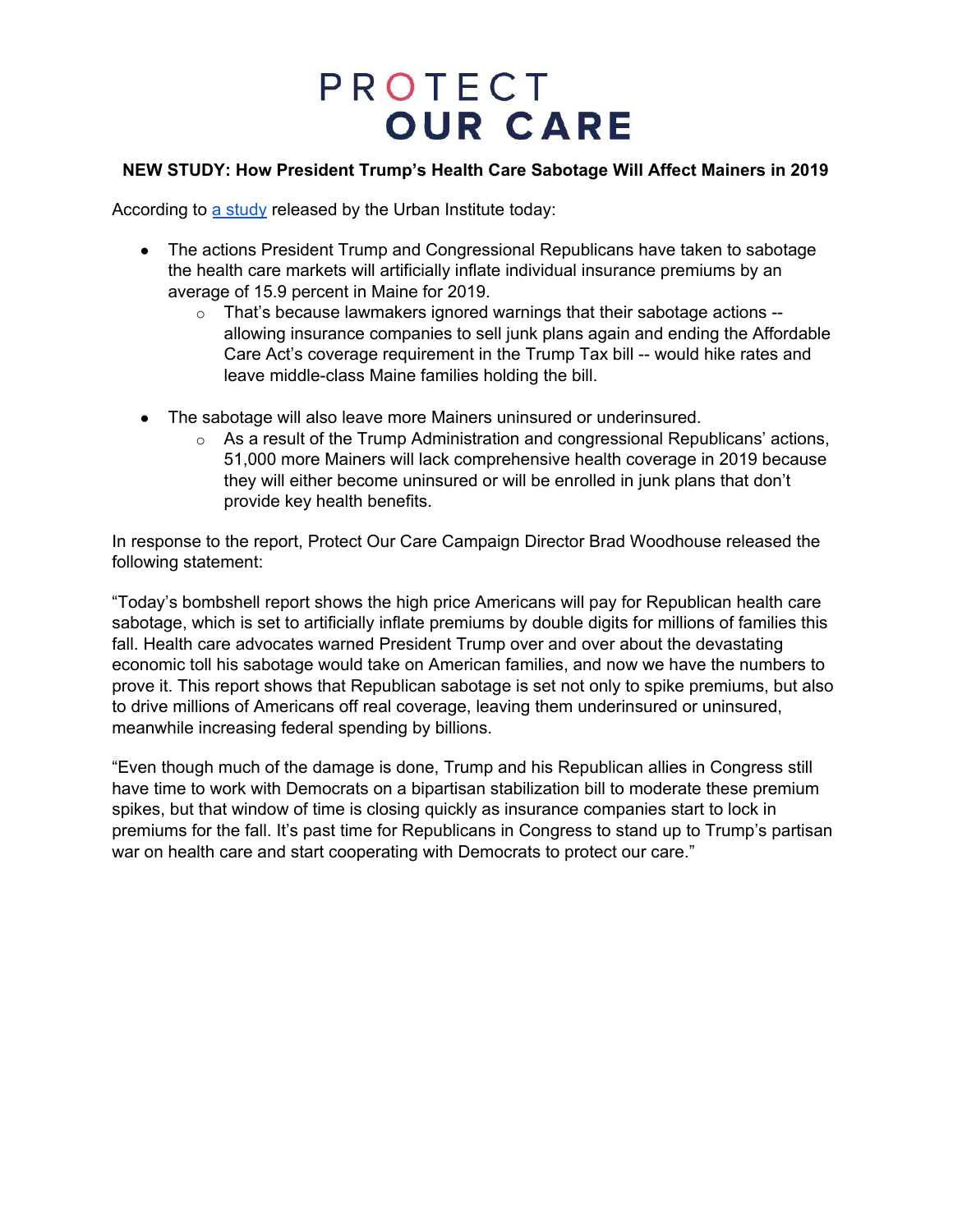### **NEW STUDY: How President Trump's Health Care Sabotage Will Affect Marylanders in 2019**

According to a [study](https://www.urban.org/research/publication/potential-impact-short-term-limited-duration-policies-insurance-coverage-premiums-and-federal-spending) released by the Urban Institute today:

- The actions President Trump and Congressional Republicans have taken to sabotage the health care markets will artificially inflate individual insurance premiums by an average of 18.4 percent in Maryland for 2019.
	- $\circ$  That's because lawmakers ignored warnings that their sabotage actions -allowing insurance companies to sell junk plans again and ending the Affordable Care Act's coverage requirement in the Trump Tax bill -- would hike rates and leave middle-class Maryland families holding the bill.
- The sabotage will also leave more Marylanders uninsured or underinsured.
	- $\circ$  As a result of the Trump Administration and congressional Republicans' actions, 92,000 more Marylanders will lack comprehensive health coverage in 2019 because they will either become uninsured or will be enrolled in junk plans that don't provide key health benefits.

In response to the report, Protect Our Care Campaign Director Brad Woodhouse released the following statement:

"Today's bombshell report shows the high price Americans will pay for Republican health care sabotage, which is set to artificially inflate premiums by double digits for millions of families this fall. Health care advocates warned President Trump over and over about the devastating economic toll his sabotage would take on American families, and now we have the numbers to prove it. This report shows that Republican sabotage is set not only to spike premiums, but also to drive millions of Americans off real coverage, leaving them underinsured or uninsured, meanwhile increasing federal spending by billions.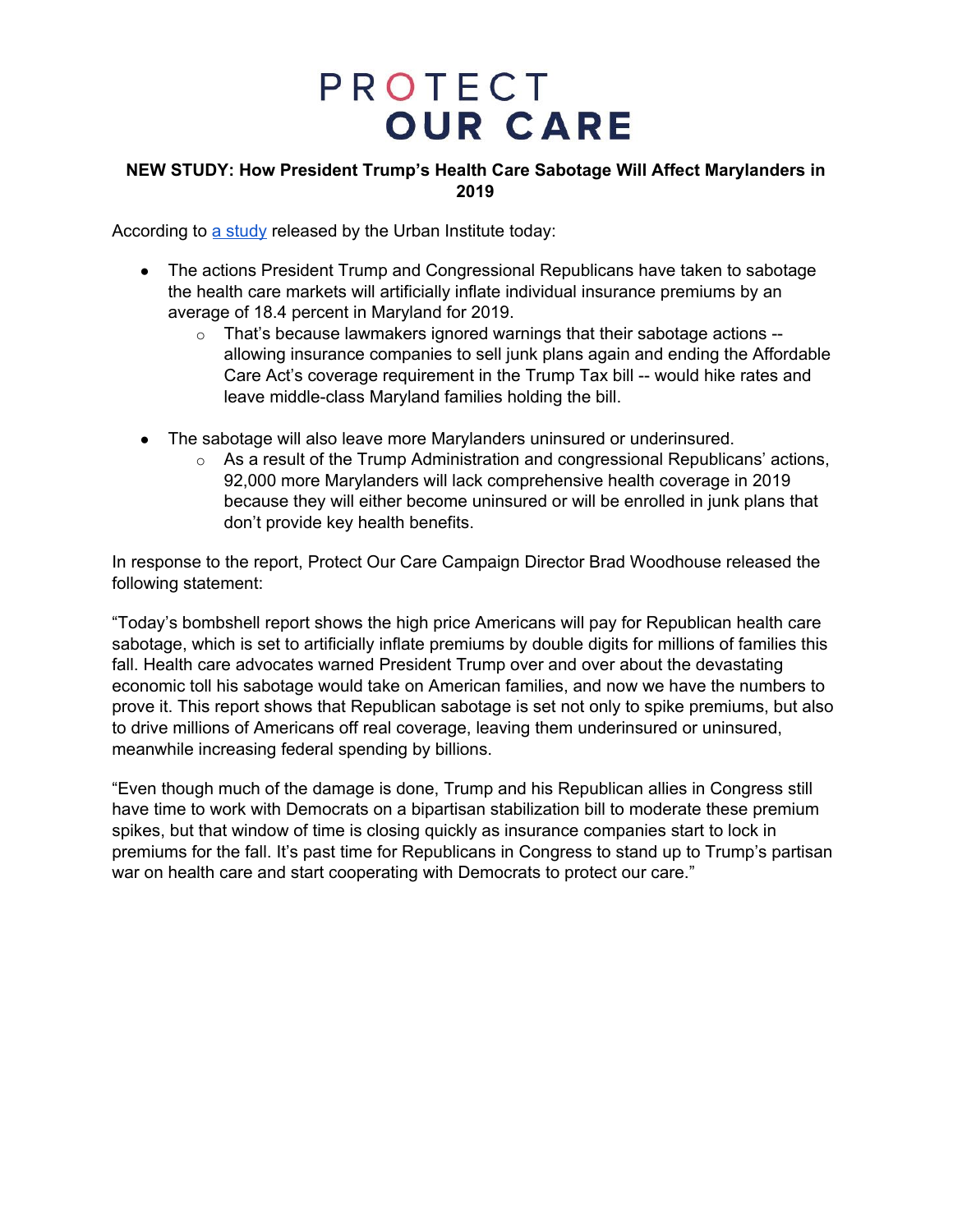### **NEW STUDY: How President Trump's Health Care Sabotage Will Affect Minnesotans in 2019**

According to a [study](https://www.urban.org/research/publication/potential-impact-short-term-limited-duration-policies-insurance-coverage-premiums-and-federal-spending) released by the Urban Institute today:

- The actions President Trump and Congressional Republicans have taken to sabotage the health care markets will artificially inflate individual insurance premiums by an average of 11.1 percent in Minnesota for 2019.
	- $\circ$  That's because lawmakers ignored warnings that their sabotage actions -allowing insurance companies to sell junk plans again and ending the Affordable Care Act's coverage requirement in the Trump Tax bill -- would hike rates and leave middle-class Minnesota families holding the bill.
- The sabotage will also leave more Minnesotans uninsured or underinsured.
	- $\circ$  As a result of the Trump Administration and congressional Republicans' actions, 137,000 more Minnesotans will lack comprehensive health coverage in 2019 because they will either become uninsured or will be enrolled in junk plans that don't provide key health benefits.

In response to the report, Protect Our Care Campaign Director Brad Woodhouse released the following statement:

"Today's bombshell report shows the high price Americans will pay for Republican health care sabotage, which is set to artificially inflate premiums by double digits for millions of families this fall. Health care advocates warned President Trump over and over about the devastating economic toll his sabotage would take on American families, and now we have the numbers to prove it. This report shows that Republican sabotage is set not only to spike premiums, but also to drive millions of Americans off real coverage, leaving them underinsured or uninsured, meanwhile increasing federal spending by billions.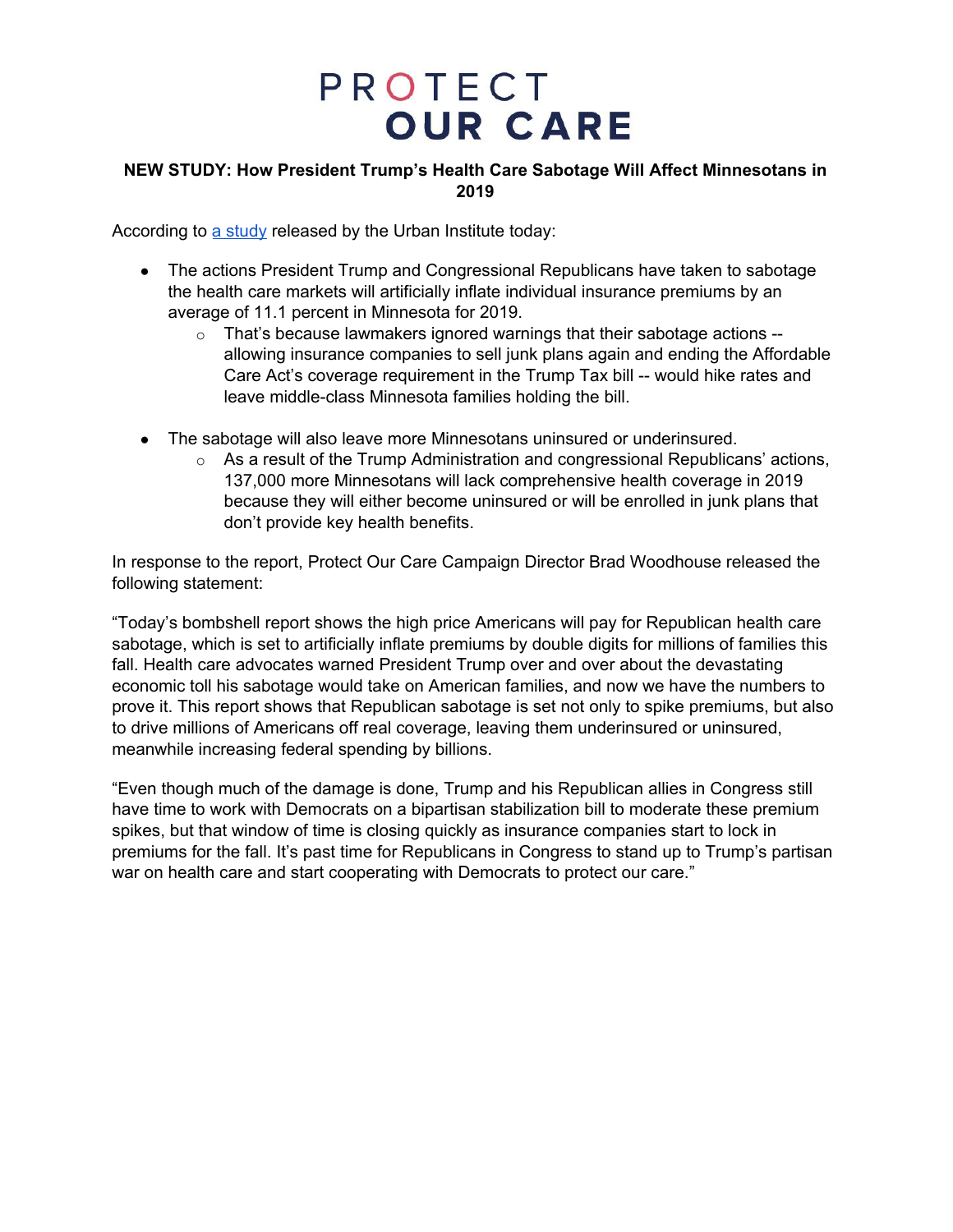### **NEW STUDY: How President Trump's Health Care Sabotage Will Affect Mississippians in 2019**

According to a [study](https://www.urban.org/research/publication/potential-impact-short-term-limited-duration-policies-insurance-coverage-premiums-and-federal-spending) released by the Urban Institute today:

- The actions President Trump and Congressional Republicans have taken to sabotage the health care markets will artificially inflate individual insurance premiums by an average of 17.2 percent in Mississippi for 2019.
	- $\circ$  That's because lawmakers ignored warnings that their sabotage actions -allowing insurance companies to sell junk plans again and ending the Affordable Care Act's coverage requirement in the Trump Tax bill -- would hike rates and leave middle-class Mississippi families holding the bill.
- The sabotage will also leave more Mississippians uninsured or underinsured.
	- $\circ$  As a result of the Trump Administration and congressional Republicans' actions, 89,000 more Mississippians will lack comprehensive health coverage in 2019 because they will either become uninsured or will be enrolled in junk plans that don't provide key health benefits.

In response to the report, Protect Our Care Campaign Director Brad Woodhouse released the following statement:

"Today's bombshell report shows the high price Americans will pay for Republican health care sabotage, which is set to artificially inflate premiums by double digits for millions of families this fall. Health care advocates warned President Trump over and over about the devastating economic toll his sabotage would take on American families, and now we have the numbers to prove it. This report shows that Republican sabotage is set not only to spike premiums, but also to drive millions of Americans off real coverage, leaving them underinsured or uninsured, meanwhile increasing federal spending by billions.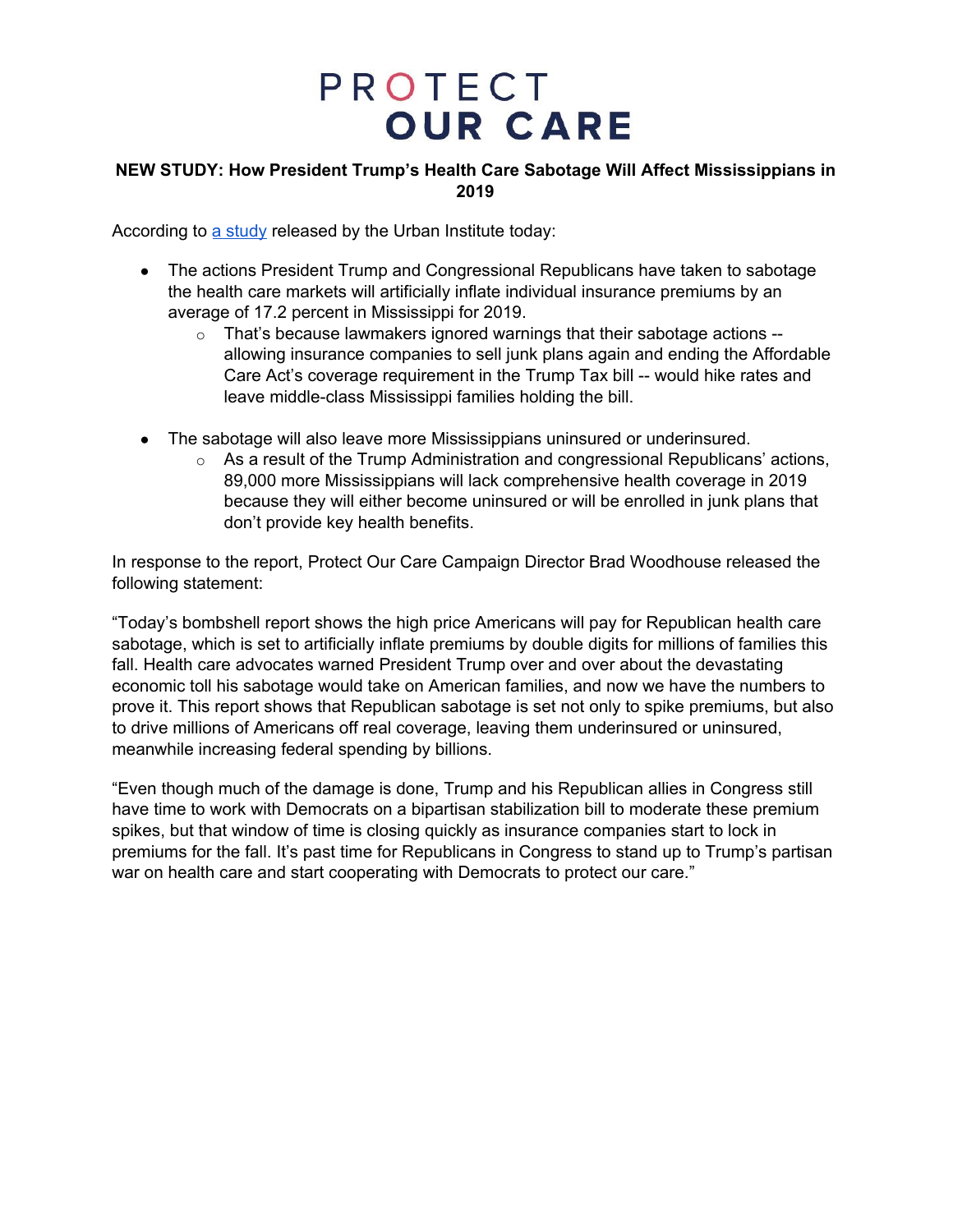### **NEW STUDY: How President Trump's Health Care Sabotage Will Affect Missourians in 2019**

According to a [study](https://www.urban.org/research/publication/potential-impact-short-term-limited-duration-policies-insurance-coverage-premiums-and-federal-spending) released by the Urban Institute today:

- The actions President Trump and Congressional Republicans have taken to sabotage the health care markets will artificially inflate individual insurance premiums by an average of 18.3 percent in Missouri for 2019.
	- o That's because lawmakers ignored warnings that their sabotage actions allowing insurance companies to sell junk plans again and ending the Affordable Care Act's coverage requirement in the Trump Tax bill -- would hike rates and leave middle-class Missouri families holding the bill.
- The sabotage will also leave more Missourians uninsured or underinsured.
	- $\circ$  As a result of the Trump Administration and congressional Republicans' actions, 223,000 more Missourians will lack comprehensive health coverage in 2019 because they will either become uninsured or will be enrolled in junk plans that don't provide key health benefits.

In response to the report, Protect Our Care Campaign Director Brad Woodhouse released the following statement:

"Today's bombshell report shows the high price Americans will pay for Republican health care sabotage, which is set to artificially inflate premiums by double digits for millions of families this fall. Health care advocates warned President Trump over and over about the devastating economic toll his sabotage would take on American families, and now we have the numbers to prove it. This report shows that Republican sabotage is set not only to spike premiums, but also to drive millions of Americans off real coverage, leaving them underinsured or uninsured, meanwhile increasing federal spending by billions.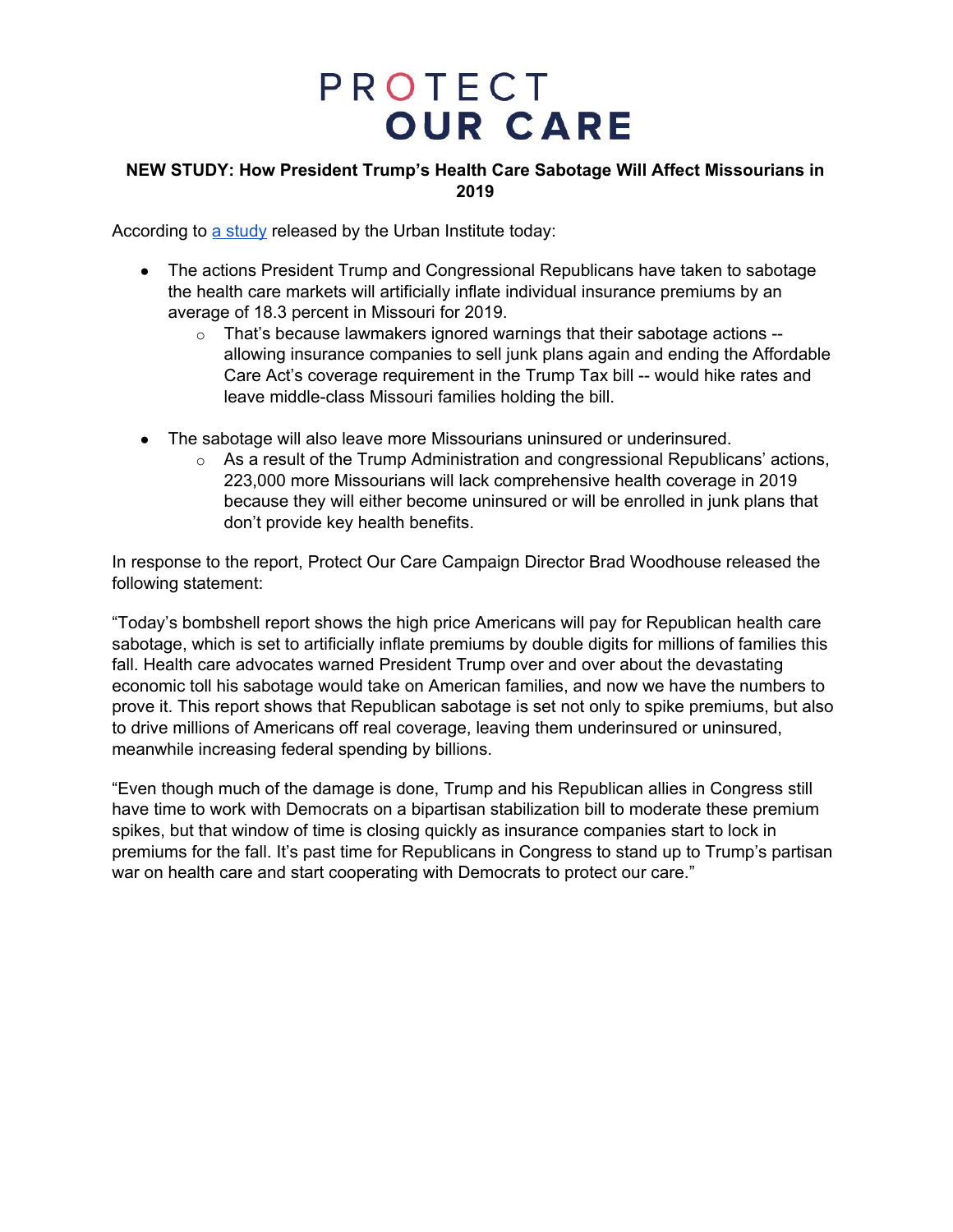### **NEW STUDY: How President Trump's Health Care Sabotage Will Affect Montanans in 2019**

According to a [study](https://www.urban.org/research/publication/potential-impact-short-term-limited-duration-policies-insurance-coverage-premiums-and-federal-spending) released by the Urban Institute today:

- The actions President Trump and Congressional Republicans have taken to sabotage the health care markets will artificially inflate individual insurance premiums by an average of 19.8 percent in Montana for 2019.
	- $\circ$  That's because lawmakers ignored warnings that their sabotage actions -allowing insurance companies to sell junk plans again and ending the Affordable Care Act's coverage requirement in the Trump Tax bill -- would hike rates and leave middle-class Montana families holding the bill.
- The sabotage will also leave more Montanans uninsured or underinsured.
	- $\circ$  As a result of the Trump Administration and congressional Republicans' actions, 26,000 more Montanans will lack comprehensive health coverage in 2019 because they will either become uninsured or will be enrolled in junk plans that don't provide key health benefits.

In response to the report, Protect Our Care Campaign Director Brad Woodhouse released the following statement:

"Today's bombshell report shows the high price Americans will pay for Republican health care sabotage, which is set to artificially inflate premiums by double digits for millions of families this fall. Health care advocates warned President Trump over and over about the devastating economic toll his sabotage would take on American families, and now we have the numbers to prove it. This report shows that Republican sabotage is set not only to spike premiums, but also to drive millions of Americans off real coverage, leaving them underinsured or uninsured, meanwhile increasing federal spending by billions.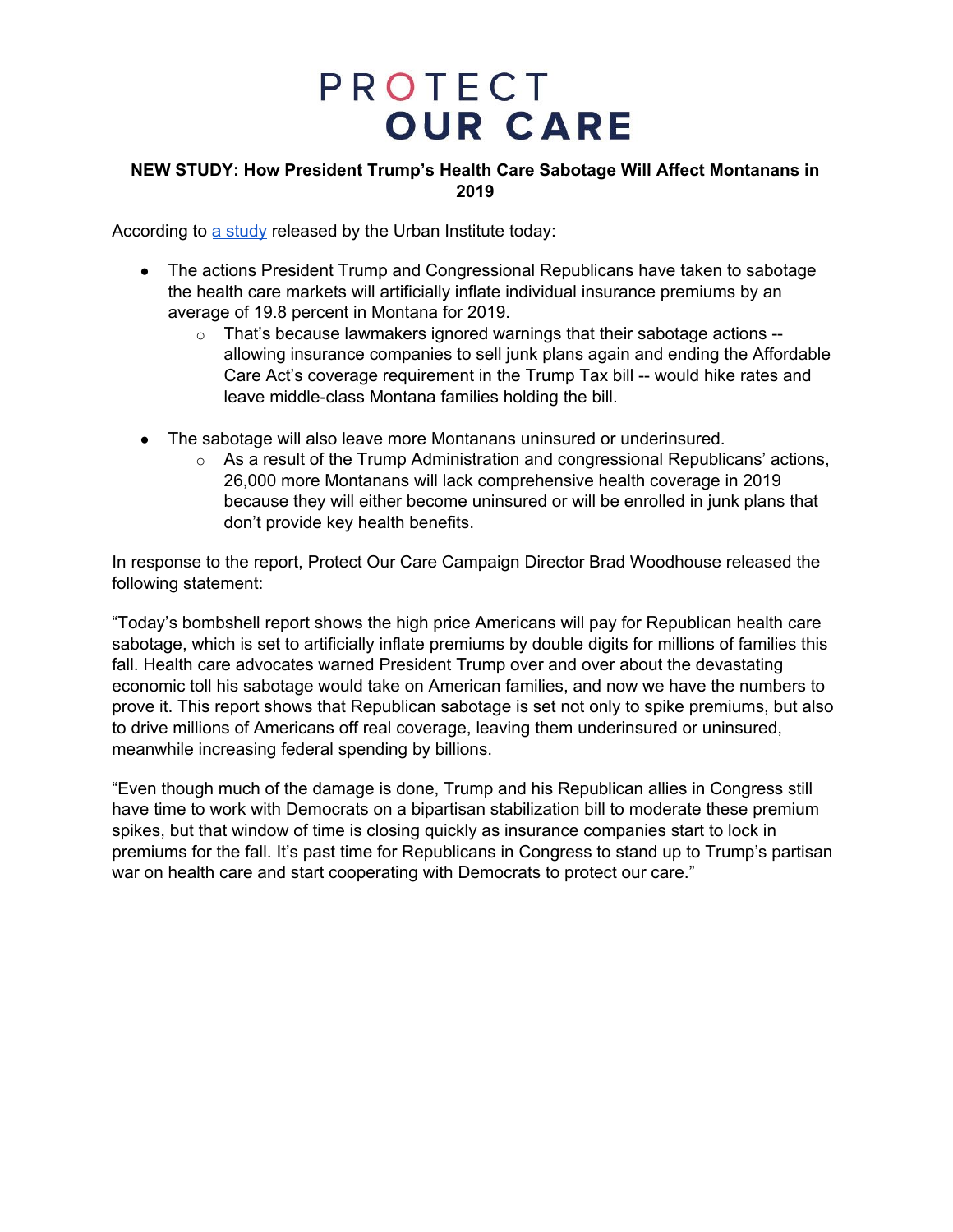### **NEW STUDY: How President Trump's Health Care Sabotage Will Affect Nebraskans in 2019**

According to a [study](https://www.urban.org/research/publication/potential-impact-short-term-limited-duration-policies-insurance-coverage-premiums-and-federal-spending) released by the Urban Institute today:

- The actions President Trump and Congressional Republicans have taken to sabotage the health care markets will artificially inflate individual insurance premiums by an average of 20.4 percent in Nebraska for 2019.
	- o That's because lawmakers ignored warnings that their sabotage actions allowing insurance companies to sell junk plans again and ending the Affordable Care Act's coverage requirement in the Trump Tax bill -- would hike rates and leave middle-class Nebraska families holding the bill.
- The sabotage will also leave more Nebraskans uninsured or underinsured.
	- $\circ$  As a result of the Trump Administration and congressional Republicans' actions, 57,000 more Nebraskans will lack comprehensive health coverage in 2019 because they will either become uninsured or will be enrolled in junk plans that don't provide key health benefits.

In response to the report, Protect Our Care Campaign Director Brad Woodhouse released the following statement:

"Today's bombshell report shows the high price Americans will pay for Republican health care sabotage, which is set to artificially inflate premiums by double digits for millions of families this fall. Health care advocates warned President Trump over and over about the devastating economic toll his sabotage would take on American families, and now we have the numbers to prove it. This report shows that Republican sabotage is set not only to spike premiums, but also to drive millions of Americans off real coverage, leaving them underinsured or uninsured, meanwhile increasing federal spending by billions.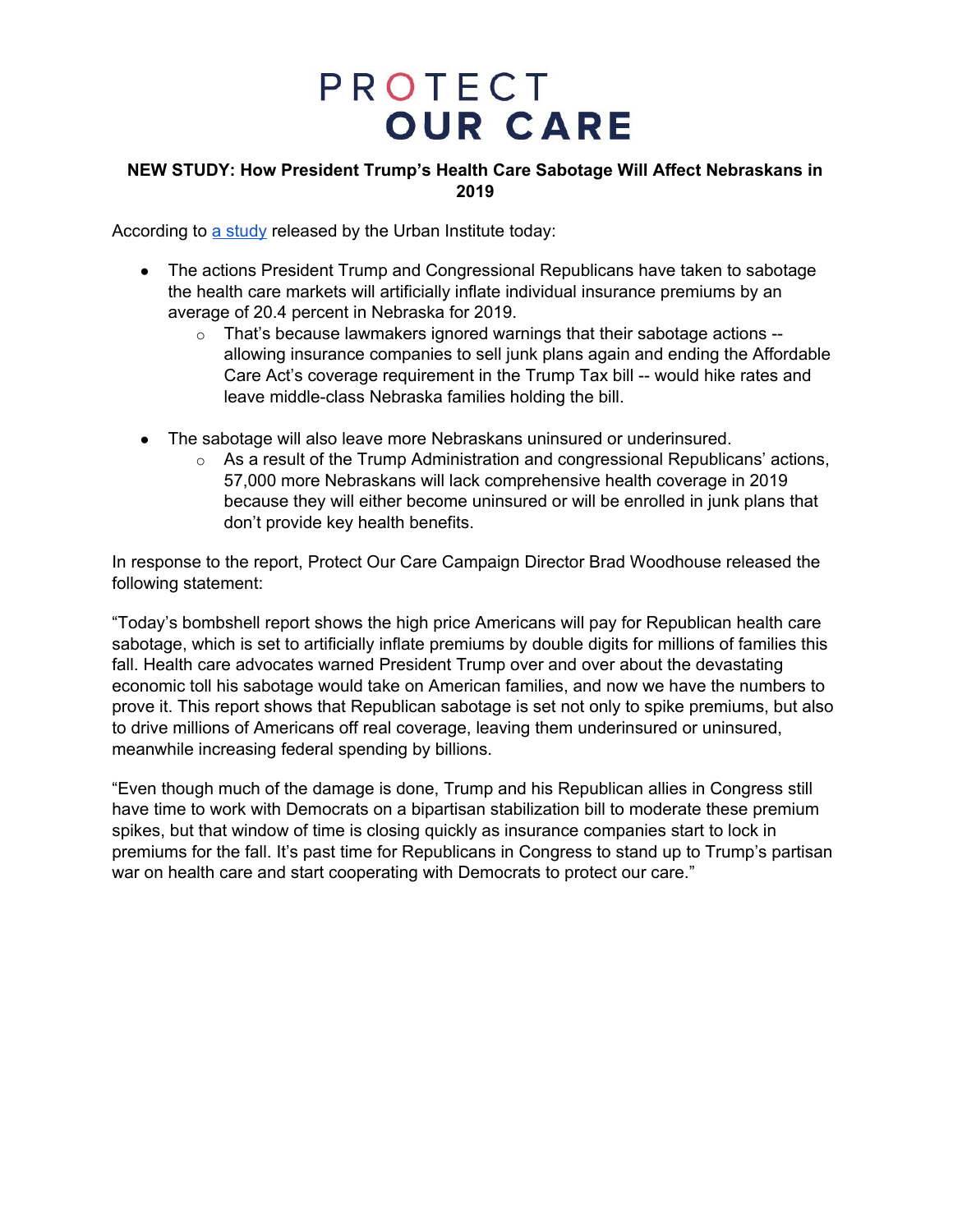### **NEW STUDY: How President Trump's Health Care Sabotage Will Affect Granite Staters in 2019**

According to a [study](https://www.urban.org/research/publication/potential-impact-short-term-limited-duration-policies-insurance-coverage-premiums-and-federal-spending) released by the Urban Institute today:

- The actions President Trump and Congressional Republicans have taken to sabotage the health care markets will artificially inflate individual insurance premiums by an average of 19.6 percent in New Hampshire for 2019.
	- $\circ$  That's because lawmakers ignored warnings that their sabotage actions -allowing insurance companies to sell junk plans again and ending the Affordable Care Act's coverage requirement in the Trump Tax bill -- would hike rates and leave middle-class New Hampshire families holding the bill.
- The sabotage will also leave more Granite Staters uninsured or underinsured.
	- $\circ$  As a result of the Trump Administration and congressional Republicans' actions, 29,000 more Granite Staters will lack comprehensive health coverage in 2019 because they will either become uninsured or will be enrolled in junk plans that don't provide key health benefits.

In response to the report, Protect Our Care Campaign Director Brad Woodhouse released the following statement:

"Today's bombshell report shows the high price Americans will pay for Republican health care sabotage, which is set to artificially inflate premiums by double digits for millions of families this fall. Health care advocates warned President Trump over and over about the devastating economic toll his sabotage would take on American families, and now we have the numbers to prove it. This report shows that Republican sabotage is set not only to spike premiums, but also to drive millions of Americans off real coverage, leaving them underinsured or uninsured, meanwhile increasing federal spending by billions.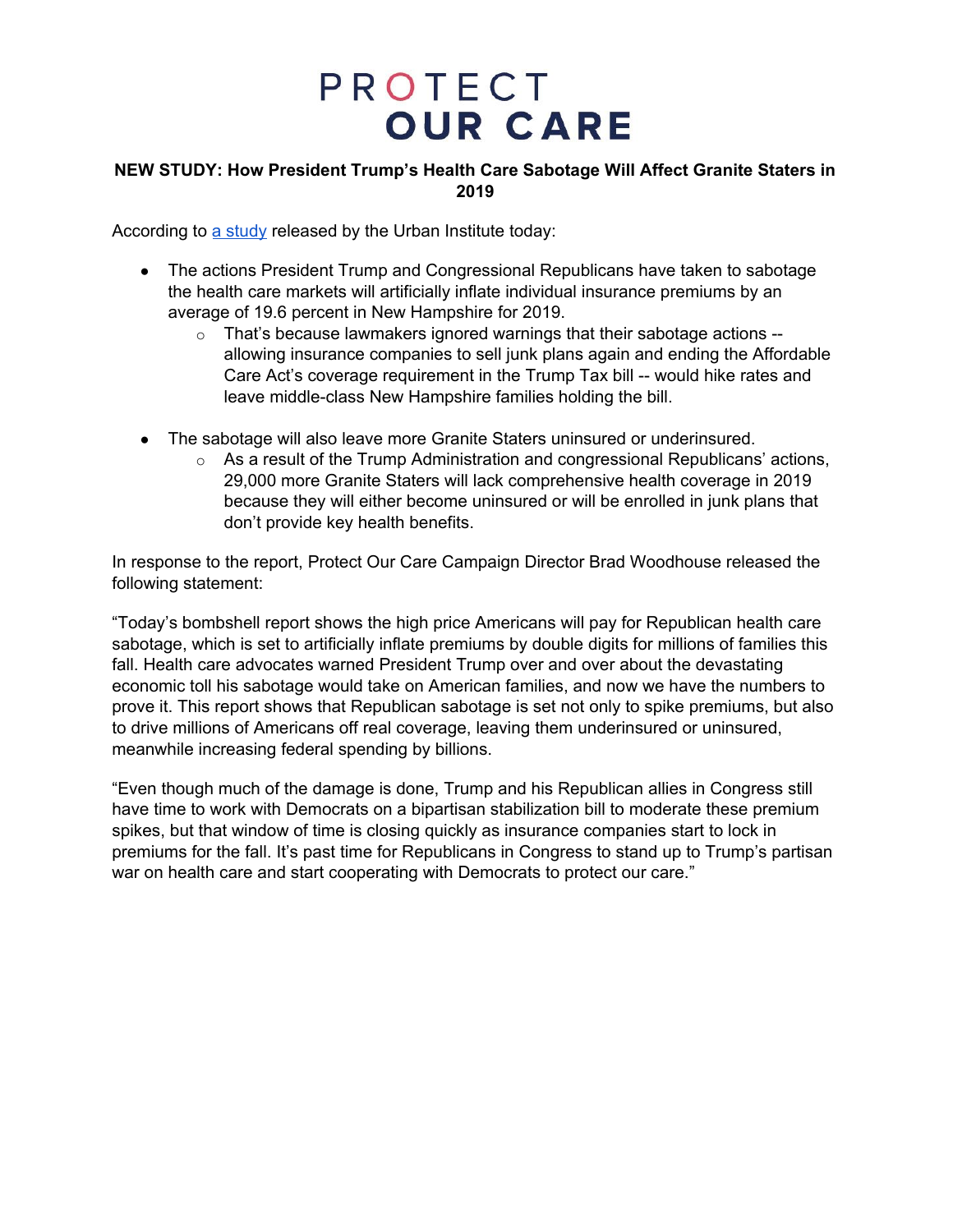### **NEW STUDY: How President Trump's Health Care Sabotage Will Affect New Mexicans in 2019**

According to a [study](https://www.urban.org/research/publication/potential-impact-short-term-limited-duration-policies-insurance-coverage-premiums-and-federal-spending) released by the Urban Institute today:

- The actions President Trump and Congressional Republicans have taken to sabotage the health care markets will artificially inflate individual insurance premiums by an average of 9.1 percent in New Mexico for 2019.
	- $\circ$  That's because lawmakers ignored warnings that their sabotage actions -allowing insurance companies to sell junk plans again and ending the Affordable Care Act's coverage requirement in the Trump Tax bill -- would hike rates and leave middle-class New Mexico families holding the bill.
- The sabotage will also leave more New Mexicans uninsured or underinsured.
	- $\circ$  As a result of the Trump Administration and congressional Republicans' actions, 42,000 more New Mexicans will lack comprehensive health coverage in 2019 because they will either become uninsured or will be enrolled in junk plans that don't provide key health benefits.

In response to the report, Protect Our Care Campaign Director Brad Woodhouse released the following statement:

"Today's bombshell report shows the high price Americans will pay for Republican health care sabotage, which is set to artificially inflate premiums by double digits for millions of families this fall. Health care advocates warned President Trump over and over about the devastating economic toll his sabotage would take on American families, and now we have the numbers to prove it. This report shows that Republican sabotage is set not only to spike premiums, but also to drive millions of Americans off real coverage, leaving them underinsured or uninsured, meanwhile increasing federal spending by billions.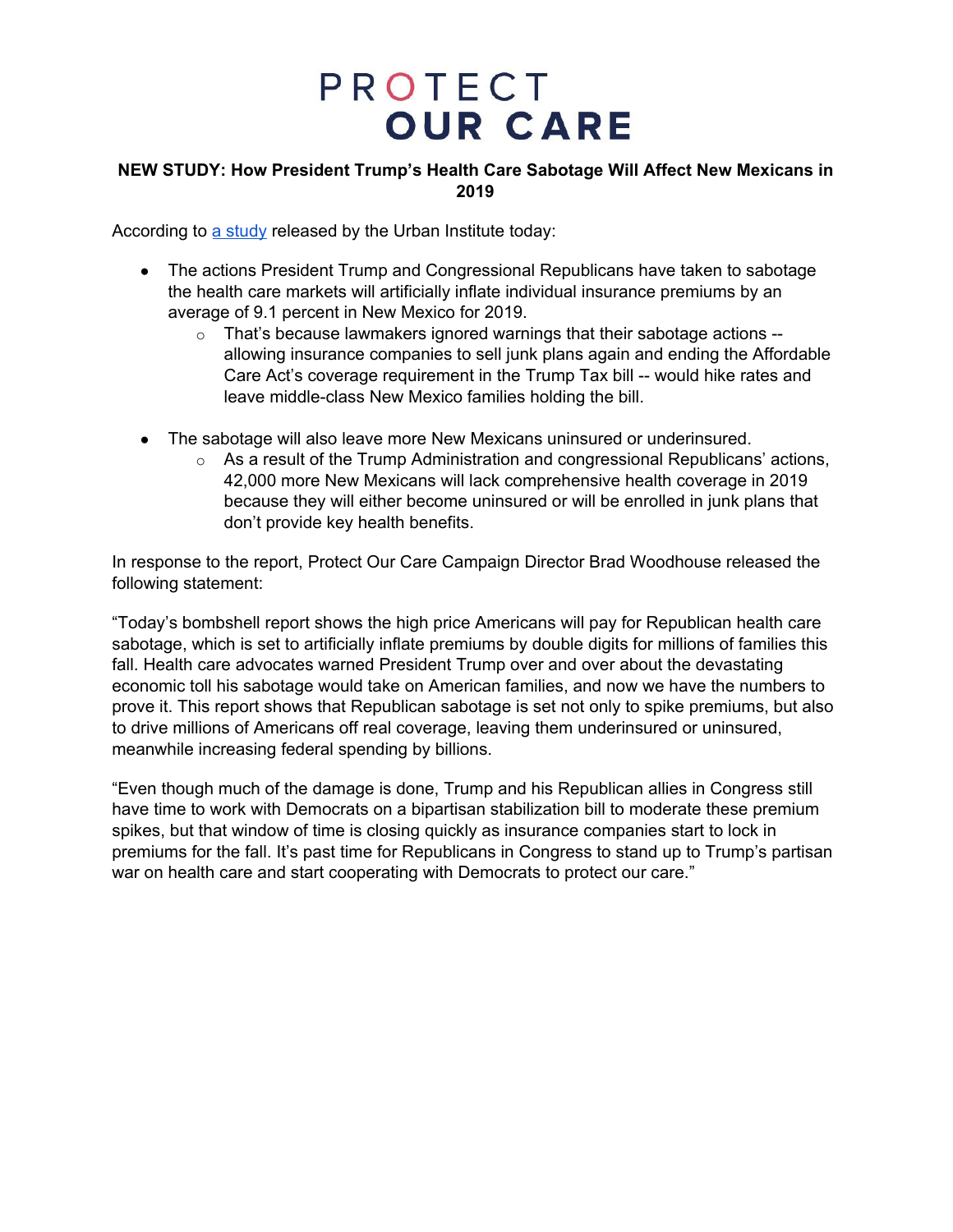### **NEW STUDY: How President Trump's Health Care Sabotage Will Affect North Carolinians in 2019**

According to a [study](https://www.urban.org/research/publication/potential-impact-short-term-limited-duration-policies-insurance-coverage-premiums-and-federal-spending) released by the Urban Institute today:

- The actions President Trump and Congressional Republicans have taken to sabotage the health care markets will artificially inflate individual insurance premiums by an average of 17.8 percent in North Carolina for 2019.
	- o That's because lawmakers ignored warnings that their sabotage actions allowing insurance companies to sell junk plans again and ending the Affordable Care Act's coverage requirement in the Trump Tax bill -- would hike rates and leave middle-class North Carolina families holding the bill.
- The sabotage will also leave more North Carolinians uninsured or underinsured.
	- $\circ$  As a result of the Trump Administration and congressional Republicans' actions, 402,000 more North Carolinians will lack comprehensive health coverage in 2019 because they will either become uninsured or will be enrolled in junk plans that don't provide key health benefits.

In response to the report, Protect Our Care Campaign Director Brad Woodhouse released the following statement:

"Today's bombshell report shows the high price Americans will pay for Republican health care sabotage, which is set to artificially inflate premiums by double digits for millions of families this fall. Health care advocates warned President Trump over and over about the devastating economic toll his sabotage would take on American families, and now we have the numbers to prove it. This report shows that Republican sabotage is set not only to spike premiums, but also to drive millions of Americans off real coverage, leaving them underinsured or uninsured, meanwhile increasing federal spending by billions.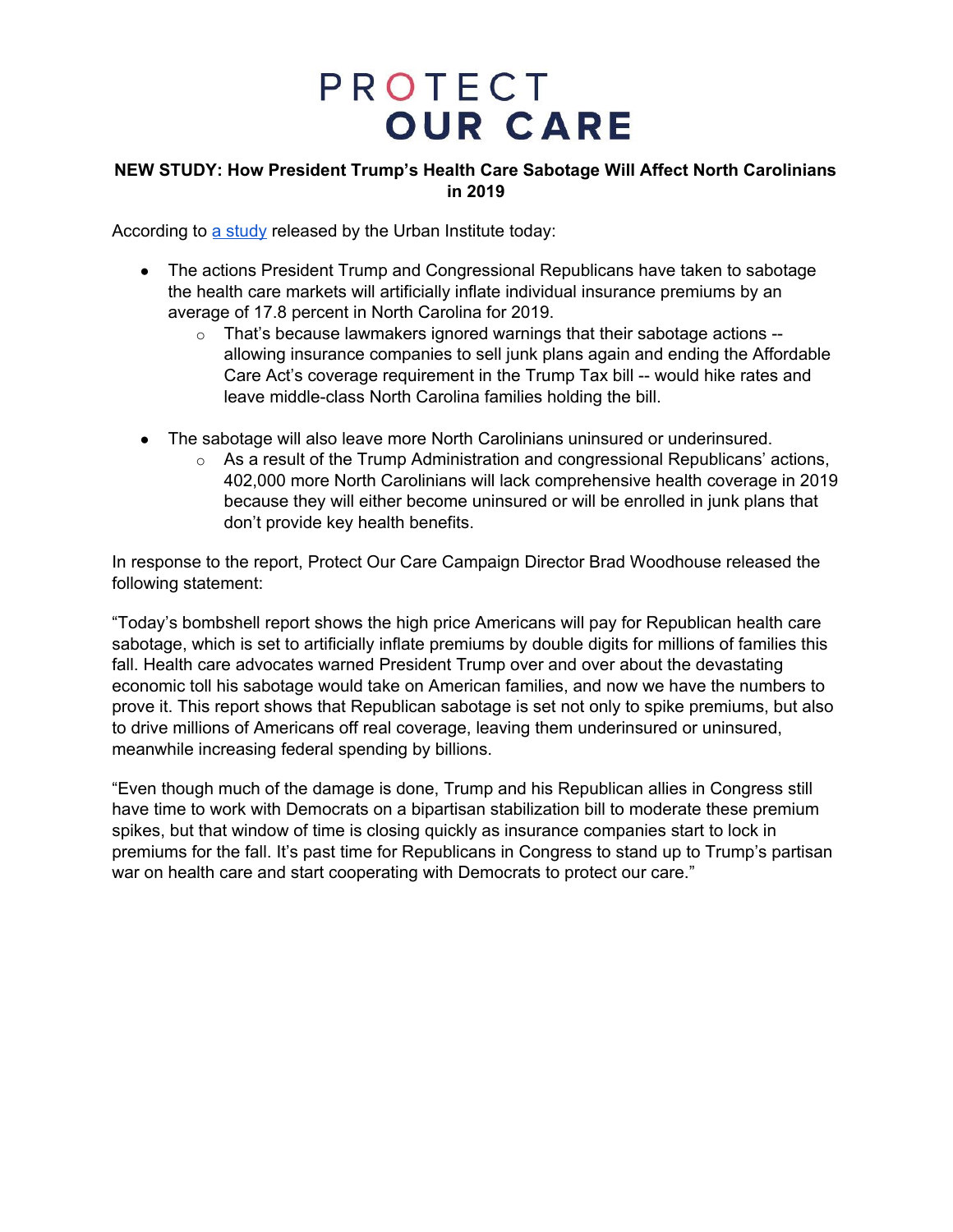### **NEW STUDY: How President Trump's Health Care Sabotage Will Affect North Dakotans in 2019**

According to a [study](https://www.urban.org/research/publication/potential-impact-short-term-limited-duration-policies-insurance-coverage-premiums-and-federal-spending) released by the Urban Institute today:

- The actions President Trump and Congressional Republicans have taken to sabotage the health care markets will artificially inflate individual insurance premiums by an average of 20.8 percent in North Dakota for 2019.
	- o That's because lawmakers ignored warnings that their sabotage actions allowing insurance companies to sell junk plans again and ending the Affordable Care Act's coverage requirement in the Trump Tax bill -- would hike rates and leave middle-class North Dakota families holding the bill.
- The sabotage will also leave more North Dakotans uninsured or underinsured.
	- $\circ$  As a result of the Trump Administration and congressional Republicans' actions, 14,000 more North Dakotans will lack comprehensive health coverage in 2019 because they will either become uninsured or will be enrolled in junk plans that don't provide key health benefits.

In response to the report, Protect Our Care Campaign Director Brad Woodhouse released the following statement:

"Today's bombshell report shows the high price Americans will pay for Republican health care sabotage, which is set to artificially inflate premiums by double digits for millions of families this fall. Health care advocates warned President Trump over and over about the devastating economic toll his sabotage would take on American families, and now we have the numbers to prove it. This report shows that Republican sabotage is set not only to spike premiums, but also to drive millions of Americans off real coverage, leaving them underinsured or uninsured, meanwhile increasing federal spending by billions.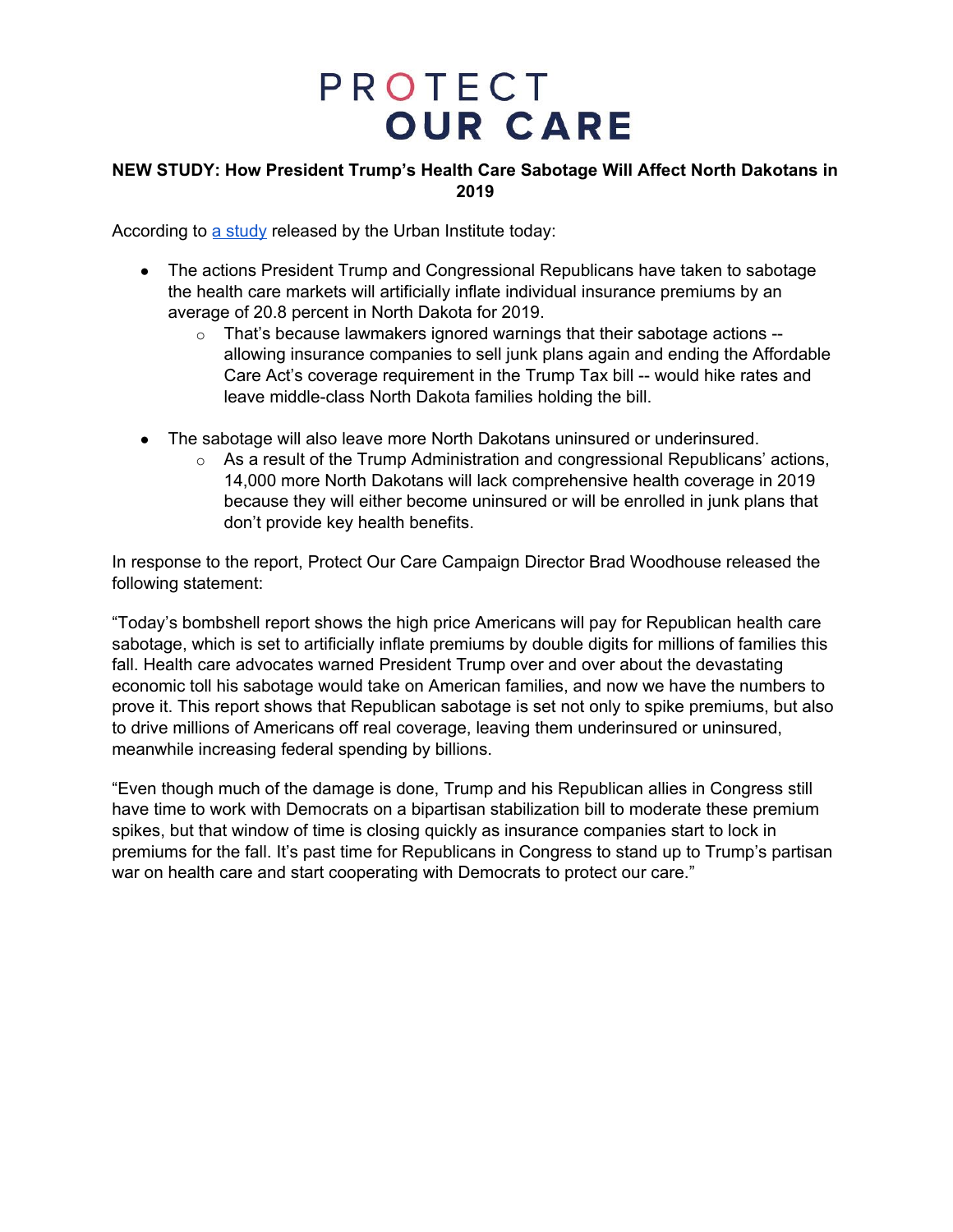### **NEW STUDY: How President Trump's Health Care Sabotage Will Affect Ohioans in 2019**

According to a [study](https://www.urban.org/research/publication/potential-impact-short-term-limited-duration-policies-insurance-coverage-premiums-and-federal-spending) released by the Urban Institute today:

- The actions President Trump and Congressional Republicans have taken to sabotage the health care markets will artificially inflate individual insurance premiums by an average of 16.8 percent in Ohio for 2019.
	- $\circ$  That's because lawmakers ignored warnings that their sabotage actions  $$ allowing insurance companies to sell junk plans again and ending the Affordable Care Act's coverage requirement in the Trump Tax bill -- would hike rates and leave middle-class Ohio families holding the bill.
- The sabotage will also leave more Ohioans uninsured or underinsured.
	- $\circ$  As a result of the Trump Administration and congressional Republicans' actions, 200,000 more Ohioans will lack comprehensive health coverage in 2019 because they will either become uninsured or will be enrolled in junk plans that don't provide key health benefits.

In response to the report, Protect Our Care Campaign Director Brad Woodhouse released the following statement:

"Today's bombshell report shows the high price Americans will pay for Republican health care sabotage, which is set to artificially inflate premiums by double digits for millions of families this fall. Health care advocates warned President Trump over and over about the devastating economic toll his sabotage would take on American families, and now we have the numbers to prove it. This report shows that Republican sabotage is set not only to spike premiums, but also to drive millions of Americans off real coverage, leaving them underinsured or uninsured, meanwhile increasing federal spending by billions.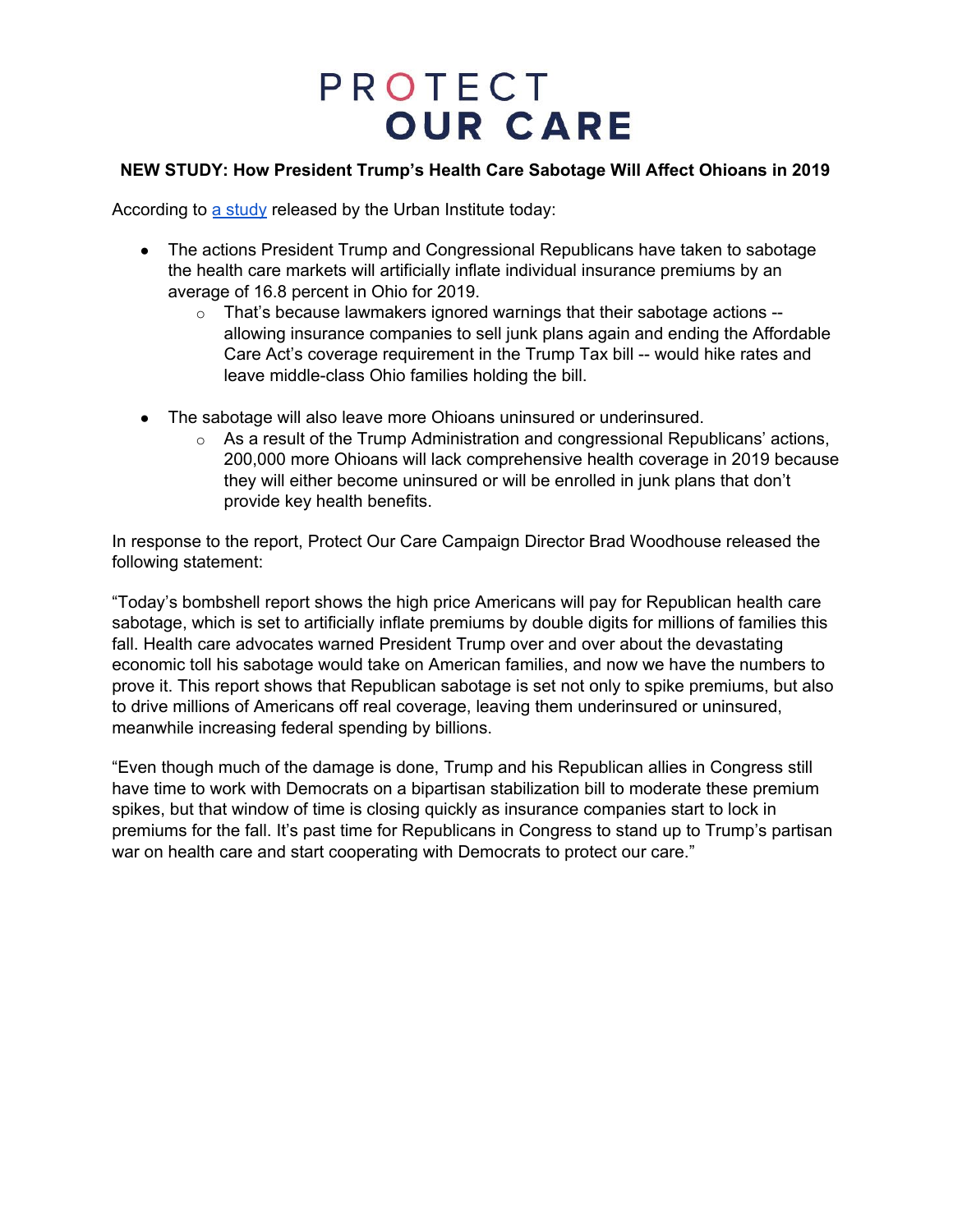### **NEW STUDY: How President Trump's Health Care Sabotage Will Affect Oklahomans in 2019**

According to a [study](https://www.urban.org/research/publication/potential-impact-short-term-limited-duration-policies-insurance-coverage-premiums-and-federal-spending) released by the Urban Institute today:

- The actions President Trump and Congressional Republicans have taken to sabotage the health care markets will artificially inflate individual insurance premiums by an average of 18.7 percent in Oklahoma for 2019.
	- $\circ$  That's because lawmakers ignored warnings that their sabotage actions -allowing insurance companies to sell junk plans again and ending the Affordable Care Act's coverage requirement in the Trump Tax bill -- would hike rates and leave middle-class Oklahoma families holding the bill.
- The sabotage will also leave more Oklahomans uninsured or underinsured.
	- $\circ$  As a result of the Trump Administration and congressional Republicans' actions, 142,000 more Oklahomans will lack comprehensive health coverage in 2019 because they will either become uninsured or will be enrolled in junk plans that don't provide key health benefits.

In response to the report, Protect Our Care Campaign Director Brad Woodhouse released the following statement:

"Today's bombshell report shows the high price Americans will pay for Republican health care sabotage, which is set to artificially inflate premiums by double digits for millions of families this fall. Health care advocates warned President Trump over and over about the devastating economic toll his sabotage would take on American families, and now we have the numbers to prove it. This report shows that Republican sabotage is set not only to spike premiums, but also to drive millions of Americans off real coverage, leaving them underinsured or uninsured, meanwhile increasing federal spending by billions.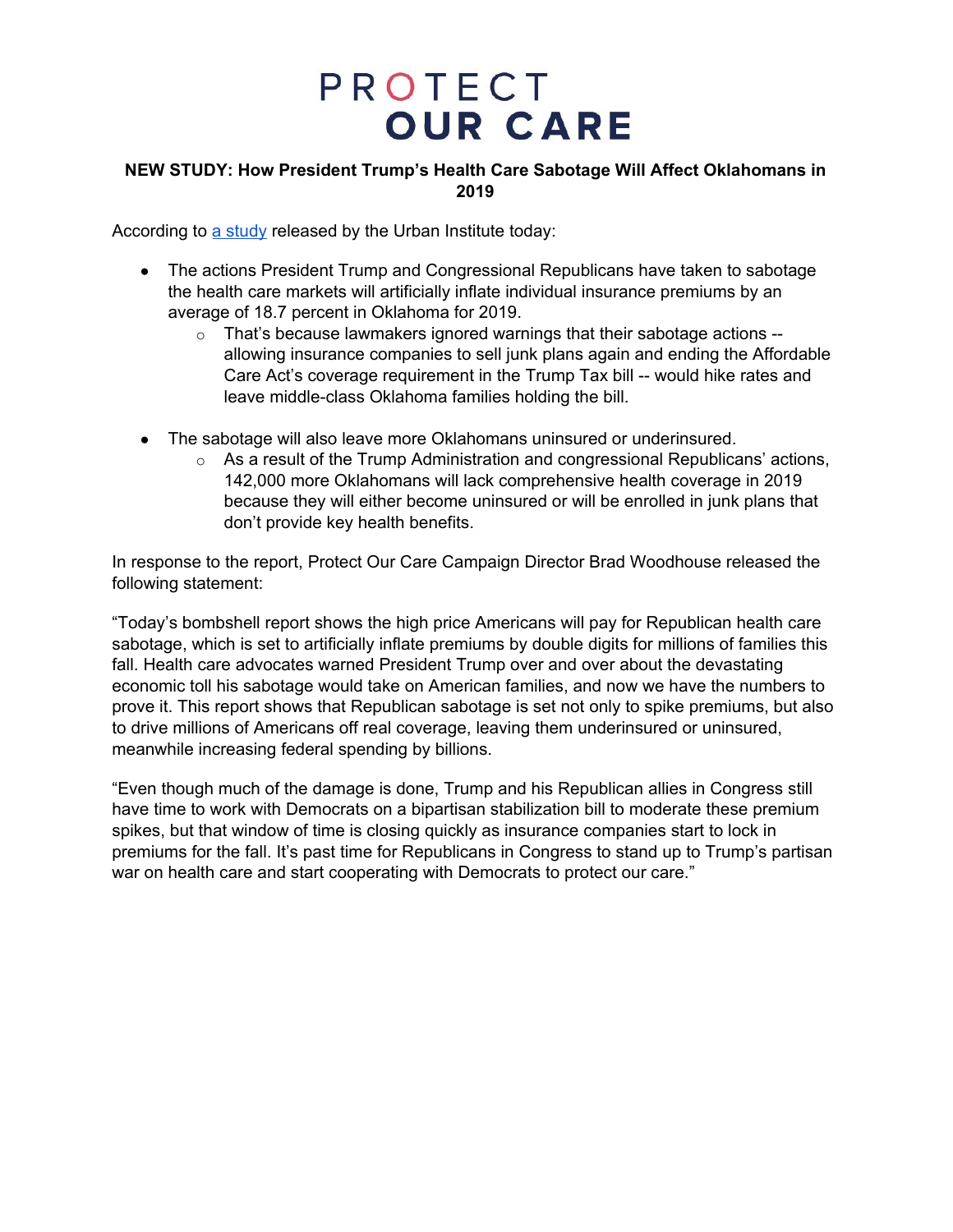### **NEW STUDY: How President Trump's Health Care Sabotage Will Affect Pennsylvanians in 2019**

According to a [study](https://www.urban.org/research/publication/potential-impact-short-term-limited-duration-policies-insurance-coverage-premiums-and-federal-spending) released by the Urban Institute today:

- The actions President Trump and Congressional Republicans have taken to sabotage the health care markets will artificially inflate individual insurance premiums by an average of 19.2 percent in Pennsylvania for 2019.
	- $\circ$  That's because lawmakers ignored warnings that their sabotage actions  $$ allowing insurance companies to sell junk plans again and ending the Affordable Care Act's coverage requirement in the Trump Tax bill -- would hike rates and leave middle-class Pennsylvania families holding the bill.
- The sabotage will also leave more Pennsylvanians uninsured or underinsured.
	- $\circ$  As a result of the Trump Administration and congressional Republicans' actions, 268,000 more Pennsylvanians will lack comprehensive health coverage in 2019 because they will either become uninsured or will be enrolled in junk plans that don't provide key health benefits.

In response to the report, Protect Our Care Campaign Director Brad Woodhouse released the following statement:

"Today's bombshell report shows the high price Americans will pay for Republican health care sabotage, which is set to artificially inflate premiums by double digits for millions of families this fall. Health care advocates warned President Trump over and over about the devastating economic toll his sabotage would take on American families, and now we have the numbers to prove it. This report shows that Republican sabotage is set not only to spike premiums, but also to drive millions of Americans off real coverage, leaving them underinsured or uninsured, meanwhile increasing federal spending by billions.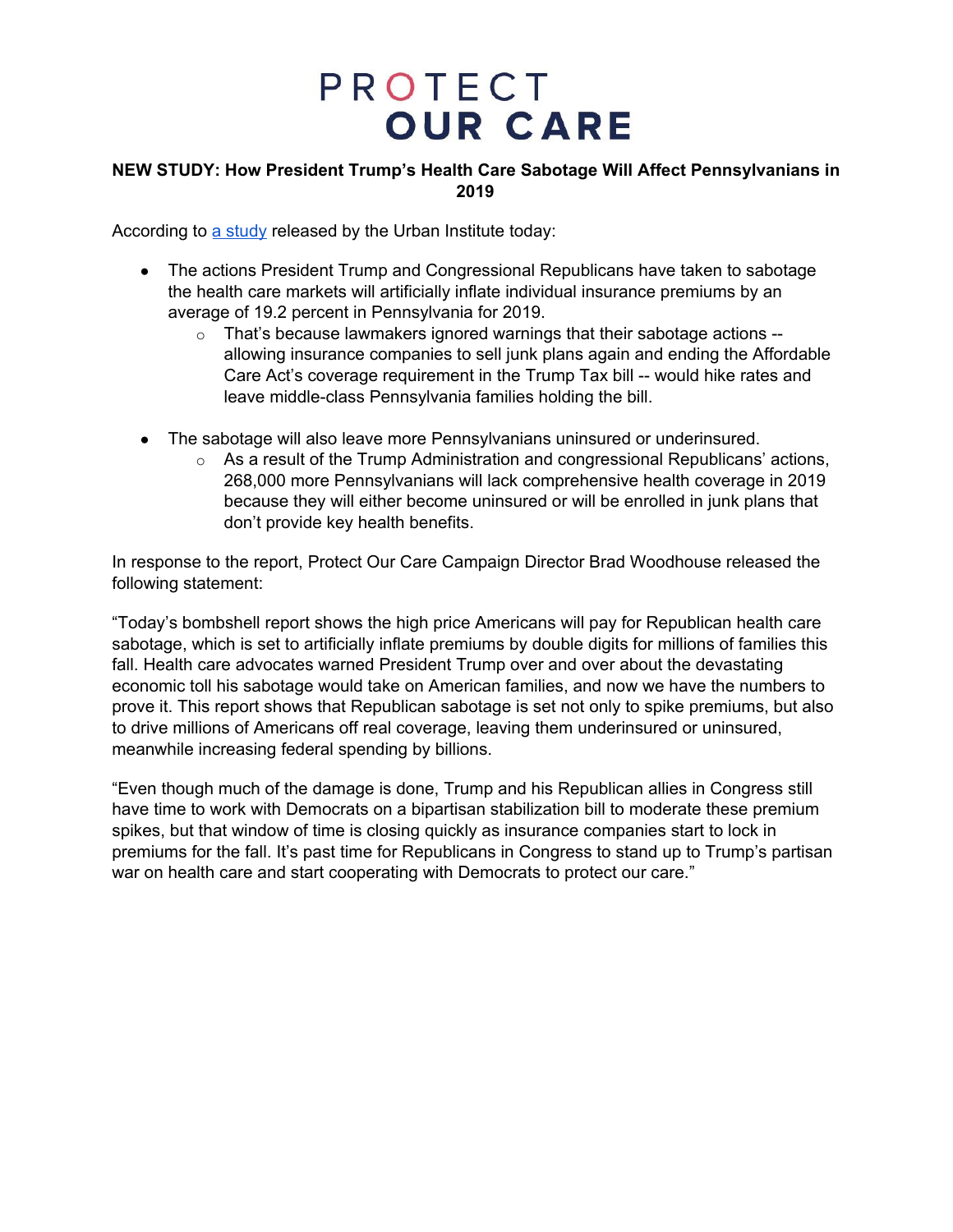### **NEW STUDY: How President Trump's Health Care Sabotage Will Affect Rhode Islanders in 2019**

According to a [study](https://www.urban.org/research/publication/potential-impact-short-term-limited-duration-policies-insurance-coverage-premiums-and-federal-spending) released by the Urban Institute today:

- The actions President Trump and Congressional Republicans have taken to sabotage the health care markets will artificially inflate individual insurance premiums by an average of 20.7 percent in Rhode Island for 2019.
	- o That's because lawmakers ignored warnings that their sabotage actions allowing insurance companies to sell junk plans again and ending the Affordable Care Act's coverage requirement in the Trump Tax bill -- would hike rates and leave middle-class Rhode Island families holding the bill.
- The sabotage will also leave more Rhode Islanders uninsured or underinsured.
	- $\circ$  As a result of the Trump Administration and congressional Republicans' actions, 12,000 more Rhode Islanders will lack comprehensive health coverage in 2019 because they will either become uninsured or will be enrolled in junk plans that don't provide key health benefits.

In response to the report, Protect Our Care Campaign Director Brad Woodhouse released the following statement:

"Today's bombshell report shows the high price Americans will pay for Republican health care sabotage, which is set to artificially inflate premiums by double digits for millions of families this fall. Health care advocates warned President Trump over and over about the devastating economic toll his sabotage would take on American families, and now we have the numbers to prove it. This report shows that Republican sabotage is set not only to spike premiums, but also to drive millions of Americans off real coverage, leaving them underinsured or uninsured, meanwhile increasing federal spending by billions.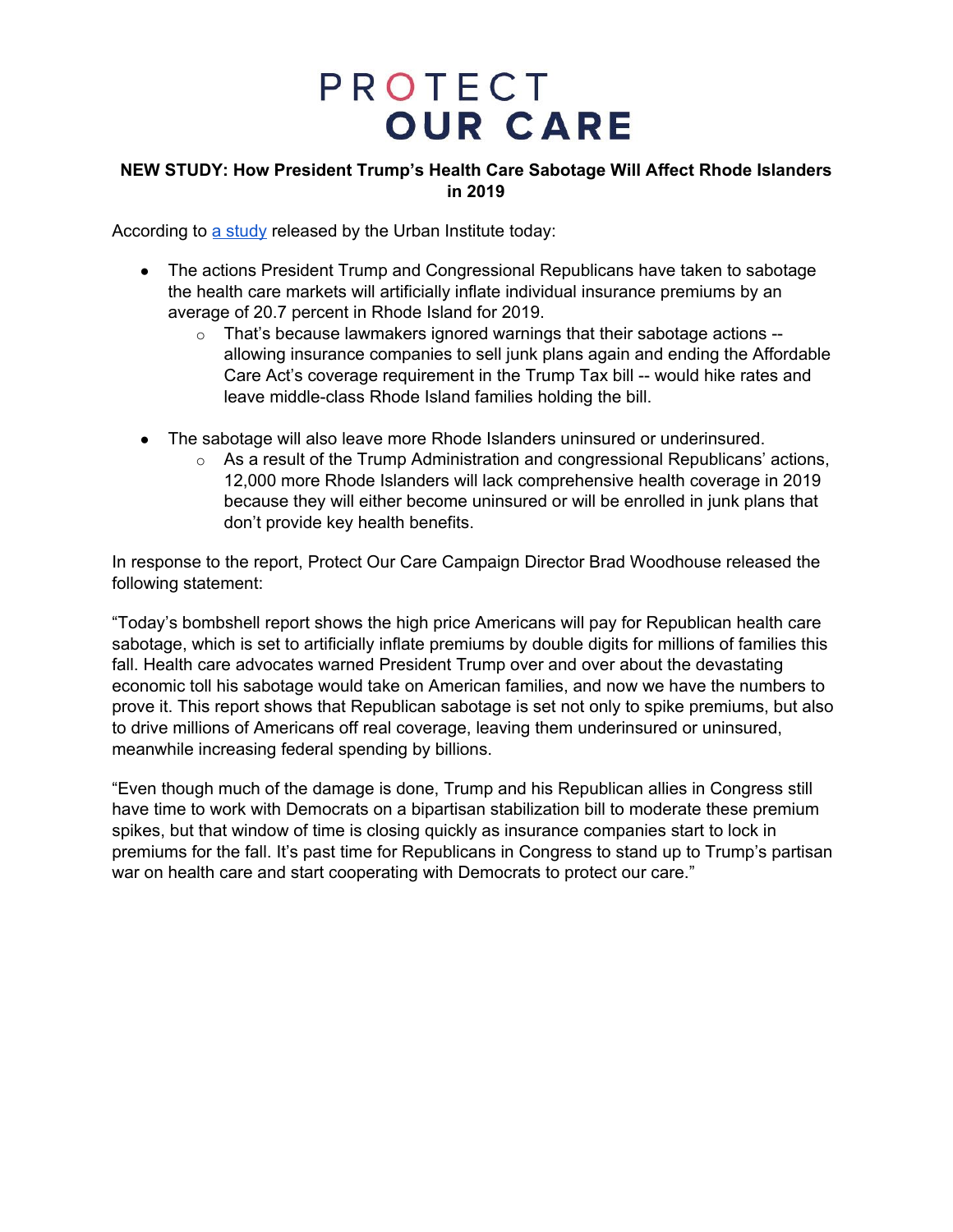### **NEW STUDY: How President Trump's Health Care Sabotage Will Affect South Carolinians in 2019**

According to a [study](https://www.urban.org/research/publication/potential-impact-short-term-limited-duration-policies-insurance-coverage-premiums-and-federal-spending) released by the Urban Institute today:

- The actions President Trump and Congressional Republicans have taken to sabotage the health care markets will artificially inflate individual insurance premiums by an average of 17.2 percent in South Carolina for 2019.
	- o That's because lawmakers ignored warnings that their sabotage actions allowing insurance companies to sell junk plans again and ending the Affordable Care Act's coverage requirement in the Trump Tax bill -- would hike rates and leave middle-class South Carolina families holding the bill.
- The sabotage will also leave more South Carolinians uninsured or underinsured.
	- $\circ$  As a result of the Trump Administration and congressional Republicans' actions, 154,000 more South Carolinians will lack comprehensive health coverage in 2019 because they will either become uninsured or will be enrolled in junk plans that don't provide key health benefits.

In response to the report, Protect Our Care Campaign Director Brad Woodhouse released the following statement:

"Today's bombshell report shows the high price Americans will pay for Republican health care sabotage, which is set to artificially inflate premiums by double digits for millions of families this fall. Health care advocates warned President Trump over and over about the devastating economic toll his sabotage would take on American families, and now we have the numbers to prove it. This report shows that Republican sabotage is set not only to spike premiums, but also to drive millions of Americans off real coverage, leaving them underinsured or uninsured, meanwhile increasing federal spending by billions.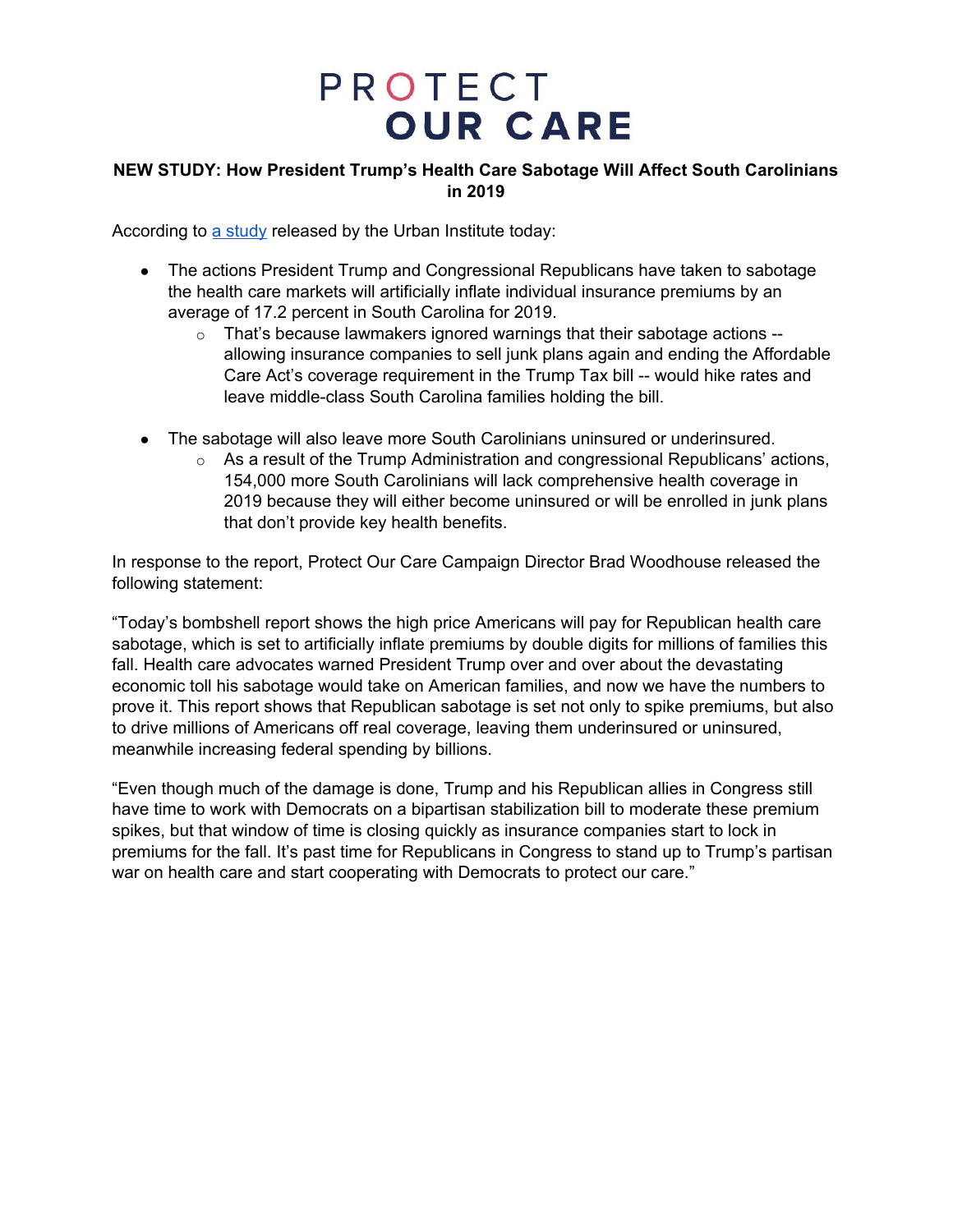### **NEW STUDY: How President Trump's Health Care Sabotage Will Affect South Dakotans in 2019**

According to a [study](https://www.urban.org/research/publication/potential-impact-short-term-limited-duration-policies-insurance-coverage-premiums-and-federal-spending) released by the Urban Institute today:

- The actions President Trump and Congressional Republicans have taken to sabotage the health care markets will artificially inflate individual insurance premiums by an average of 21.7 percent in South Dakota for 2019.
	- o That's because lawmakers ignored warnings that their sabotage actions allowing insurance companies to sell junk plans again and ending the Affordable Care Act's coverage requirement in the Trump Tax bill -- would hike rates and leave middle-class South Dakota families holding the bill.
- The sabotage will also leave more South Dakotans uninsured or underinsured.
	- $\circ$  As a result of the Trump Administration and congressional Republicans' actions, 36,000 more South Dakotans will lack comprehensive health coverage in 2019 because they will either become uninsured or will be enrolled in junk plans that don't provide key health benefits.

In response to the report, Protect Our Care Campaign Director Brad Woodhouse released the following statement:

"Today's bombshell report shows the high price Americans will pay for Republican health care sabotage, which is set to artificially inflate premiums by double digits for millions of families this fall. Health care advocates warned President Trump over and over about the devastating economic toll his sabotage would take on American families, and now we have the numbers to prove it. This report shows that Republican sabotage is set not only to spike premiums, but also to drive millions of Americans off real coverage, leaving them underinsured or uninsured, meanwhile increasing federal spending by billions.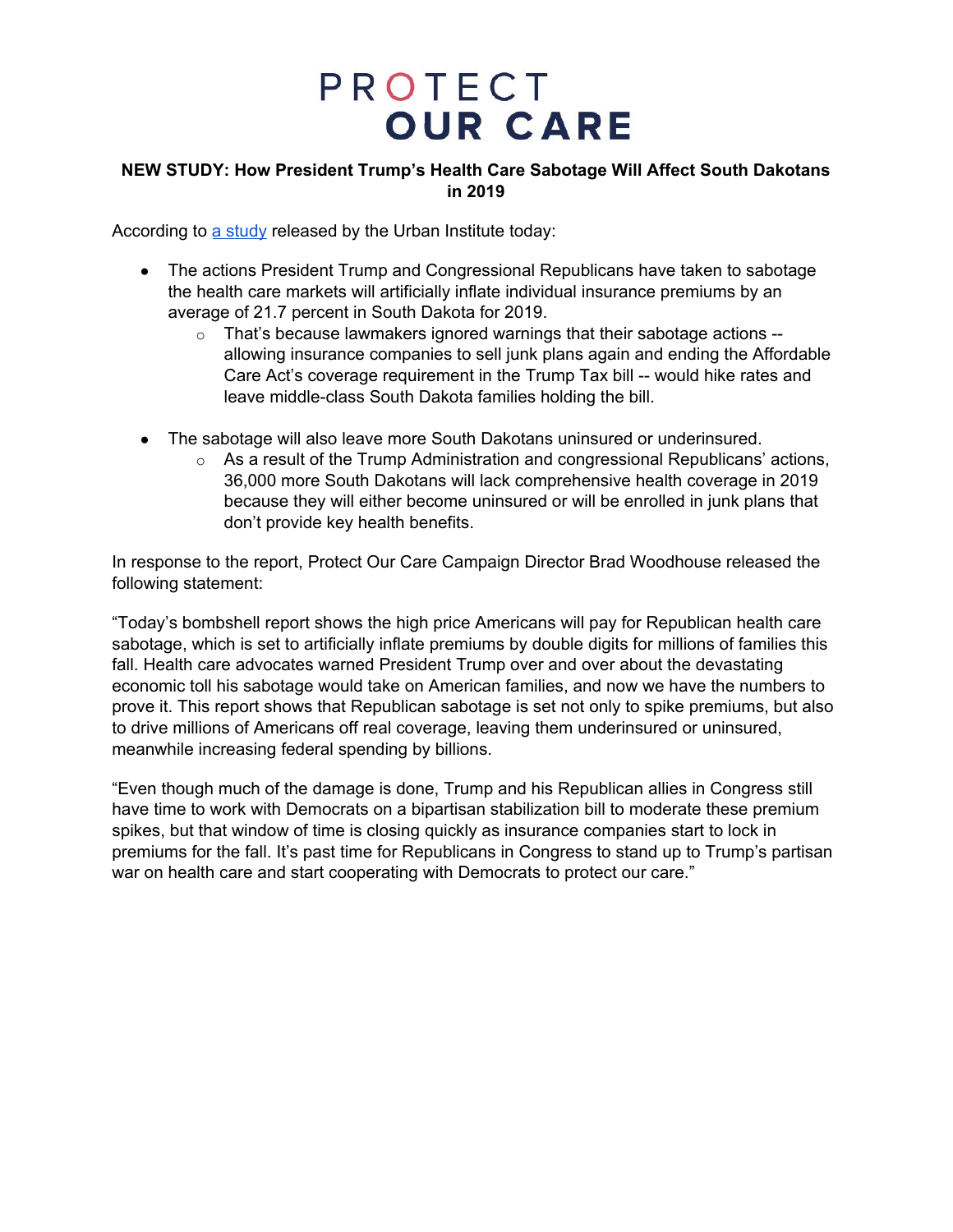### **NEW STUDY: How President Trump's Health Care Sabotage Will Affect Tennesseans in 2019**

According to a [study](https://www.urban.org/research/publication/potential-impact-short-term-limited-duration-policies-insurance-coverage-premiums-and-federal-spending) released by the Urban Institute today:

- The actions President Trump and Congressional Republicans have taken to sabotage the health care markets will artificially inflate individual insurance premiums by an average of 18.1 percent in Tennessee for 2019.
	- o That's because lawmakers ignored warnings that their sabotage actions allowing insurance companies to sell junk plans again and ending the Affordable Care Act's coverage requirement in the Trump Tax bill -- would hike rates and leave middle-class Tennessee families holding the bill.
- The sabotage will also leave more Tennesseans uninsured or underinsured.
	- $\circ$  As a result of the Trump Administration and congressional Republicans' actions, 180,000 more Tennesseans will lack comprehensive health coverage in 2019 because they will either become uninsured or will be enrolled in junk plans that don't provide key health benefits.

In response to the report, Protect Our Care Campaign Director Brad Woodhouse released the following statement:

"Today's bombshell report shows the high price Americans will pay for Republican health care sabotage, which is set to artificially inflate premiums by double digits for millions of families this fall. Health care advocates warned President Trump over and over about the devastating economic toll his sabotage would take on American families, and now we have the numbers to prove it. This report shows that Republican sabotage is set not only to spike premiums, but also to drive millions of Americans off real coverage, leaving them underinsured or uninsured, meanwhile increasing federal spending by billions.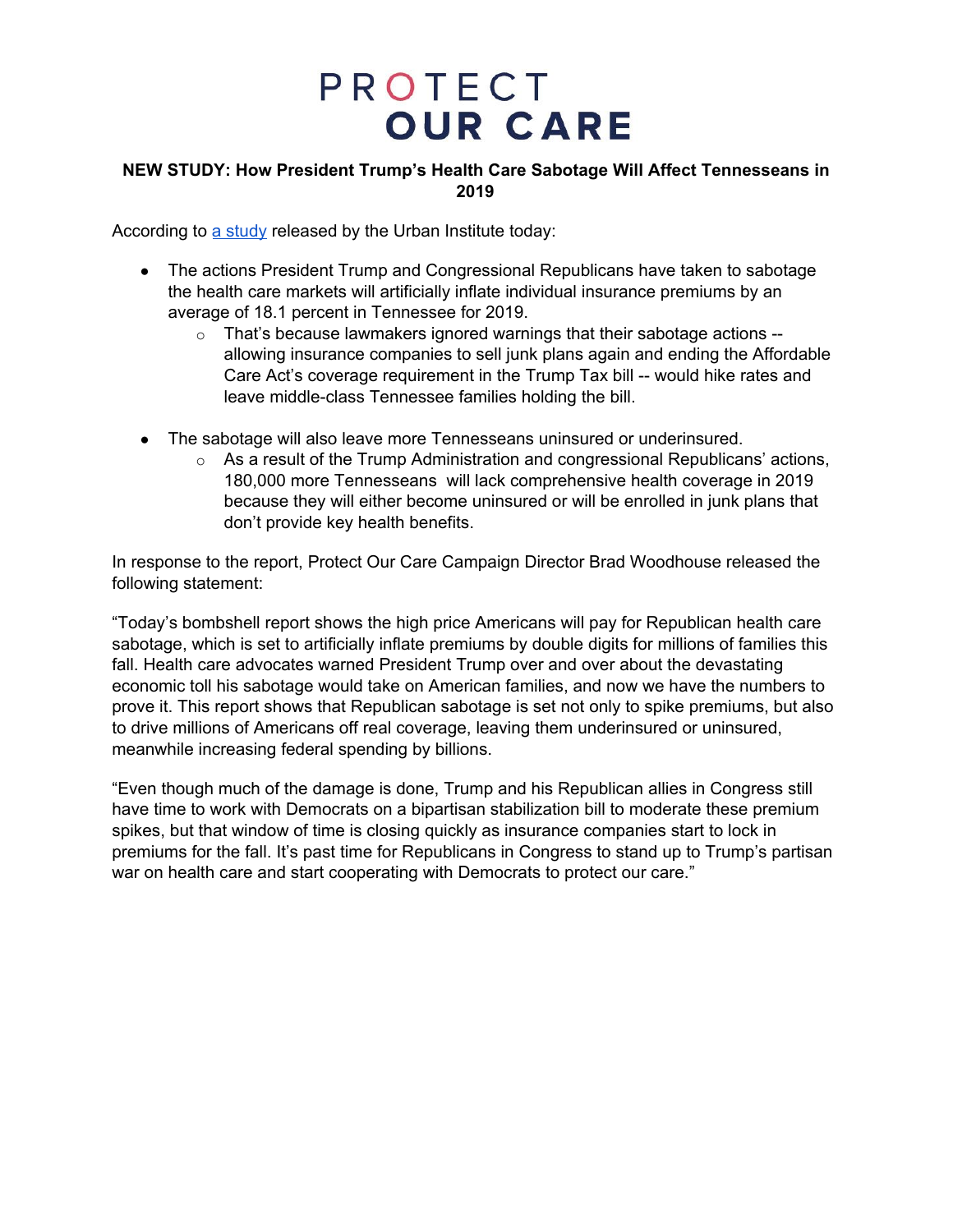### **NEW STUDY: How President Trump's Health Care Sabotage Will Affect Texans in 2019**

According to a [study](https://www.urban.org/research/publication/potential-impact-short-term-limited-duration-policies-insurance-coverage-premiums-and-federal-spending) released by the Urban Institute today:

- The actions President Trump and Congressional Republicans have taken to sabotage the health care markets will artificially inflate individual insurance premiums by an average of 20.2 percent in Texas for 2019.
	- $\circ$  That's because lawmakers ignored warnings that their sabotage actions  $$ allowing insurance companies to sell junk plans again and ending the Affordable Care Act's coverage requirement in the Trump Tax bill -- would hike rates and leave middle-class Texas families holding the bill.
- The sabotage will also leave more Texans uninsured or underinsured.
	- $\circ$  As a result of the Trump Administration and congressional Republicans' actions, 807,000 more Texans will lack comprehensive health coverage in 2019 because they will either become uninsured or will be enrolled in junk plans that don't provide key health benefits.

In response to the report, Protect Our Care Campaign Director Brad Woodhouse released the following statement:

"Today's bombshell report shows the high price Americans will pay for Republican health care sabotage, which is set to artificially inflate premiums by double digits for millions of families this fall. Health care advocates warned President Trump over and over about the devastating economic toll his sabotage would take on American families, and now we have the numbers to prove it. This report shows that Republican sabotage is set not only to spike premiums, but also to drive millions of Americans off real coverage, leaving them underinsured or uninsured, meanwhile increasing federal spending by billions.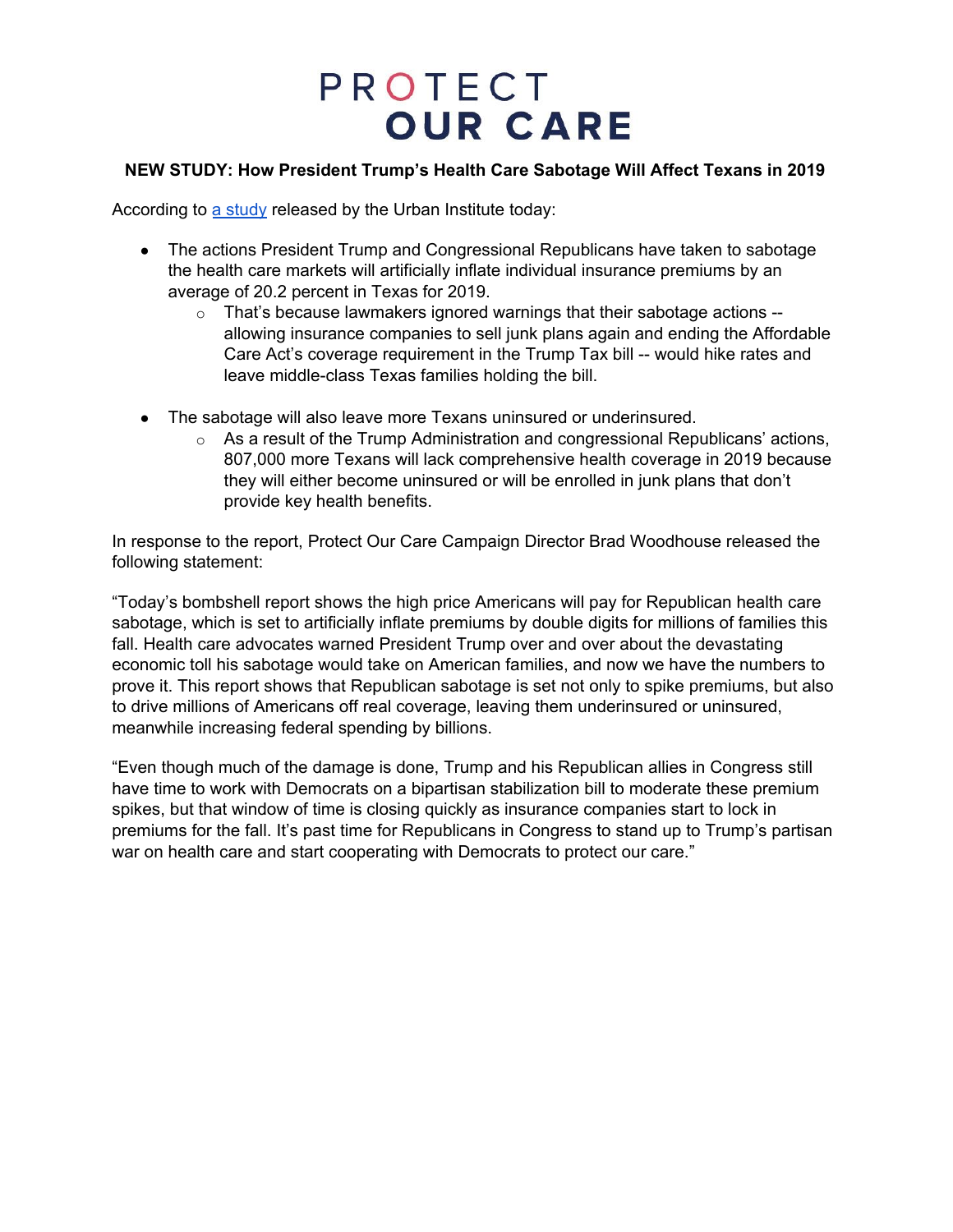### **NEW STUDY: How President Trump's Health Care Sabotage Will Affect Utahns in 2019**

According to a [study](https://www.urban.org/research/publication/potential-impact-short-term-limited-duration-policies-insurance-coverage-premiums-and-federal-spending) released by the Urban Institute today:

- The actions President Trump and Congressional Republicans have taken to sabotage the health care markets will artificially inflate individual insurance premiums by an average of 18.5 percent in Utah for 2019.
	- $\circ$  That's because lawmakers ignored warnings that their sabotage actions  $$ allowing insurance companies to sell junk plans again and ending the Affordable Care Act's coverage requirement in the Trump Tax bill -- would hike rates and leave middle-class Utah families holding the bill.
- The sabotage will also leave more Utahns uninsured or underinsured.
	- $\circ$  As a result of the Trump Administration and congressional Republicans' actions, 121,000 more Utahns will lack comprehensive health coverage in 2019 because they will either become uninsured or will be enrolled in junk plans that don't provide key health benefits.

In response to the report, Protect Our Care Campaign Director Brad Woodhouse released the following statement:

"Today's bombshell report shows the high price Americans will pay for Republican health care sabotage, which is set to artificially inflate premiums by double digits for millions of families this fall. Health care advocates warned President Trump over and over about the devastating economic toll his sabotage would take on American families, and now we have the numbers to prove it. This report shows that Republican sabotage is set not only to spike premiums, but also to drive millions of Americans off real coverage, leaving them underinsured or uninsured, meanwhile increasing federal spending by billions.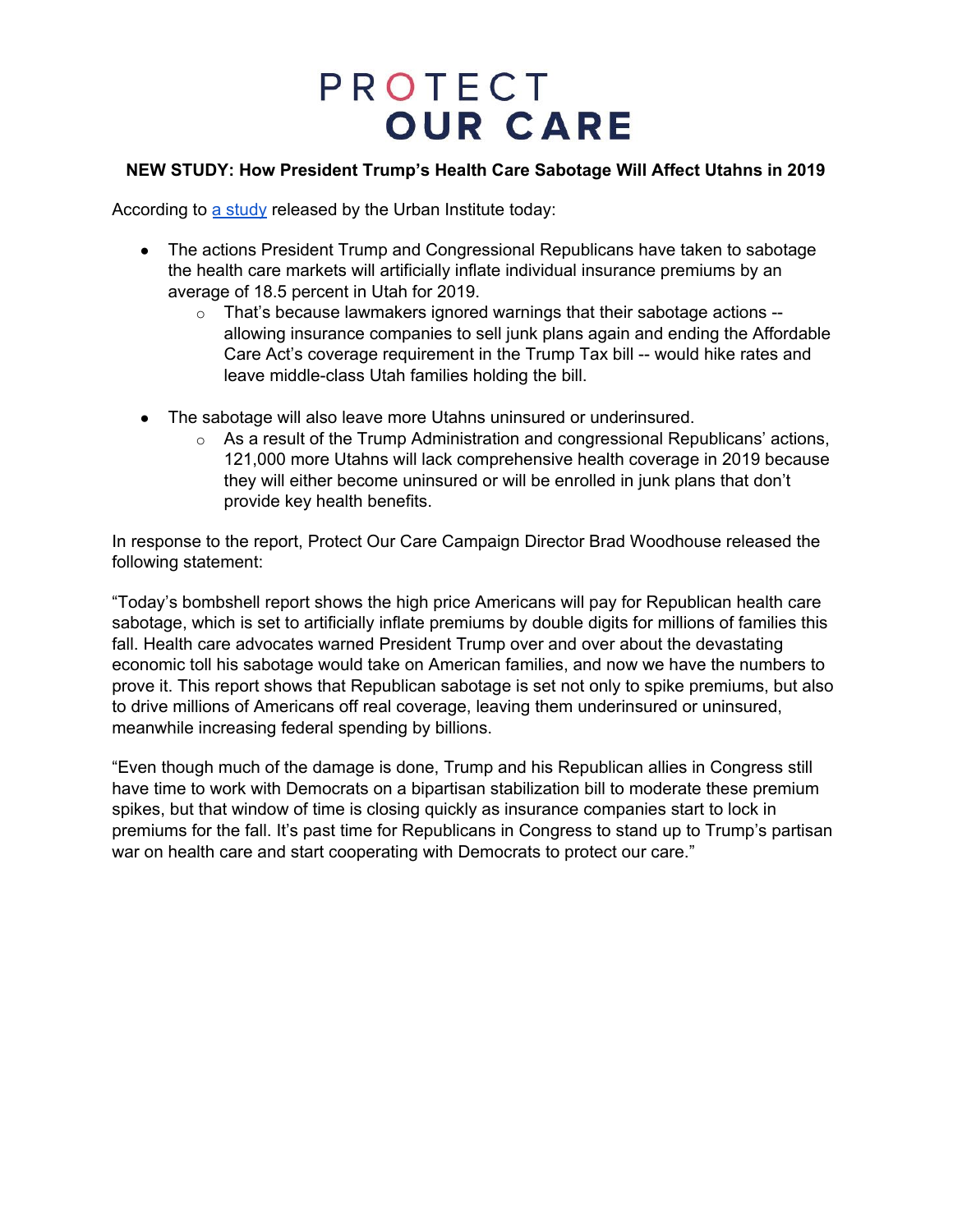### **NEW STUDY: How President Trump's Health Care Sabotage Will Affect Virginians in 2019**

According to a [study](https://www.urban.org/research/publication/potential-impact-short-term-limited-duration-policies-insurance-coverage-premiums-and-federal-spending) released by the Urban Institute today:

- The actions President Trump and Congressional Republicans have taken to sabotage the health care markets will artificially inflate individual insurance premiums by an average of 19.1 percent in Virginia for 2019.
	- $\circ$  That's because lawmakers ignored warnings that their sabotage actions  $$ allowing insurance companies to sell junk plans again and ending the Affordable Care Act's coverage requirement in the Trump Tax bill -- would hike rates and leave middle-class Virginia families holding the bill.
- The sabotage will also leave more Virginians uninsured or underinsured.
	- $\circ$  As a result of the Trump Administration and congressional Republicans' actions, 229,000 more Virginians will lack comprehensive health coverage in 2019 because they will either become uninsured or will be enrolled in junk plans that don't provide key health benefits.

In response to the report, Protect Our Care Campaign Director Brad Woodhouse released the following statement:

"Today's bombshell report shows the high price Americans will pay for Republican health care sabotage, which is set to artificially inflate premiums by double digits for millions of families this fall. Health care advocates warned President Trump over and over about the devastating economic toll his sabotage would take on American families, and now we have the numbers to prove it. This report shows that Republican sabotage is set not only to spike premiums, but also to drive millions of Americans off real coverage, leaving them underinsured or uninsured, meanwhile increasing federal spending by billions.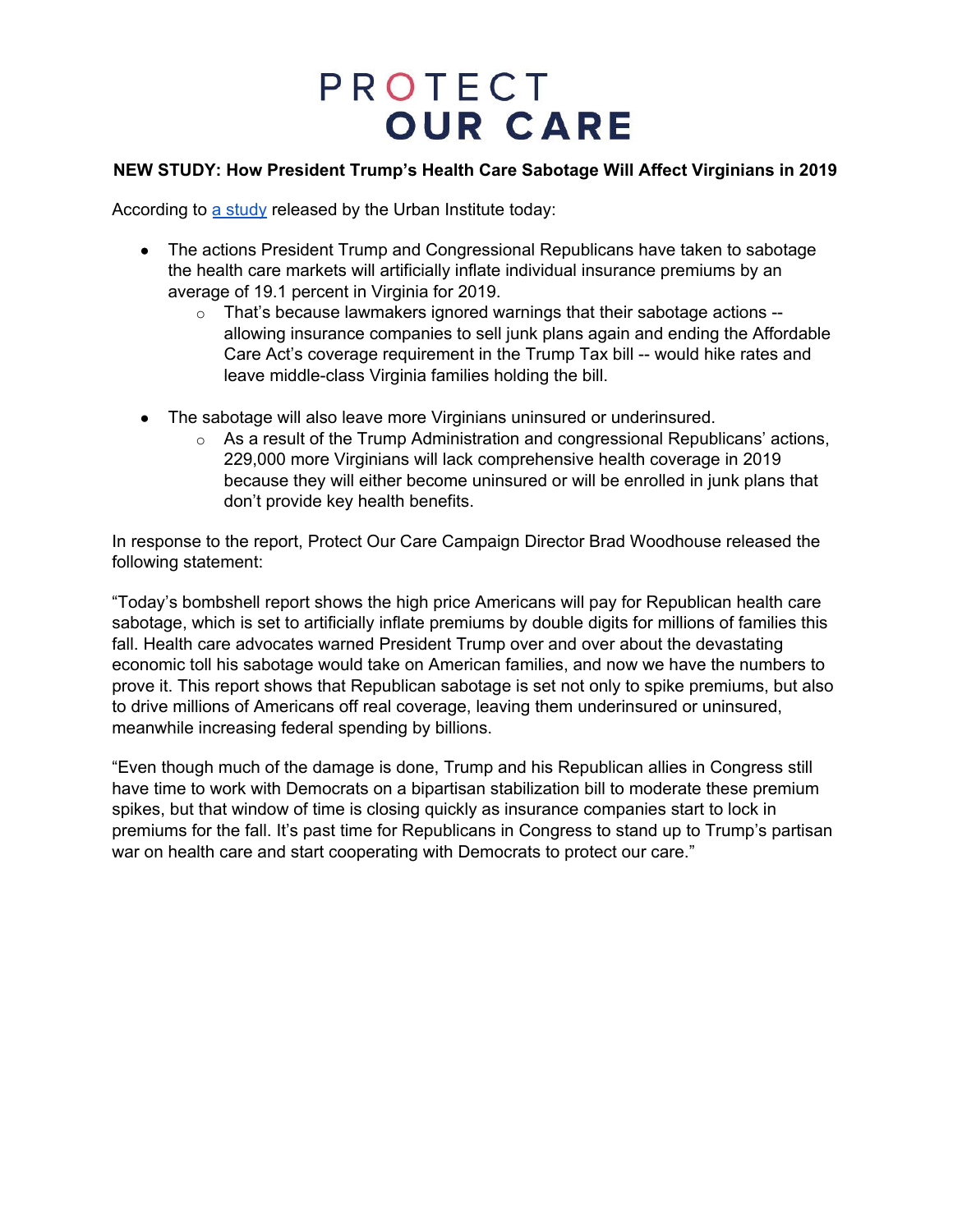### **NEW STUDY: How President Trump's Health Care Sabotage Will Affect West Virginians in 2019**

According to a [study](https://www.urban.org/research/publication/potential-impact-short-term-limited-duration-policies-insurance-coverage-premiums-and-federal-spending) released by the Urban Institute today:

- The actions President Trump and Congressional Republicans have taken to sabotage the health care markets will artificially inflate individual insurance premiums by an average of 20 percent in West Virginia for 2019.
	- $\circ$  That's because lawmakers ignored warnings that their sabotage actions  $$ allowing insurance companies to sell junk plans again and ending the Affordable Care Act's coverage requirement in the Trump Tax bill -- would hike rates and leave middle-class West Virginia families holding the bill.
- The sabotage will also leave more West Virginians uninsured or underinsured.
	- $\circ$  As a result of the Trump Administration and congressional Republicans' actions, 38,000 more West Virginians will lack comprehensive health coverage in 2019 because they will either become uninsured or will be enrolled in junk plans that don't provide key health benefits.

In response to the report, Protect Our Care Campaign Director Brad Woodhouse released the following statement:

"Today's bombshell report shows the high price Americans will pay for Republican health care sabotage, which is set to artificially inflate premiums by double digits for millions of families this fall. Health care advocates warned President Trump over and over about the devastating economic toll his sabotage would take on American families, and now we have the numbers to prove it. This report shows that Republican sabotage is set not only to spike premiums, but also to drive millions of Americans off real coverage, leaving them underinsured or uninsured, meanwhile increasing federal spending by billions.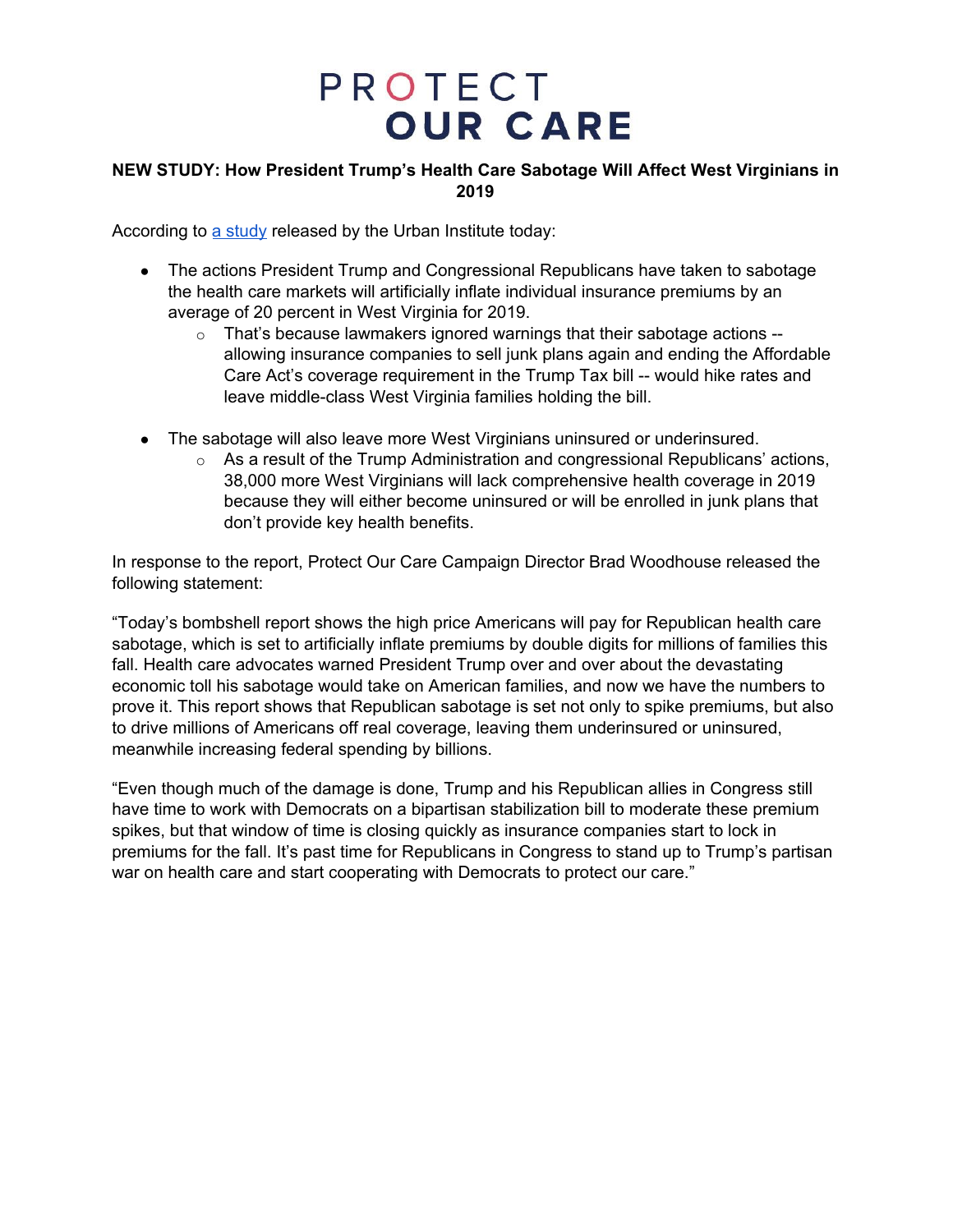### **NEW STUDY: How President Trump's Health Care Sabotage Will Affect Wisconsinites in 2019**

According to a [study](https://www.urban.org/research/publication/potential-impact-short-term-limited-duration-policies-insurance-coverage-premiums-and-federal-spending) released by the Urban Institute today:

- The actions President Trump and Congressional Republicans have taken to sabotage the health care markets will artificially inflate individual insurance premiums by an average of 20 percent in Wisconsin for 2019.
	- o That's because lawmakers ignored warnings that their sabotage actions allowing insurance companies to sell junk plans again and ending the Affordable Care Act's coverage requirement in the Trump Tax bill -- would hike rates and leave middle-class Wisconsin families holding the bill.
- The sabotage will also leave more Wisconsinites uninsured or underinsured.
	- $\circ$  As a result of the Trump Administration and congressional Republicans' actions, 130,000 more Wisconsinites will lack comprehensive health coverage in 2019 because they will either become uninsured or will be enrolled in junk plans that don't provide key health benefits.

In response to the report, Protect Our Care Campaign Director Brad Woodhouse released the following statement:

"Today's bombshell report shows the high price Americans will pay for Republican health care sabotage, which is set to artificially inflate premiums by double digits for millions of families this fall. Health care advocates warned President Trump over and over about the devastating economic toll his sabotage would take on American families, and now we have the numbers to prove it. This report shows that Republican sabotage is set not only to spike premiums, but also to drive millions of Americans off real coverage, leaving them underinsured or uninsured, meanwhile increasing federal spending by billions.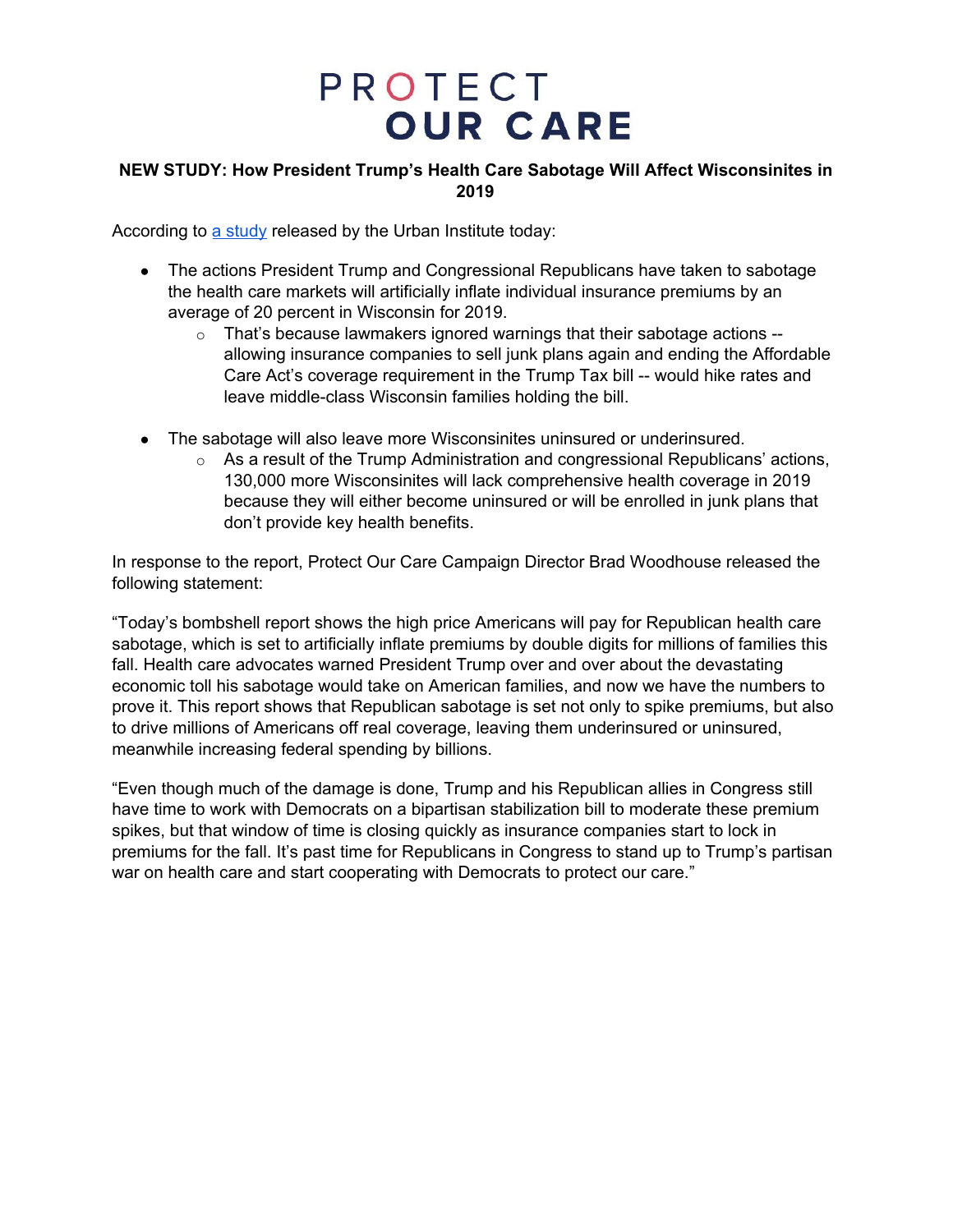### **NEW STUDY: How President Trump's Health Care Sabotage Will Affect Wyomingites in 2019**

According to a [study](https://www.urban.org/research/publication/potential-impact-short-term-limited-duration-policies-insurance-coverage-premiums-and-federal-spending) released by the Urban Institute today:

- The actions President Trump and Congressional Republicans have taken to sabotage the health care markets will artificially inflate individual insurance premiums by an average of 18.6 percent in Wyoming for 2019.
	- $\circ$  That's because lawmakers ignored warnings that their sabotage actions -allowing insurance companies to sell junk plans again and ending the Affordable Care Act's coverage requirement in the Trump Tax bill -- would hike rates and leave middle-class Wyoming families holding the bill.
- The sabotage will also leave more Wyomingites uninsured or underinsured.
	- $\circ$  As a result of the Trump Administration and congressional Republicans' actions, 24,000 more Wyomingites will lack comprehensive health coverage in 2019 because they will either become uninsured or will be enrolled in junk plans that don't provide key health benefits.

In response to the report, Protect Our Care Campaign Director Brad Woodhouse released the following statement:

"Today's bombshell report shows the high price Americans will pay for Republican health care sabotage, which is set to artificially inflate premiums by double digits for millions of families this fall. Health care advocates warned President Trump over and over about the devastating economic toll his sabotage would take on American families, and now we have the numbers to prove it. This report shows that Republican sabotage is set not only to spike premiums, but also to drive millions of Americans off real coverage, leaving them underinsured or uninsured, meanwhile increasing federal spending by billions.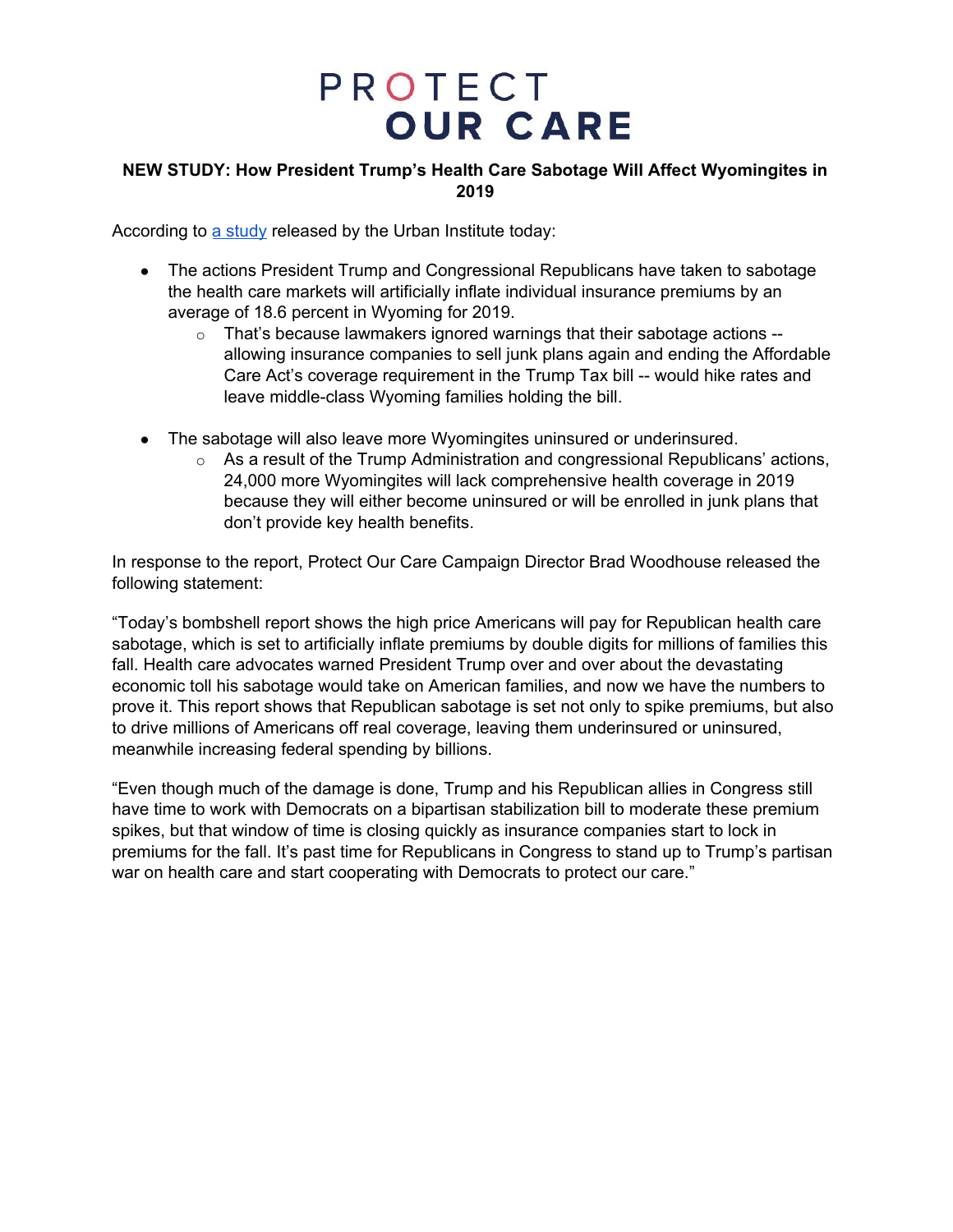### **NEW STUDY: How President Trump's Health Care Sabotage Will Affect New Jerseyans in 2019**

According to a [study](https://www.urban.org/research/publication/potential-impact-short-term-limited-duration-policies-insurance-coverage-premiums-and-federal-spending) released by the Urban Institute today:

- The actions President Trump and Congressional Republicans have taken to sabotage the health care markets will artificially inflate individual insurance premiums by an average of 10.9 percent in New Jersey for 2019.
	- $\circ$  That's because lawmakers ignored warnings that their sabotage actions  $$ allowing insurance companies to sell junk plans again and ending the Affordable Care Act's coverage requirement in the Trump Tax bill -- would hike rates and leave middle-class New Jersey families holding the bill.
- The sabotage will also leave more New Jerseyans uninsured.
	- $\circ$  As a result of the Trump Administration and congressional Republicans' actions, 92,000 more New Jerseyans will lack comprehensive health coverage in 2019 because they will either become uninsured or will be enrolled in junk plans that don't provide key health benefits.

In response to the report, Protect Our Care Campaign Director Brad Woodhouse released the following statement:

"Today's bombshell report shows the high price Americans will pay for Republican health care sabotage, which is set to artificially inflate premiums by double digits for millions of families this fall. Health care advocates warned President Trump over and over about the devastating economic toll his sabotage would take on American families, and now we have the numbers to prove it. This report shows that Republican sabotage is set not only to spike premiums, but also to drive millions of Americans off real coverage, leaving them underinsured or uninsured, meanwhile increasing federal spending by billions.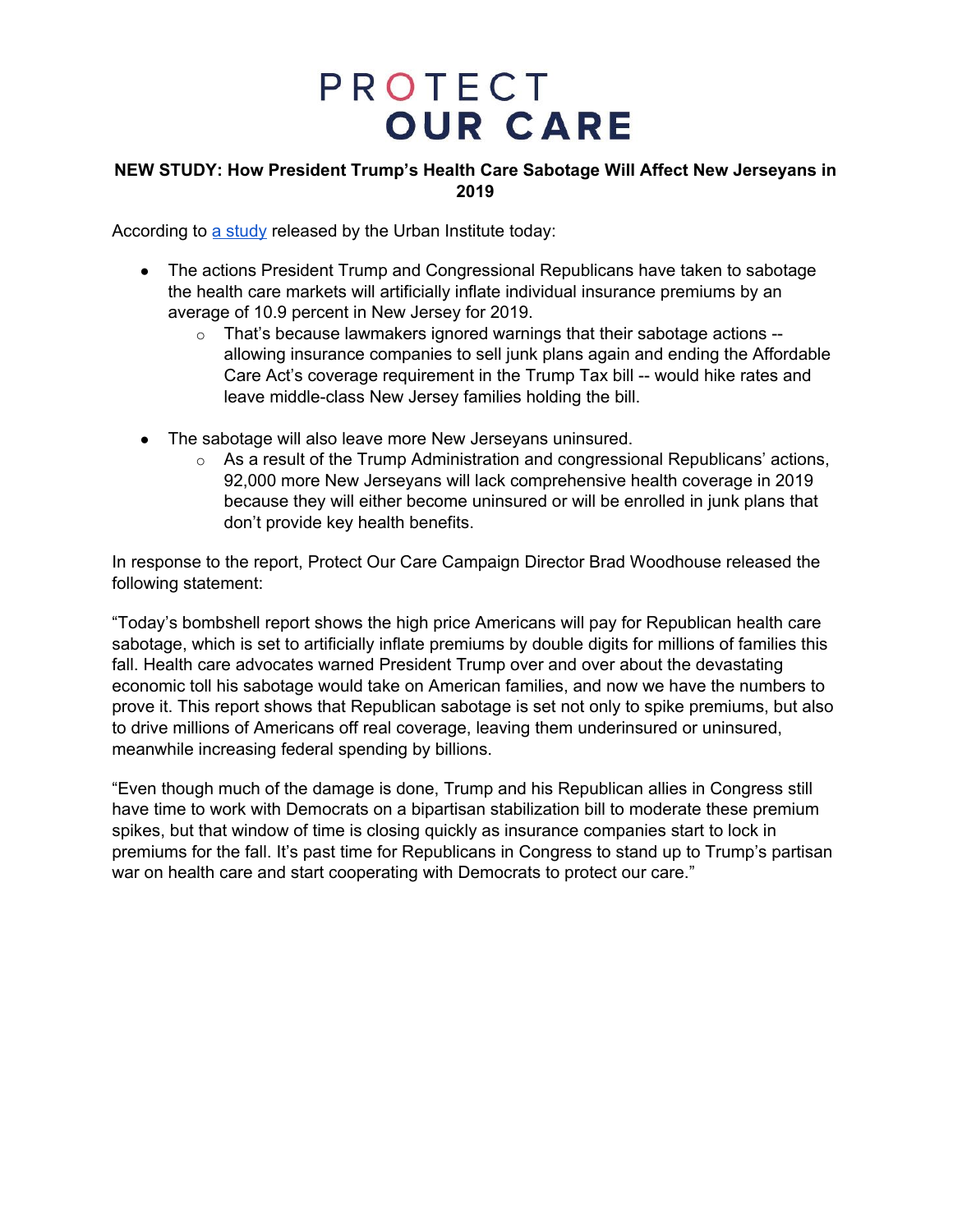### **NEW STUDY: How President Trump's Health Care Sabotage Will Affect New Yorkers in 2019**

According to a [study](https://www.urban.org/research/publication/potential-impact-short-term-limited-duration-policies-insurance-coverage-premiums-and-federal-spending) released by the Urban Institute today:

- The actions President Trump and Congressional Republicans have taken to sabotage the health care markets will artificially inflate individual insurance premiums by an average of 8.8 percent in New York for 2019.
	- o That's because lawmakers ignored warnings that their sabotage actions allowing insurance companies to sell junk plans again and ending the Affordable Care Act's coverage requirement in the Trump Tax bill -- would hike rates and leave middle-class New York families holding the bill.
- The sabotage will also leave more New Yorkers uninsured.
	- $\circ$  As a result of the Trump Administration and congressional Republicans' actions, 94,000 more New Yorkers will lack comprehensive health coverage in 2019 because they will either become uninsured or will be enrolled in junk plans that don't provide key health benefits.

In response to the report, Protect Our Care Campaign Director Brad Woodhouse released the following statement:

"Today's bombshell report shows the high price Americans will pay for Republican health care sabotage, which is set to artificially inflate premiums by double digits for millions of families this fall. Health care advocates warned President Trump over and over about the devastating economic toll his sabotage would take on American families, and now we have the numbers to prove it. This report shows that Republican sabotage is set not only to spike premiums, but also to drive millions of Americans off real coverage, leaving them underinsured or uninsured, meanwhile increasing federal spending by billions.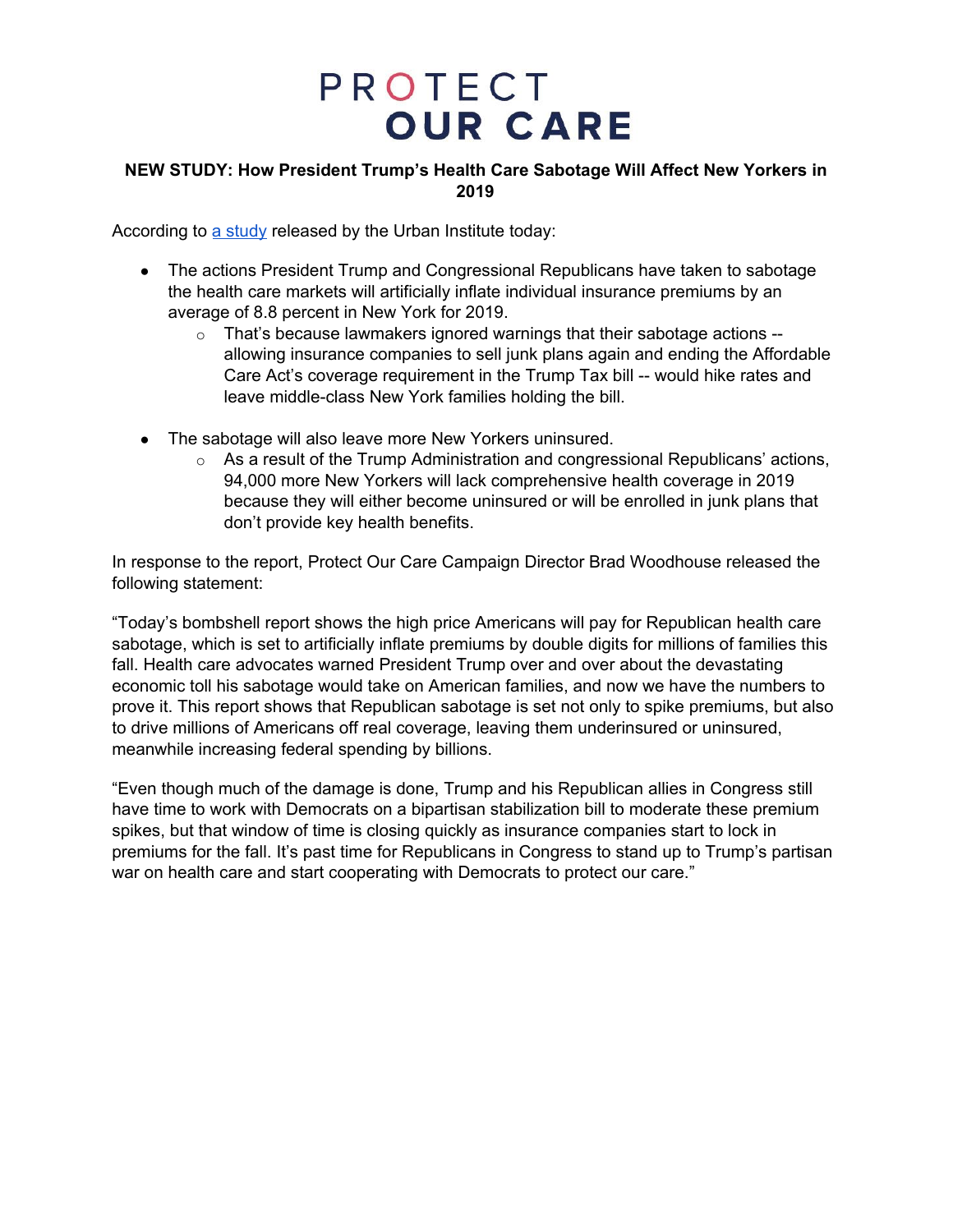### **NEW STUDY: How President Trump's Health Care Sabotage Will Affect Oregonians in 2019**

According to a [study](https://www.urban.org/research/publication/potential-impact-short-term-limited-duration-policies-insurance-coverage-premiums-and-federal-spending) released by the Urban Institute today:

- The actions President Trump and Congressional Republicans have taken to sabotage the health care markets will artificially inflate individual insurance premiums by an average of 9.1 percent in Oregon for 2019.
	- $\circ$  That's because lawmakers ignored warnings that their sabotage actions -allowing insurance companies to sell junk plans again and ending the Affordable Care Act's coverage requirement in the Trump Tax bill -- would hike rates and leave middle-class Oregon families holding the bill.
- The sabotage will also leave more Oregonians uninsured.
	- $\circ$  As a result of the Trump Administration and congressional Republicans' actions, 52,000 more Oregonians will lack comprehensive health coverage in 2019 because they will either become uninsured or will be enrolled in junk plans that don't provide key health benefits.

In response to the report, Protect Our Care Campaign Director Brad Woodhouse released the following statement:

"Today's bombshell report shows the high price Americans will pay for Republican health care sabotage, which is set to artificially inflate premiums by double digits for millions of families this fall. Health care advocates warned President Trump over and over about the devastating economic toll his sabotage would take on American families, and now we have the numbers to prove it. This report shows that Republican sabotage is set not only to spike premiums, but also to drive millions of Americans off real coverage, leaving them underinsured or uninsured, meanwhile increasing federal spending by billions.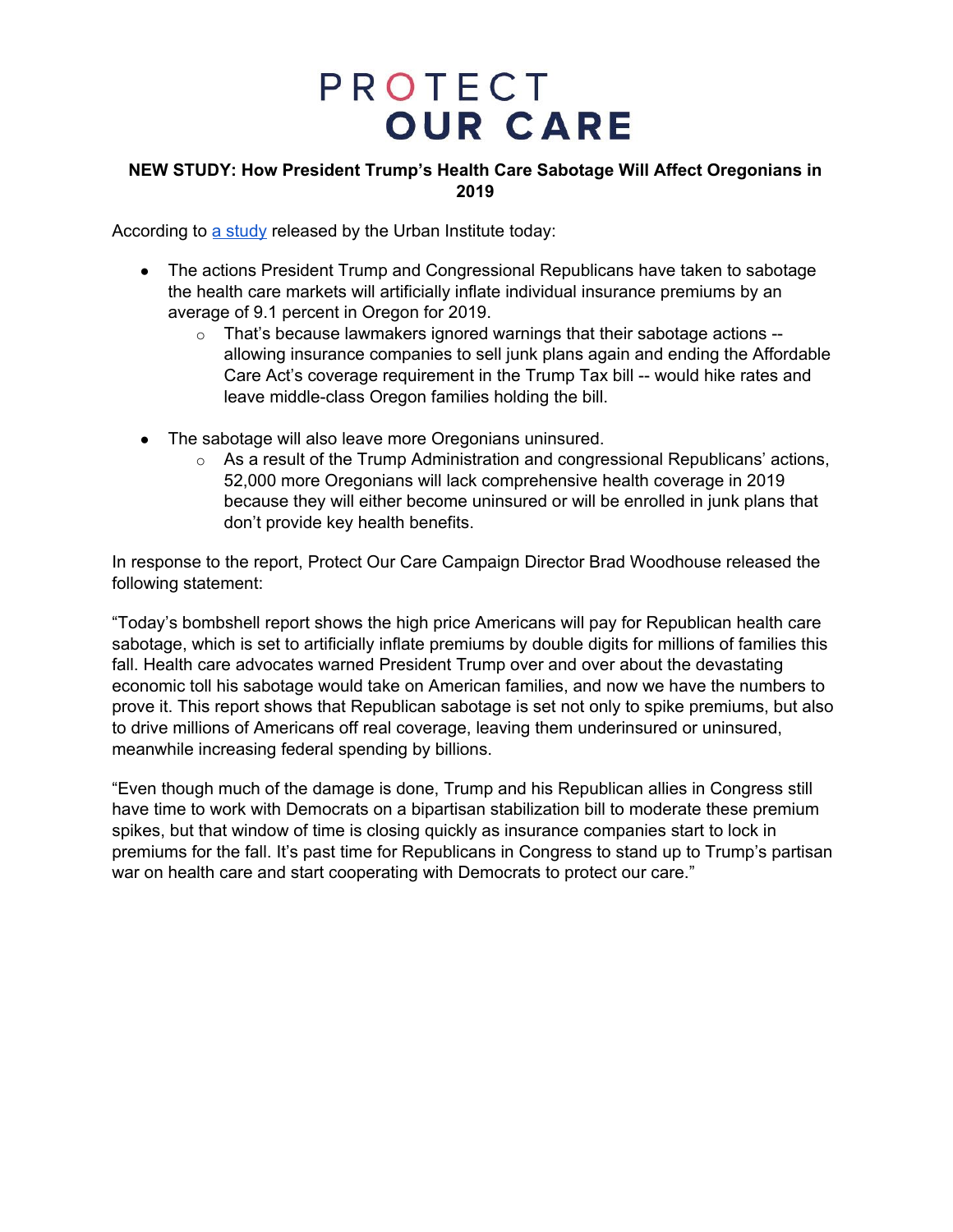### **NEW STUDY: How President Trump's Health Care Sabotage Will Affect Vermonters in 2019**

According to a [study](https://www.urban.org/research/publication/potential-impact-short-term-limited-duration-policies-insurance-coverage-premiums-and-federal-spending) released by the Urban Institute today:

- The actions President Trump and Congressional Republicans have taken to sabotage the health care markets will artificially inflate individual insurance premiums by an average of 12.2 percent in Vermont for 2019.
	- o That's because lawmakers ignored warnings that their sabotage actions allowing insurance companies to sell junk plans again and ending the Affordable Care Act's coverage requirement in the Trump Tax bill -- would hike rates and leave middle-class Vermont families holding the bill.
- The sabotage will also leave more Vermonters uninsured.
	- $\circ$  As a result of the Trump Administration and congressional Republicans' actions, 19,000 more Vermonters will lack comprehensive health coverage in 2019 because they will either become uninsured or will be enrolled in junk plans that don't provide key health benefits.

In response to the report, Protect Our Care Campaign Director Brad Woodhouse released the following statement:

"Today's bombshell report shows the high price Americans will pay for Republican health care sabotage, which is set to artificially inflate premiums by double digits for millions of families this fall. Health care advocates warned President Trump over and over about the devastating economic toll his sabotage would take on American families, and now we have the numbers to prove it. This report shows that Republican sabotage is set not only to spike premiums, but also to drive millions of Americans off real coverage, leaving them underinsured or uninsured, meanwhile increasing federal spending by billions.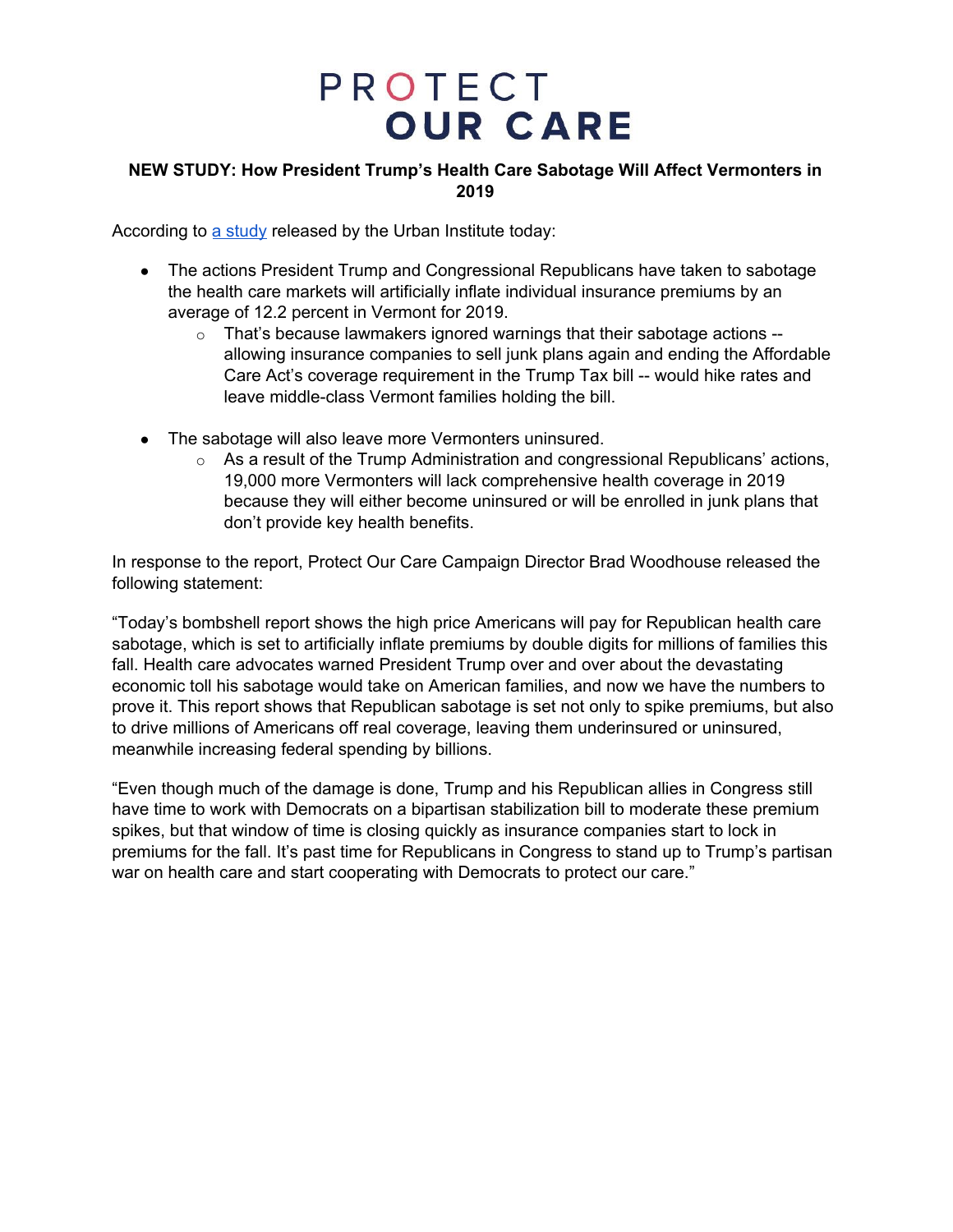### **NEW STUDY: How President Trump's Health Care Sabotage Will Affect Washingtonians in 2019**

According to a [study](https://www.urban.org/research/publication/potential-impact-short-term-limited-duration-policies-insurance-coverage-premiums-and-federal-spending) released by the Urban Institute today:

- The actions President Trump and Congressional Republicans have taken to sabotage the health care markets will artificially inflate individual insurance premiums by an average of 13.6 percent in Washington for 2019.
	- o That's because lawmakers ignored warnings that their sabotage actions allowing insurance companies to sell junk plans again and ending the Affordable Care Act's coverage requirement in the Trump Tax bill -- would hike rates and leave middle-class Washington families holding the bill.
- The sabotage will also leave more Washingtonians uninsured.
	- $\circ$  As a result of the Trump Administration and congressional Republicans' actions, 133,000 more Washingtonians will lack comprehensive health coverage in 2019 because they will either become uninsured or will be enrolled in junk plans that don't provide key health benefits.

In response to the report, Protect Our Care Campaign Director Brad Woodhouse released the following statement:

"Today's bombshell report shows the high price Americans will pay for Republican health care sabotage, which is set to artificially inflate premiums by double digits for millions of families this fall. Health care advocates warned President Trump over and over about the devastating economic toll his sabotage would take on American families, and now we have the numbers to prove it. This report shows that Republican sabotage is set not only to spike premiums, but also to drive millions of Americans off real coverage, leaving them underinsured or uninsured, meanwhile increasing federal spending by billions.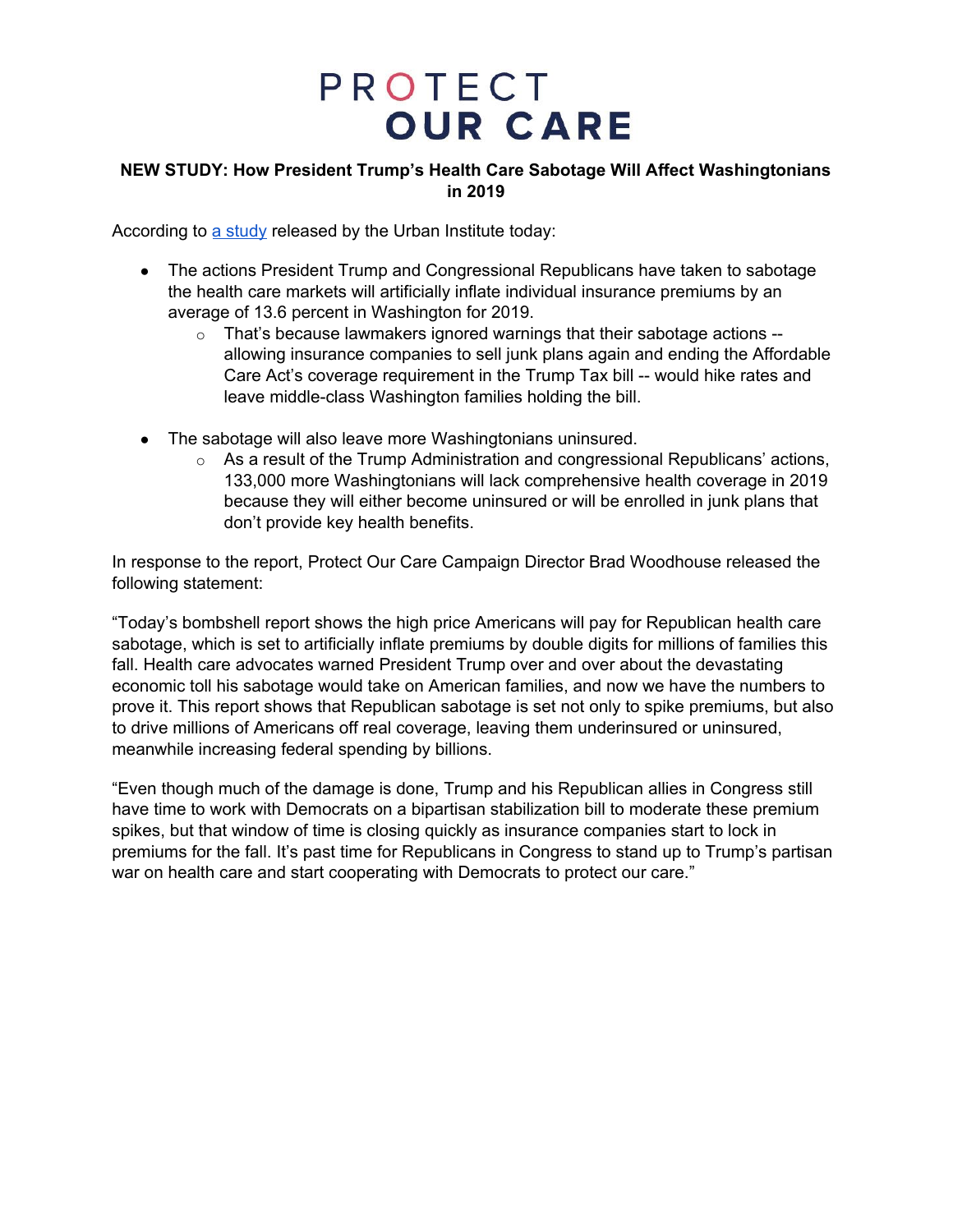### **NEW STUDY: How President Trump's Health Care Sabotage Will Affect Michiganders in 2019**

According to a [study](https://www.urban.org/research/publication/potential-impact-short-term-limited-duration-policies-insurance-coverage-premiums-and-federal-spending) released by the Urban Institute today:

- The actions President Trump and Congressional Republicans have taken to sabotage the health care markets will artificially inflate individual insurance premiums by an average of 12.2 percent in Michigan for 2019.
	- o That's because lawmakers ignored warnings that their sabotage actions allowing insurance companies to sell junk plans again and ending the Affordable Care Act's coverage requirement in the Trump Tax bill -- would hike rates and leave middle-class Michigan families holding the bill.
- The sabotage will also leave more Michiganders uninsured or underinsured.
	- $\circ$  As a result of the Trump Administration and congressional Republicans' actions, 203,000 more Michiganders will lack comprehensive health coverage in 2019 because they will either become uninsured or will be enrolled in junk plans that don't provide key health benefits.

In response to the report, Protect Our Care Campaign Director Brad Woodhouse released the following statement:

"Today's bombshell report shows the high price Americans will pay for Republican health care sabotage, which is set to artificially inflate premiums by double digits for millions of families this fall. Health care advocates warned President Trump over and over about the devastating economic toll his sabotage would take on American families, and now we have the numbers to prove it. This report shows that Republican sabotage is set not only to spike premiums, but also to drive millions of Americans off real coverage, leaving them underinsured or uninsured, meanwhile increasing federal spending by billions.